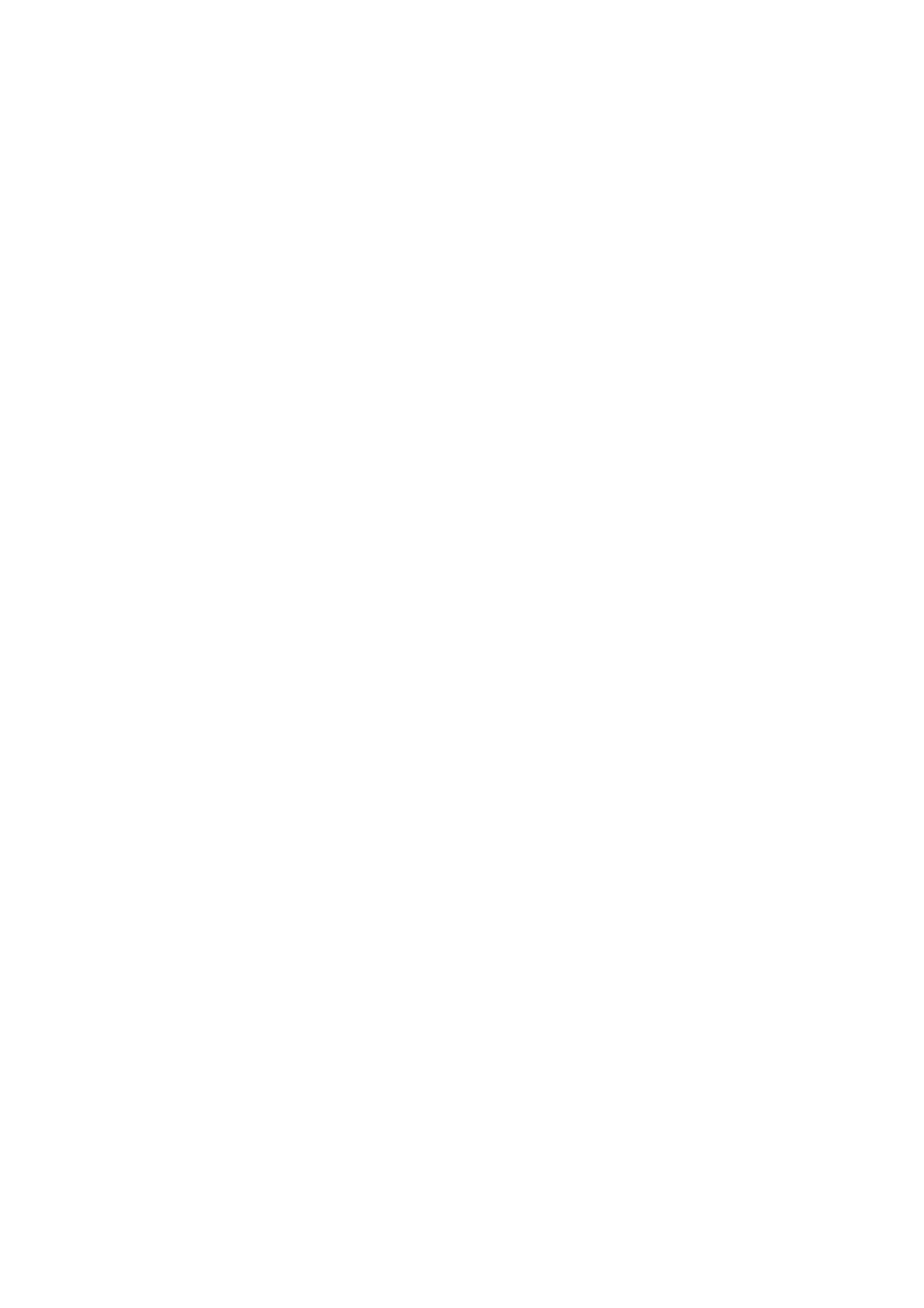## **EUROPEAN UNIVERSITY INSTITUTE MAX WEBER PROGRAMME**

*"For One More Year with You": Changes in Compulsory Schooling, Education and the Distribution of Wages in Europe* 

GIORGIO BRUNELLO MARGHERITA FORT GUGLIELMO WEBER

EUI Working Paper MWP No. 2008/ 01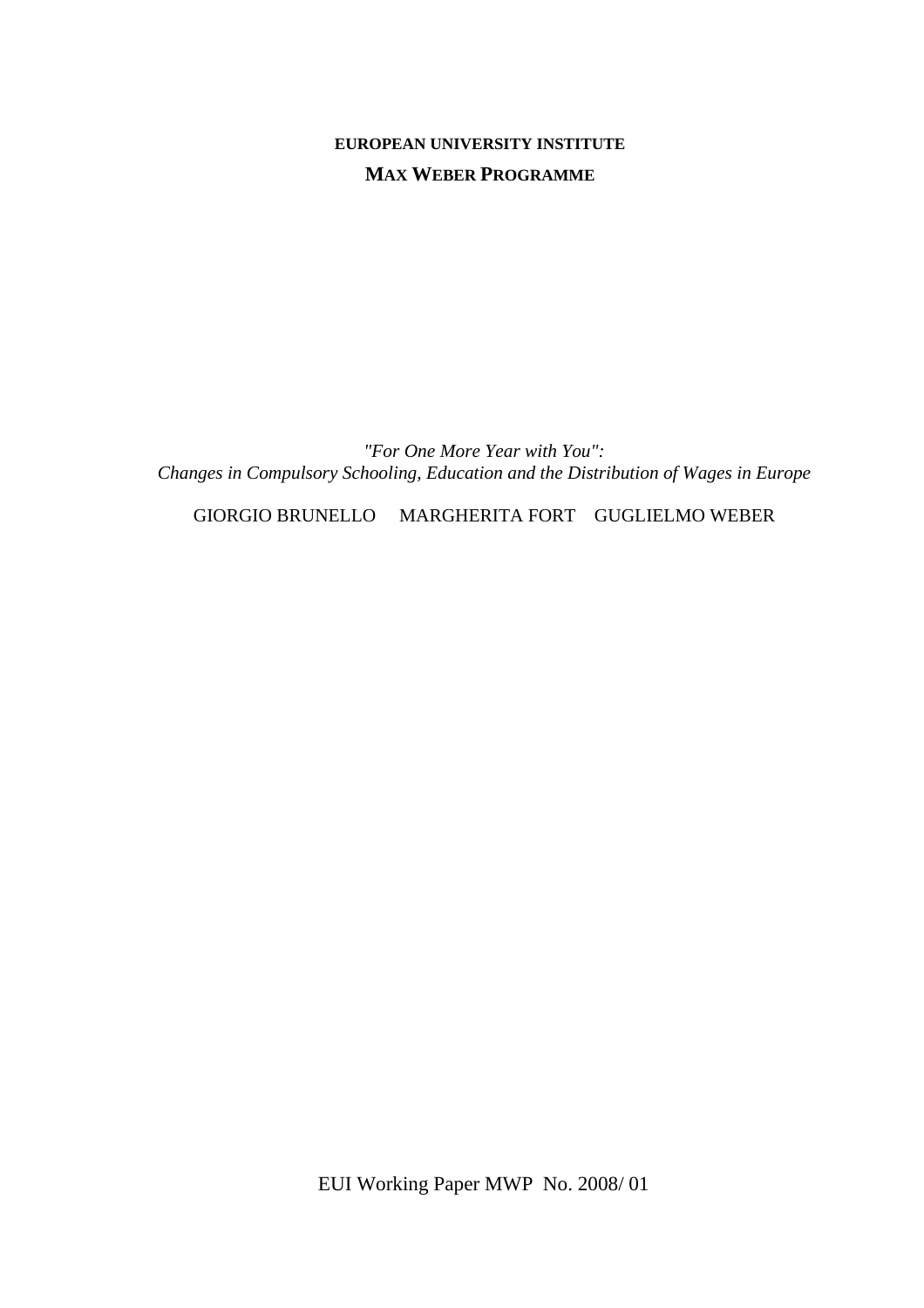This text may be downloaded for personal research purposes only. Any additional reproduction for other purposes, whether in hard copy or electronically, requires the consent of the author(s), editor(s). If cited or quoted, reference should be made to the full name of the author(s), editor(s), the title, the working paper or other series, the year, and the publisher.

The author(s)/editor(s) should inform the Max Weber Programme of the EUI if the paper is to be published elsewhere, and should also assume responsibility for any consequent obligation(s).

ISSN 1830-7728

© 2008 Margherita Fort

Printed in Italy European University Institute Badia Fiesolana I – 50014 San Domenico di Fiesole (FI) Italy

> http://www.eui.eu/ http://cadmus.eui.eu/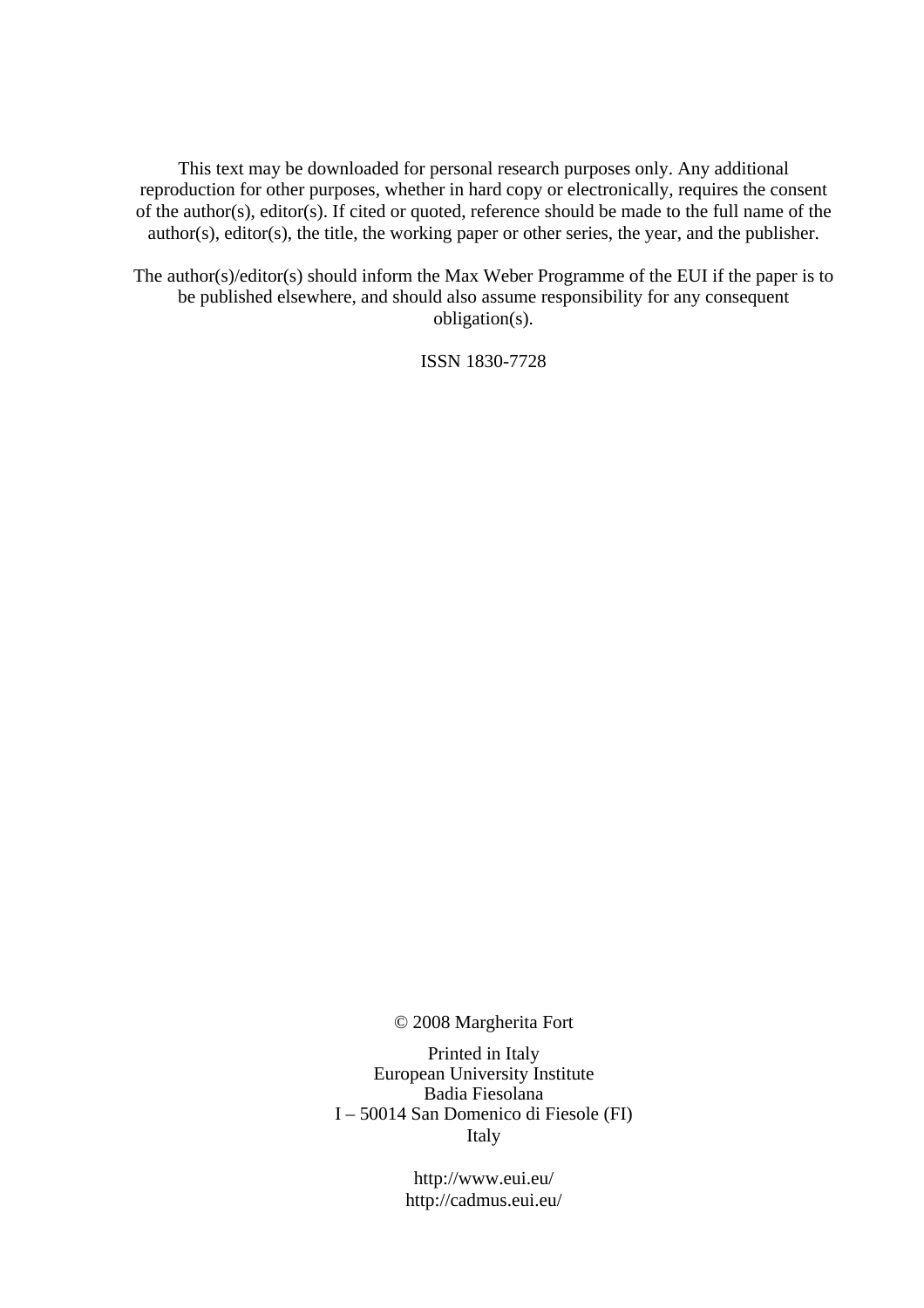#### **Abstract**

Using data from 12 European countries and the variation across countries and over time in the changes of minimum school leaving age, we study the effects of the quantity of education on the distribution of earnings. We find that compulsory school reforms significantly affect educational attainment, especially among individuals belonging to the lowest quantile of the distribution of ability. Contrary to previous findings in the relevant literature, we find that additional education reduces wage inequality below median income and increases it above median income. There is also evidence in our data that education and ability are complements in the production of human capital and earnings. While these results support an elitist education policy - more education to the brightest - they also suggest that investing in the less fortunate but bright could payoff both on efficiency and on equity grounds.

**Keywords**: Education reforms, distribution of earnings, Europe

**JEL Codes**: J24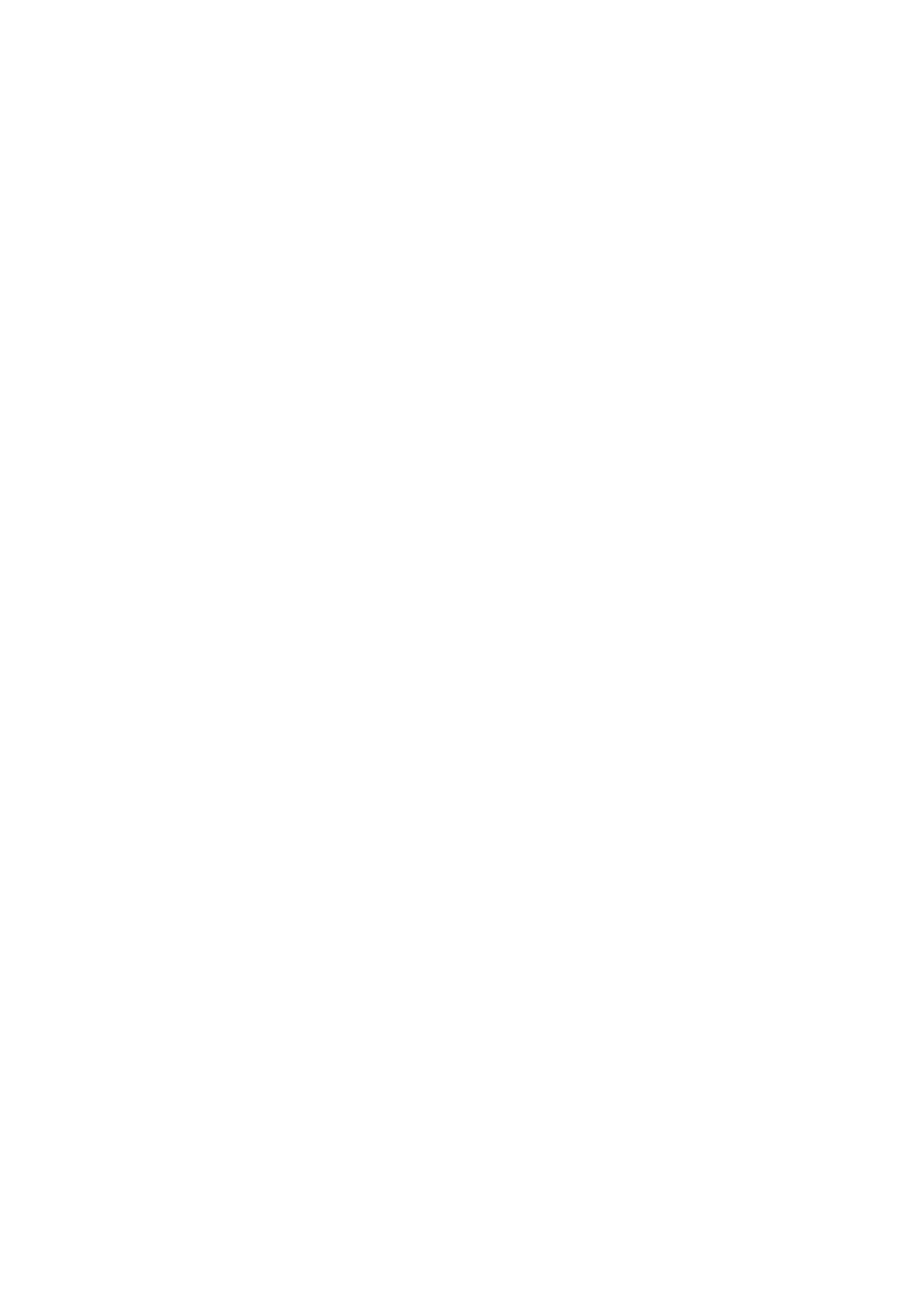# "For One More Year with You": Changes in Compulsory Schooling, Education and the Distribution of Wages in Europe

Giorgio Brunello<sup>∗</sup> Margherita Fort† Guglielmo Weber‡

This version: October 2, 2007. First version: April, 2007

## **1 Introduction**<sup>1</sup>

Does education affect earnings? This question has attracted enormous attention among labour economists, as reviewed by Card [2001]. By and large, the empirical literature has focused on the mean returns to education, with substantial effort devoted to the identification of a causal relationship. Less has been done to investigate how additional education affects the distribution of earnings. Does additional education reduce wage inequality? Are the returns to education heterogeneous and is this heterogeneity correlated to ability?

These are important policy questions. If education reduces the dispersion of earnings, and equity is valued by the policy- maker, then additional schooling can be a powerful tool to combat inequality. It is well known that individual ability is strongly affected by genetic and environmental factors (see Cunha et al. [2005]). If education and ability are substitutes in the production of human capital and

<sup>∗</sup>Dept. of Economics, University of Padova, CESifo and IZA.

<sup>†</sup>European University Institute, Max Weber Programme and Dept. of Economics 2006- 2007, and University of Padova, Dept. of Economics. Corresponding author. E-mail: margherita.fort@eiu.eu or margherita.fort@unibo.it.

<sup>‡</sup>Dept. of Economics, University of Padova, CEPR and IFS.

<sup>&</sup>lt;sup>1</sup>We are grateful to R. Winter-Ebmer, F. Wagner, L. Deutsch, S. Perelman, V. Perin, V. Vandenberghe, A. Pill Damm, K. Andersen Ranberg, S. Nurmi, T. Pekkarinnen, A. Laferrére, F. Papadopoulis, G. Psacharopoulos, A. van Soest, H. Oosterbeek, D. Webbink, P. Hootnout, M. Palme, D. Hallberg, A. Klevmarken, K. Denny, G. Zamarro and L. Romero for help with the country -specific education institutions and data, to E. Rettore, E. Battistin, J. Angrist, R. Spady, A. Ichino, D. Coviello, M. El-Attar and participants at seminars in Florence, Padova and Bologna for comments. The usual disclaimer applies. Fort acknowledges gratefully financial support from AMANDA (Advanced Multidisciplinary Analysis of New Data on Ageing) contract no. QLK6-2002-002426 and to the project "Issues in population ageing: an economic analysis" (Pr. rbau01yyhw003) as well as the hospitality of the Dept. of Statistical Sciences at the University of Padova.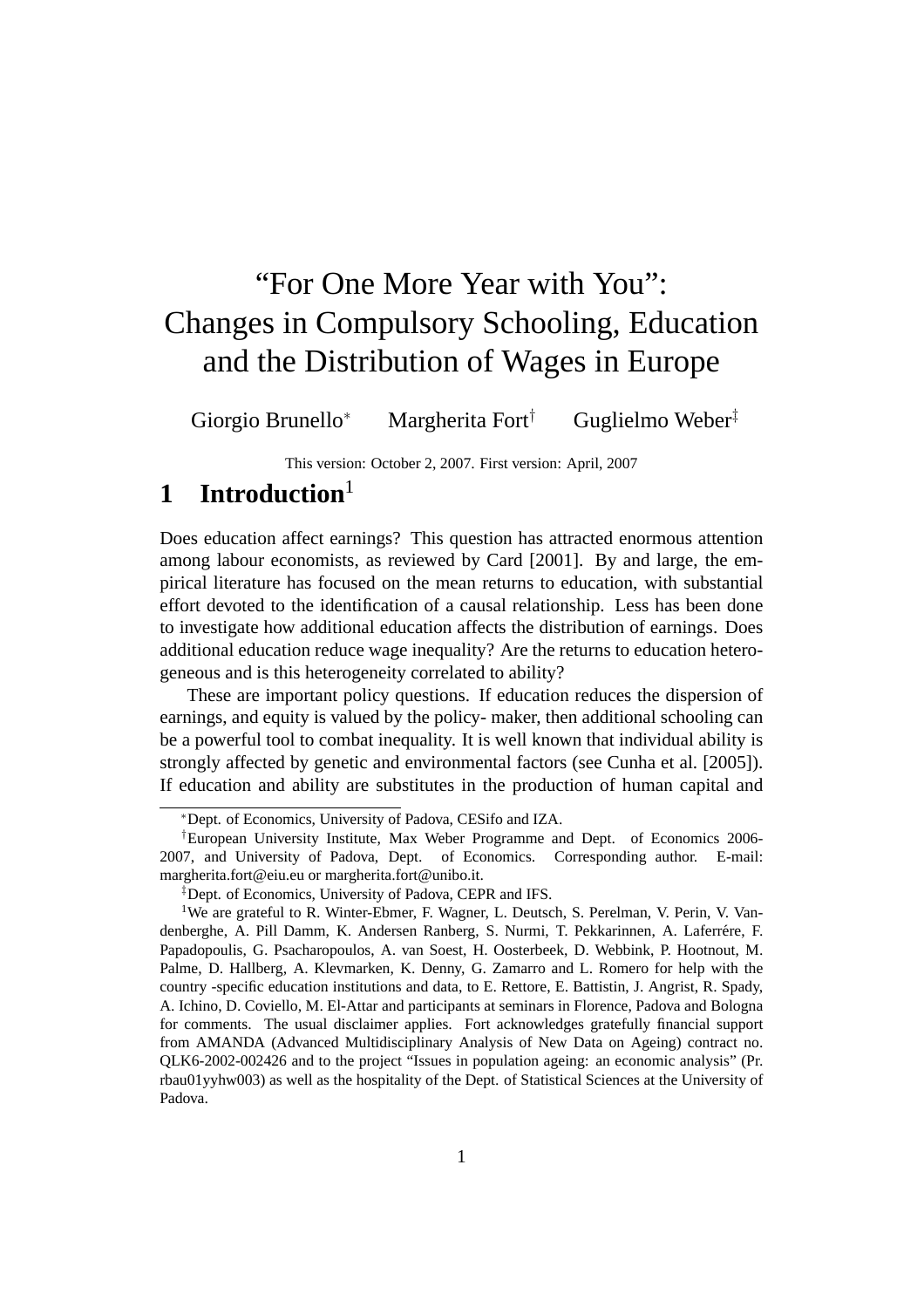earnings, then additional investment in the former can contribute to reducing the differences induced by the latter (see Ashenfelter and Rouse [1998]).

How education and ability interact in the generation of earnings and human capital has important implications for optimal education policy. De Fraja [2002], shows that optimal policy is more elitist than market provision in the following sense: the difference in educational attainment between bright and less able children is greater than it would be if education were only provided privately. In this case, redistributive education policies that target the less able are bound to have a substantial cost in terms of efficiency. His results depend on education and ability being complements.

The exogenous variation provided by minimum school leaving age laws has been used in the empirical literature since Angrist and Krueger [1991] to identify the causal relationship between education and earnings. These laws have been targeted at the less educated component of the population, which typically belongs to the lower quantiles of the distribution of earnings. Have the changes in compulsory education observed in Europe after the war been particularly beneficial to the targeted population or have they spread their effects to the population at large?

This paper addresses these questions by investigating the relationship between the quantity of attained education and the distribution of (gross) hourly earnings in a unique sample of 12 European countries, which we have constructed by pooling information drawn from three different surveys. We deal with the endogeneity of education in a quantile regression framework following Chesher [2003], and Koenker and Ma  $[2006]^2$ . We identify the causal effects of education on earnings by using the country and time variation provided by compulsory school reforms implemented in Europe after the end of the Second World War<sup>3</sup>.

When we treat education as exogenously assigned to individuals, we find evidence that one additional year of schooling increases wage inequality, measured by the  $90 - 10$  log wage differential, in line with previous research both in the US (Buchinsky [1994]) and in Europe (Martins and Pereira [2004]). However, when we explicitly allow for the possibility that education is endogenous with respect to earnings, we find that the relationship between the private returns to education and the distribution of earnings is U - shaped, with declining returns below median earnings and increasing returns above the median.

Conditional on any quantile of the distribution of ability, the returns to education are highest among the individuals who are located both in the bottom and top quantile of the distribution of earnings. Focusing on the mean quantile treatment effect, we find that assigning an extra year of education to the individuals

<sup>&</sup>lt;sup>2</sup> According to this approach the structural model has a triangular structure, both in the observables and in the latent variables.

<sup>&</sup>lt;sup>3</sup>Moretti and Lochner [2004], Lleras-Muney [2005], and Oreopoulos [2006] exploited regional variation within a single country.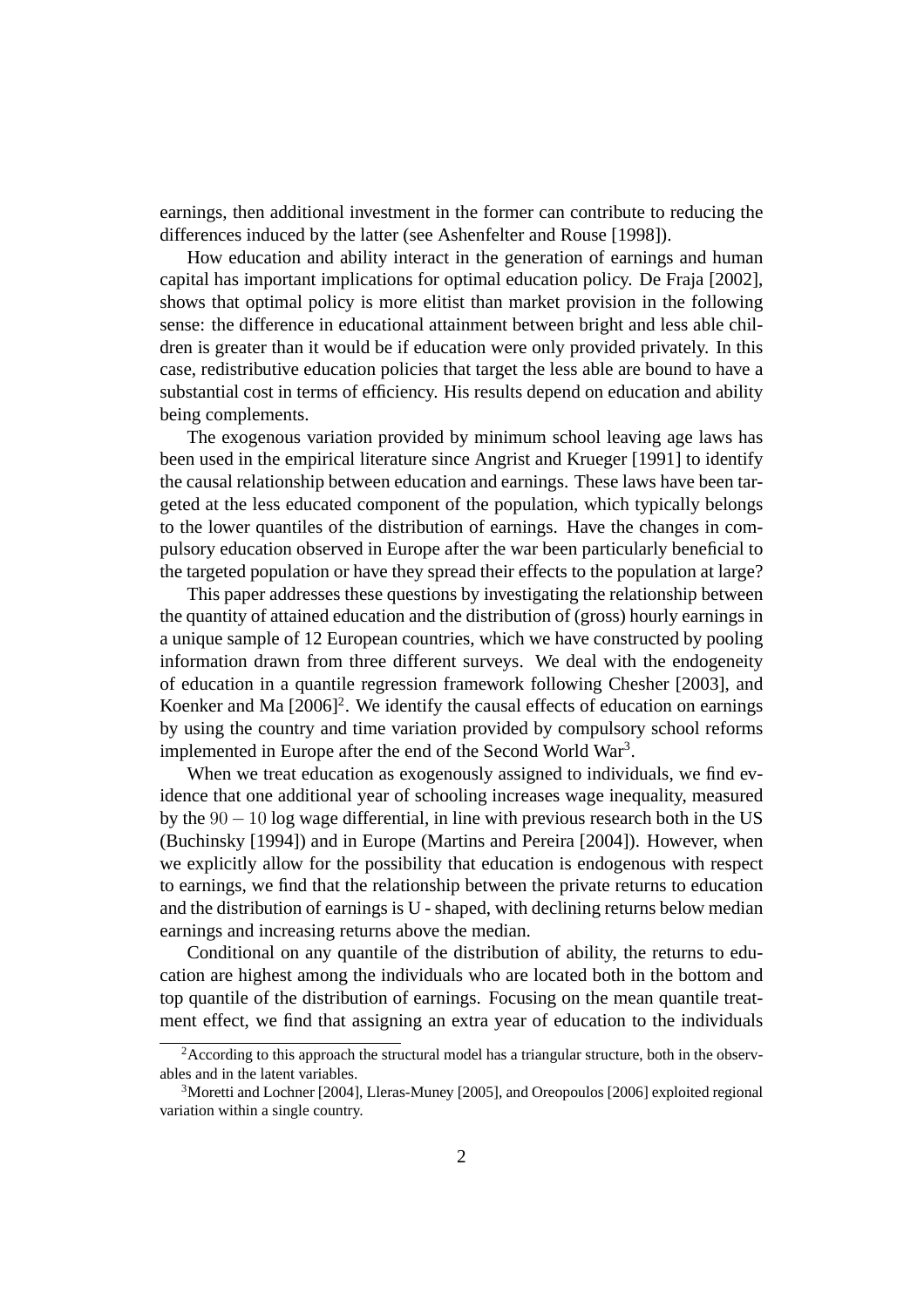in the sample reduces by 0.9 percentage points the estimated  $90 - 10$  log wage differential. This reduction is generated by a 11.3 percentage points decline in the 50 − 10 differential, which is almost entirely compensated by a 10.4 percentage points increase in the 90-50 differential.

By conditioning on a selected quantile of the distribution of earnings, we investigate how the returns to education vary as we move from the bottom to the top quantile of the distribution of ability. Our key finding is that returns increase with ability - albeit in a non-monotonic fashion - which points to complementarity in the relationship between education and ability.

Our empirical estimates also show that the effect of compulsory schooling laws on educational attainment is statistically significant for all the selected quantiles of the distribution of education. As expected, the size of this effect declines - again in a non-monotonic fashion - as we move from the bottom to the top quantile. The statistically significant effect of compulsory school reforms on individuals with higher educational attainment can be intepreted as suggesting that better-educated individuals react to increases in compulsory schooling by raising their own attainment, in an effort to maintain their educational advantage over the less educated, who are more directly affected by the reforms.

The finding that expected returns are highest both in the bottom and in the top quantile of the distribution of earnings suggests that education policies which target the former group can be justified not only on equity grounds - if the less fortunate are so because of circumstances beyond their control - but also for efficiency reasons if the costs of education do not vary much after conditioning for ability, because the potential productivity gains are highest. Moreover, the fact that education and ability are complements is supportive of the elitist education policy suggested by De Fraja [2002]: since education costs typically decline with ability, the brightest should receive more education because they earn higher returns, independently of the position they have in the distribution of earnings. Complementarity also suggests that since ability and parental background are closely intertwined, education policy could produce relatively high returns by replicating for the less privileged the conditions associated with a "good" parental background, for instance by investing in child education (see Cunha and Heckman [2006]).

The paper is organized as follows: Section 2 describes the empirical model and Section 3 introduces the econometric methodology. Our identification strategy is discussed in Section 4. Next, we turn to the data in Section 5 and to the results in Section 6. Conclusions follow.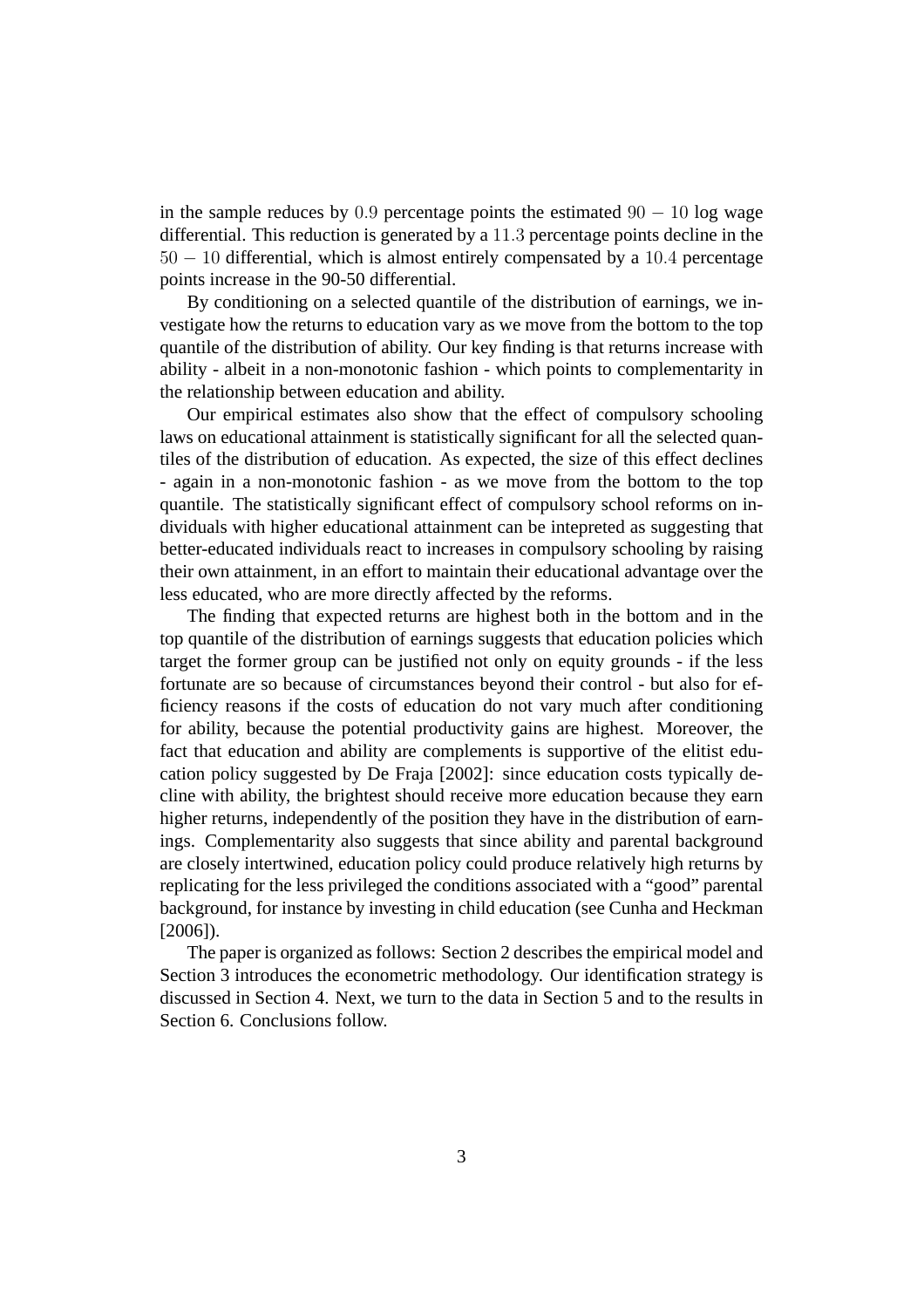# **2 The Empirical Model**

In his pioneering work on the impact of education on the distribution of US wages using quantile regressions, Buchinsky [1994], finds that returns to education in the US have increased dramatically over the quantiles of the conditional distribution of wages. If we use the  $90 - 10$  log wage differential as the measure of inequality, this finding suggests that education is associated with higher earnings inequality. In the European context, Buchinsky's results are confirmed by Martins and Pereira [2004], who study the evidence from 15 European countries. Both authors also find that ability and education are complements in the production of human capital.

Since these studies do not address the endogeneity of education for the distribution of wages, their results are best interpreted as showing the presence of interesting associations and correlations, with little to say about causal effects. Arias et al. [2001], use data on twins and address the issue of the endogeneity of education by using an instrumental variable estimator for quantile regression, exploiting data on twins. They find that returns to education increase with the quantiles of the conditional distribution of earnings, and provide evidence that ability and education are complements, in contrast with almost contemporaneous evidence to the contrary provided by Ashenfelter and Rouse [1998], who also use data on US twins<sup>4</sup>.

Our approach differs from Buchinsky in that we explicitly address the endogeneity of education, and from Arias et al. [2001], both in the estimation method we follow Chesher [2003] and Koenker and Ma [2006] - and in the selection of the instruments for education: rather than using information on twins, we exploit the cross-country and time variation in the reforms to the compulsory school leaving age which have occurred in Europe since the end of the Second World War.

Following Card [2001] and Ashenfelter and Rouse [1998], assume that individuals - or their parents - choose years of schooling to maximize

$$
U(W, S) = \ln(W) - f(S), \qquad (1)
$$

where W is (net) earnings and S is the years of schooling. Furthermore assume the following relationship between earnings and schooling

$$
W = g(S). \tag{2}
$$

At the optimum, individuals select S so as to equate the marginal costs to the (expected) marginal benefits of schooling. Let marginal costs MC have the simple form

$$
MC(S) = r + \theta S - \eta A, \qquad (3)
$$

<sup>4</sup>See also Denny and O'Sullivan [2004].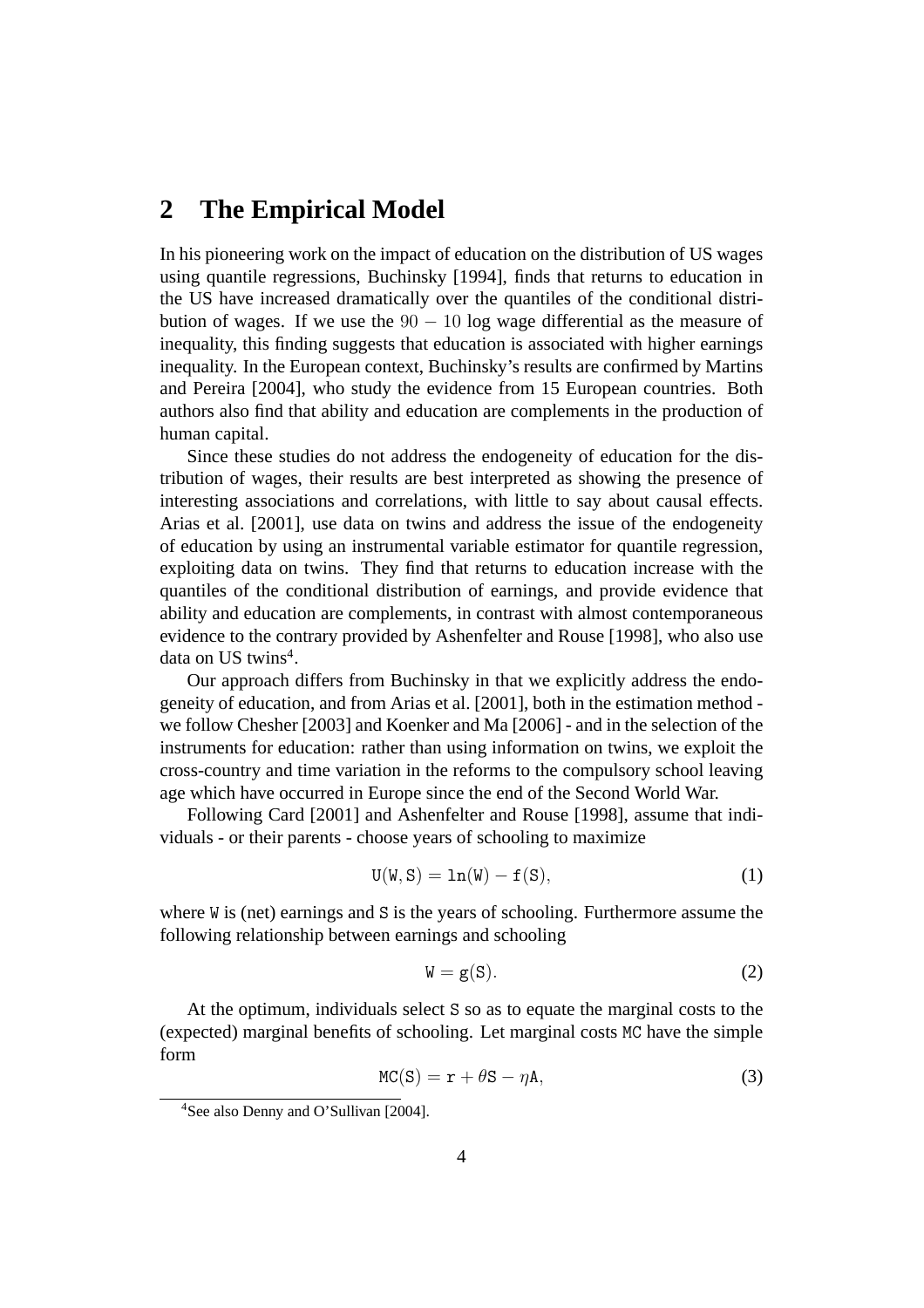where  $A \sim G_2(0, \sigma_A^2)$  is individual ability, which we take to be known to individuals at the time of the choice, and assume the following Mincerian earnings function

$$
\ln(W) = \alpha + \beta S + \phi A S + \lambda FS + \gamma_W X + A + F,
$$
\n(4)

where X is a vector of controls and  $F \sim G_1(0, \sigma_F^2)$  is an idiosyncratic wage shock orthogonal to ability. For instance, F could be luck in the individual job matching process following the completion of education. Hornstein et al. [2006], show that random matching of ex-ante identical individuals can generate frictional wage dispersion, with luckier individuals having a better draw from the distribution of wage offers. Alternatively, F could be a shock to the composition of labour demand, which either increases or reduces the market value of the skills learned at school.

We posit that the relationship between ability A and log wages is affected by schooling, and in particular that  $\phi > 0$  when ability and schooling are complements in the production of human capital, and  $\phi < 0$  when they are substitutes. Similarly, we allow for the possibility that shocks to the composition of labour demand affect earnings differently according to the level of accumulated schooling. The expected marginal benefits of schooling are given by

$$
MB(S) = \beta + \phi A \tag{5}
$$

and optimal schooling S<sup>\*</sup> is equal to

$$
S^* = \frac{\beta - r}{\theta} + \frac{\phi + \eta}{\theta} A.
$$
 (6)

In the private optimum, schooling increases with individual ability A. Ceteris paribus, this increase is stronger if ability and schooling are complements in the production of human capital. Furthermore, we assume

$$
\begin{array}{rcl}\n\phi + \eta > & 0 \\
1 + \lambda S > & 0.\n\end{array} \tag{7}
$$

The former condition guarantees that optimal schooling is monotonic in individual ability, and the latter condition implies that log earnings are increasing in the shock F.

It is apparent from the inspection of equations [4] and [6] that years of schooling are correlated with unobserved ability, which affects log earnings both directly and via its effects on education. Unless we can adequately control for ability, the standard orthogonality condition for consistency of ordinary least squares estimation fails. Still, consistent estimates can be obtained if there exists at least one variable which is correlated with schooling but not with individual ability conditional on schooling. Let Z be this instrumental variable (see Card [2001], for an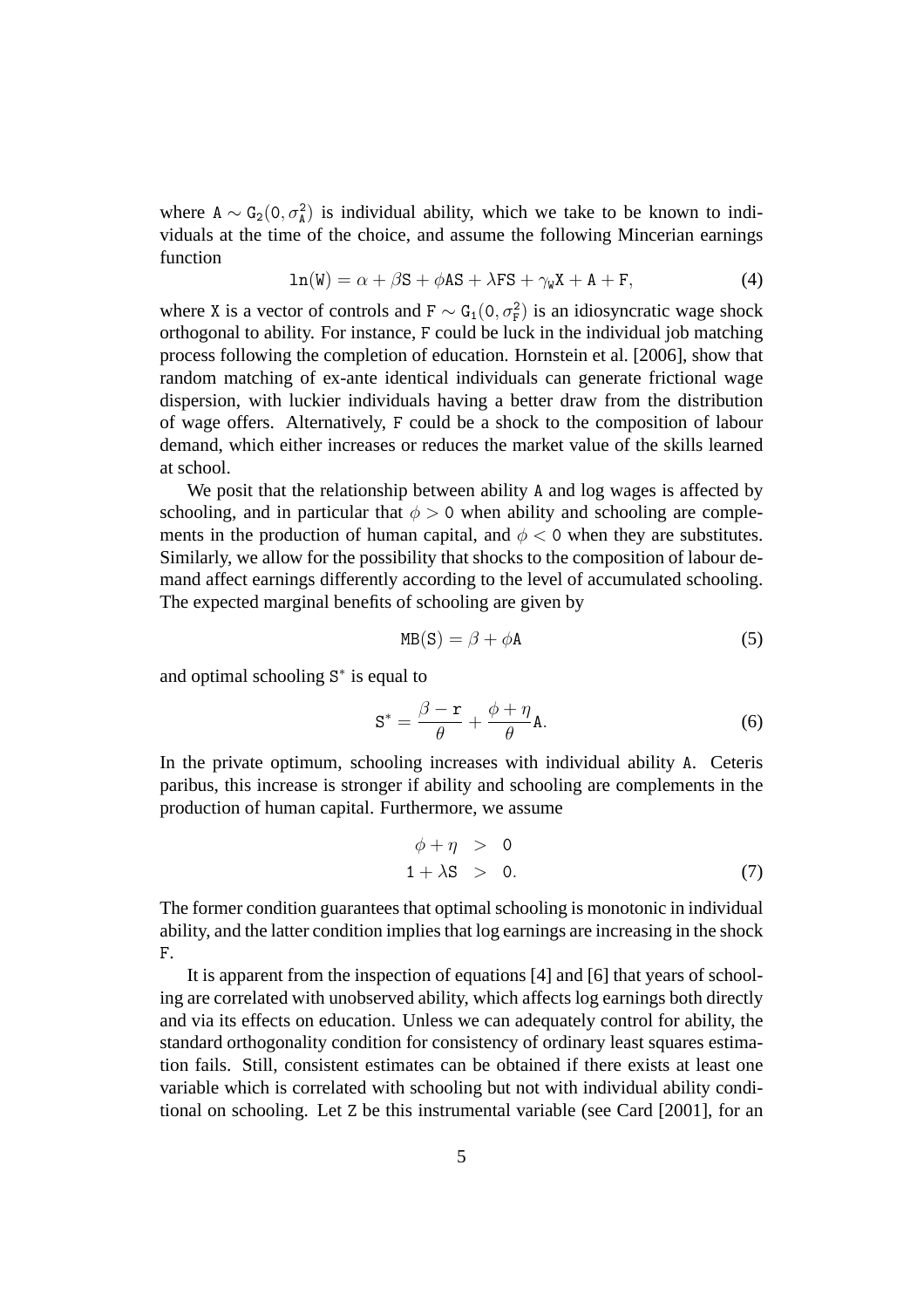extensive discussion). In this paper, Z is the number of years of compulsory education YCOMP. The empirical counterparts of equations [4] and [6] can be written as

$$
\ln(W) = \beta(A, F)S + A + F + \gamma_W X \tag{8}
$$

$$
S = \gamma_s X + \pi Z + \xi A,\tag{9}
$$

where  $\xi = \frac{\phi + \eta}{\theta}$  $\frac{+\eta}{\theta} .$ 

Rather than focusing on conditional mean effects, in this paper we are interested in the effects of education on the distribution of earnings. Define  $\tau_1 = \texttt{G}_1(\texttt{F}_{\tau_1})$ and  $\tau_2 = G_2(A_{\tau_2})$ , where  $F_{\tau_1}$  and  $A_{\tau_2}$  are the  $\tau_1$  and  $\tau_2$  - quantiles of the distributions of F and A, respectively. Then the conditional quantile functions  $Q_i$  corresponding to equation [8] and [9] are (see Koenker and Ma [2006])

$$
Q_1[\tau_1|Q_2(\tau_2|X,Z),X,Z] = Q_2[\tau_2|X,Z]\pi(\tau_1,\tau_2) + \gamma_W X
$$
 (10)

$$
Q_2 [\tau_2 | X, Z] = \gamma_s X + \pi Z + \xi G_2^{-1}(\tau_2), \qquad (11)
$$

where  $Q_1$  refers to the earnings distribution and  $Q_2$  to the distribution of education. Since the distribution of education, conditional on the controls X and Z, is affected by the distribution of ability A, these expressions describe the effects of a perturbation in the distribution of ability on the various quantiles of the distribution of earnings. Rather than exogenously altering the value of S, we alter its various quantiles  $Q_2$ , and study how the quantiles  $Q_1$  of the distribution of earnings are affected. In this approach, the empirical outcome is illustrated using a matrix that associates to the exogenous shift in a quantile of the distribution of education the response of a quantile of the distribution of earnings.

The function  $\pi(\tau_1, \tau_2)$  represents the quantile treatment effect of a change in schooling on earnings. If we set  $\tau_1$  so that F is fixed at its  $\tau_1$  quantile, changes in  $\tau_2$  in  $\pi(\tau_1, \tau_2)$  reflect how the distribution of A affects the  $\tau_1$  quantile of the response ln(W). On the other hand, if we fix  $\tau_2$  and allow  $\tau_1$  to vary, we can shed light on how the  $\tau_2$  quantile of S affects the entire distribution of  $\text{ln}(W)$  (Koenker and Ma [2006], p.6). By integrating  $\pi(\tau_1, \tau_2)$  with respect to  $\tau_2$  we obtain the mean quantile treatment effect, which describes how the returns to education vary across the different quantiles of the distribution of earnings. One advantage of this approach is that it allows us to deconstruct the mean effect into its components, which makes it easier to answer the questions we ask about the effect of education on wage inequality and about the relationship between (unobserved) ability and education in the production of human capital and earnings.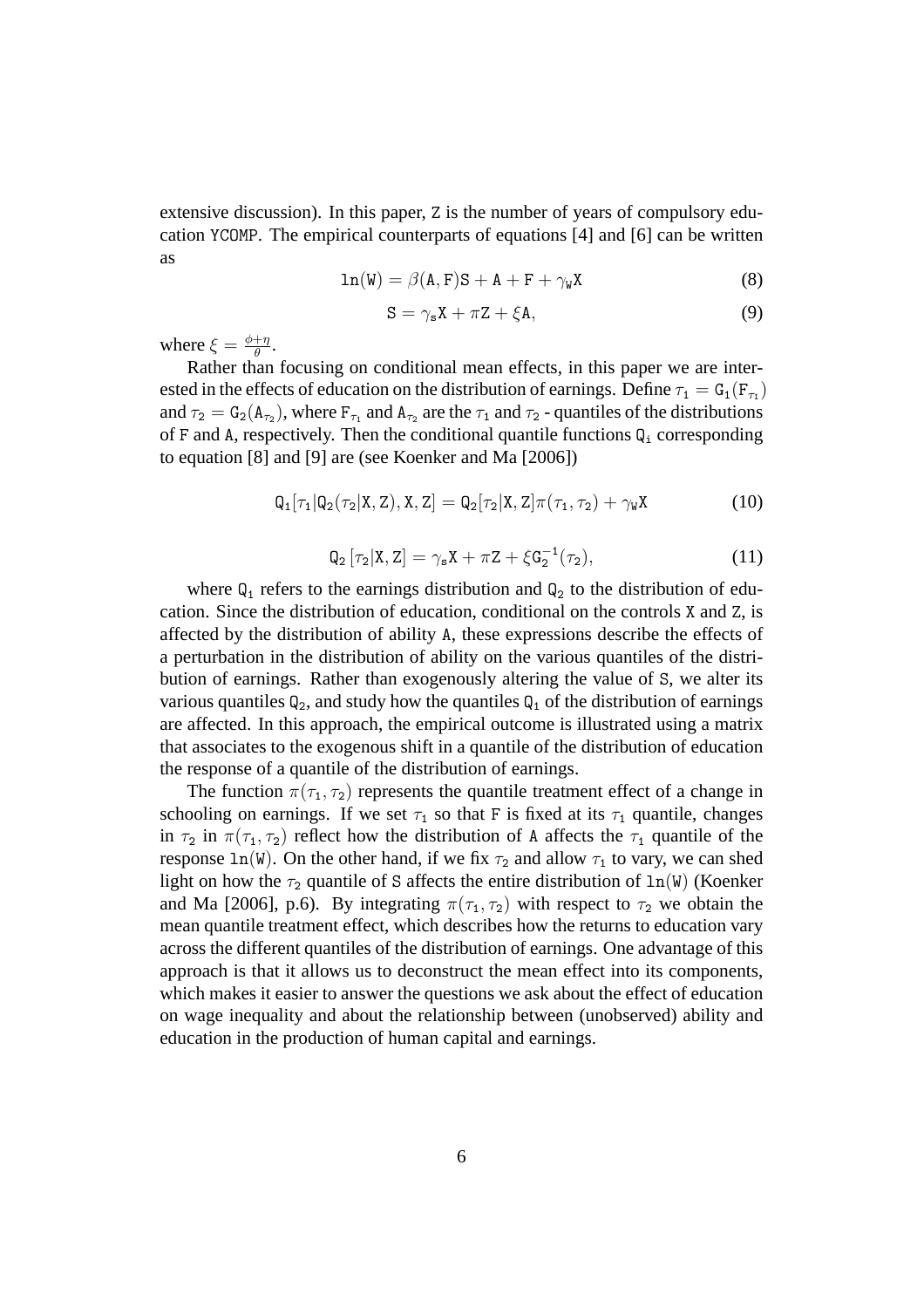# **3 The Causal Effect of Education on the Distribution of Wages**

We identify the causal effect of education on the distribution of wages by using the exogenous variation in schooling induced by compulsory school reforms implemented at different times and with different intensity in 12 European countries after the Second World War. The crucial difference between our study and previous literature using the same instruments (see for instance Oreopoulos [2006]) is that our analysis is not limited to the exploration of the conditional mean impact of schooling on wages; conversely, we allow for heterogeneity in the impact of education at different points of the distribution of earnings.

The econometric literature provides a few methods for identifying and estimating causal effects in non-additive error models. In this paper we follow Chesher's approach, which is described in more detail in the Appendix<sup>5</sup>. Chesher [2001], considers a structural model with a recursive structure in the variables  $ln(W)$  and S and in the errors F and A, like the one illustrated by equations [8] and [9]. Crucial for identification is that: (i) there exists a variable Z, or instrumental variable, that impacts on the quantile of the endogenous variable S and does not have a direct impact on the quantiles of the dependent variable  $ln(W)$ ; (ii) the change in the quantiles of S can be fully attributed to Z and not to other regressors (quantile invariance conditions). As remarked by Chesher [2001], the continuity of the endogenous regressor is needed for the unambiguous definition of quantiles<sup>6</sup>, and guarantees the point identification of the quantiles of interest. When the continuity assumption on the endogenous regressor fails, the framework proposed in Chesher [2001] can be extended (see Chesher [2003] and Chesher [2005]) but does not generally lead to point identification of the exogenous impact function without further assumptions. Importantly, the case of an endogenous binary regressor cannot be dealt with in this set-up.

The estimation of the exogenous impact functions and inference in the above setup are discussed by Koenker and Ma [2006], for the parametric case, and we follow their approach in the current study. They assume that the conditional quantile functions are known up to a finite number of parameters and add some (technical) regularity conditions. In their framework, the conditional quantile functions need not be linear in the parameters and the asymptotic theory is developed for nonlinear quantile regression estimation.

<sup>5</sup>Alternative approaches have been developed by Chernozhucov and Hansen [2005], and Abadie et al. [2002]. We found the assumptions of Chernozhucov and Hansen [2005] too restrictive in our setting and we could not apply the methodology of Abadie et al. [2002] since it requires that both the instrument and the endogenous regressors are binary.

 ${}^{6}$ In Chesher [2002], there is no requirement on the scale of the regressors and of the instruments but a completeness condition has to be met.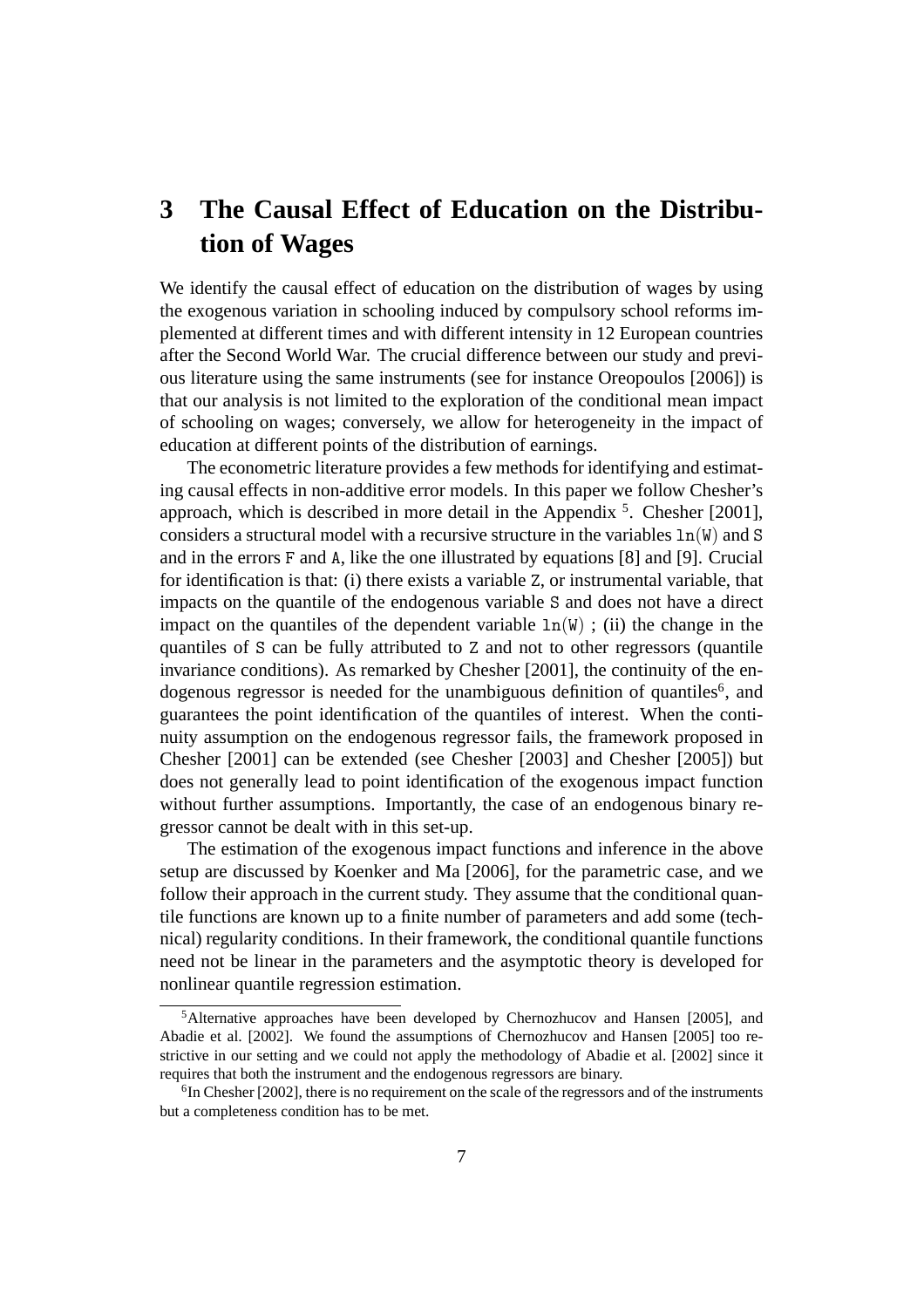In our empirical application, identification essentially relies on the following assumptions:

- individuals with higher ability stay in school longer (monotonicity with respect to A in equation [9]);
- individuals with a luckier draw from the distribution of wage offers have higher wages (monotonicity with respect to F in equation [8]);
- when the schooling decision is made, individuals do not have information about their draw from the distribution of wage offers (triangular structure of the unobservables - see Section 2 for further details);
- the reforms have an (exogenous) impact on the distribution of years of education and/or the qualification levels of individuals: more education (the treatment) is assigned to individuals on the basis of their date of birth and the latter cannot be precisely chosen by their parents on the basis of future education-related wage gains;
- the educational reforms do not affect log wages other than through the individual's education level, in other words they are excluded from the wage equation (triangular structure in the observables).

We assume linear conditional quantile functions as in equations [8] and [9] and allow the conditional quantiles of years of education to differ across countries up to a constant, holding the value of the other conditioning variables fixed. By pooling data from several countries, we can increase the number of points on the support of the instrumental variable  $YCOMP^7$  and this allows us to use the framework proposed by Chesher [2001]. The same approach cannot be applied at the country level essentially because the assumptions on the scale of the instrument are not met.

# **4 Our Strategy**

Our strategy identifies the impact of education on the distribution of earnings at specific values (i.e. quantiles) of ability A and the wage shock F (Chesher [2001], Chesher [2003]), holding constant the value of conditioning variables.

We select for each country a school reform affecting compulsory education and define  $T \equiv (C - \bar{c}_k)$  as the distance between birth cohort C and the cohort

<sup>&</sup>lt;sup>7</sup>The support of this variable consists of 7 points. Choosing years of education as the measure of the endogenous treatment (education), we can essentially consider it as continuous (in the sample it takes 33 distinct values).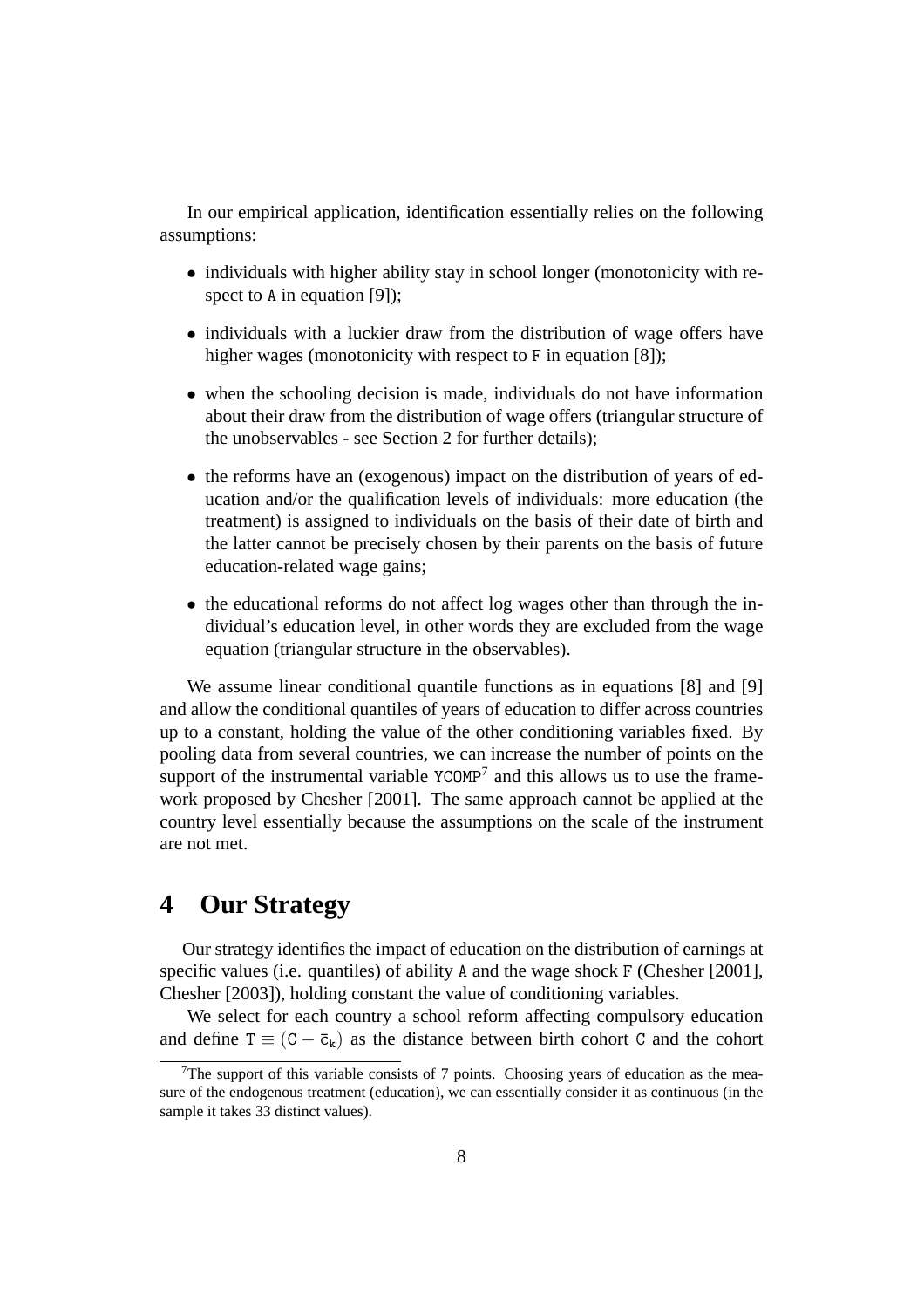$\bar{c}_k$ , defined as the first cohort potentially affected by the change in mandatory school leaving age in country k. Since each selected reform occurs at a different point in time, our instrument varies both across countries and over cohorts. For each country, we construct a pre-treatment and post-treatment sample composed of the individuals born within the range defined by 7 years before and 7 years after the year of birth of cohort  $\bar{c}_k$ . The breadth of the window is designed to exclude the occurrence of other compulsory school reforms, which would blur the difference between pre- and post-treatment in our data. Our choice also trades off the increase in sample size with the need to reduce the risk that unaccounted confounders affect our results. Borrowing from Angrist et al. [1996], we refer to the individuals who have changed their educational attainment as a result of the reforms as "compliers"<sup>8</sup>.

Table 1 presents for each country in our sample the selected reform, the year of birth of the first cohort potentially affected by the reform, the change in the minimum school-leaving age and in the years of compulsory education induced by the reform, and the expected change in school attainment, expressed in terms of the ISCED classification. Our information is drawn from Eurybase, the Eurydice database on education systems in Europe, from personal communications with national experts and from other country-specific sources. The description of each reform and the explanation of our choice of  $\bar{c}_k$  for each country are relegated to Section B of the Appendix.

The selected reforms increased the minimum school leaving age by one year in Austria, Germany, Ireland, Netherlands and Sweden; by two years in Denmark, France and Spain; by three years in Finland, Greece, Italy and by four years in Belgium<sup>9</sup>. In some of these countries, the timing of the introduction of the reform varied by region - this is the case of Germany, Finland and Sweden<sup>10</sup>. Since we do not have access to data at the municipality level, in Finland and Sweden we define the year of the reform in each area as the year when the largest share of municipalities in the area experienced the change in the schooling legislation (see Table B. 1 in the Appendix).

The modal compulsory number of years of education before the reforms in

<sup>&</sup>lt;sup>8</sup>Individuals whose nationality is unknown and/or who are not citizens of the country in which they live at the time of the interview are excluded from the analysis. The relative share of compliers is affected by migration flows within Europe. If for instance a German citizen belongs to the first cohort potentially affected but migrated as an adult from Italy, where he received his education, we cannot expect his education to be affected by the change in German schooling laws.

<sup>&</sup>lt;sup>9</sup>Notice that in Italy, Belgium, Finland, France and in the Netherlands, these reforms were accompanied by a change in school design, typically the postponement of tracking.

<sup>&</sup>lt;sup>10</sup>The first birth cohort potentially affected by the selected school reform in Germany was: 1934 for Hamburg, 1941 for Schleswig-Holstein, 1943 for Bremen, 1947 for Niedersachsen, 1949 for Saarland, 1953 for Nordrhein-Westphalen, Hessen, Rheinland-Pfalz and Baden Wurtemberg, and 1955 for Bayern (see Pischke and Watcher [2005]).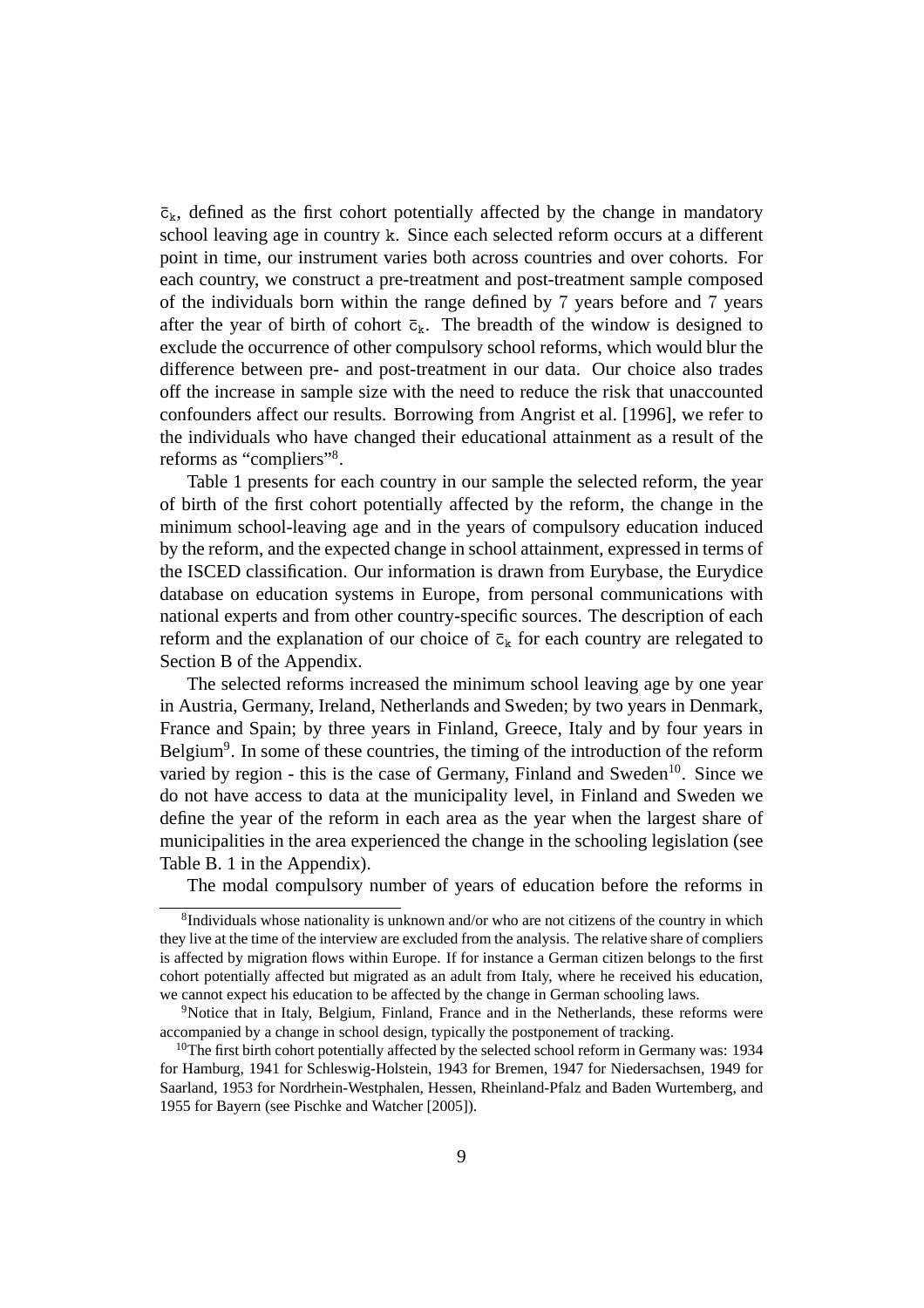our sample of countries is 8. The first cohorts potentially affected by the reforms were born between 1934 and 1969, with a relative concentration in the late 1940s and late 1950s - early 1960s. Furthermore, the most commonly expected change in qualifications is the attainment of ISCED level 3 (upper secondary education).

Tables B. 3, B. 4 and B. 5 in the Appendix summarize the existing empirical evidence on the effects of some of these compulsory school reforms on individual education, earnings and the instrumental variable estimates of the average returns to schooling. While the increase in compulsory schooling induced by each reform varies across countries, ranging from 1 additional year of schooling to 3 or 4, the estimated impact on educational attainment (in terms of years of education) is close to 0.3 additional years of schooling, with little cross-country variation.

Although the estimates of the effect of compulsory school reforms on educational attainment are broadly similar across European countries, this does not hold when one looks at the effects of longer schooling on wages: while in some countries the evidence suggests zero returns to compulsory schooling<sup>11</sup>, in some other countries returns to longer compulsory schooling are as high as 15%-20%. As discussed by Pischke and Watcher [2005], for the case of (West) Germany, the following factors may lead to finding no returns to compulsory schooling: (i) measurement errors; (ii) wage rigidity; (iii) the role of apprenticeship; (iv) the heterogeneity of returns, with individuals affected by compulsory schooling being the "low-return" group; (v) the type of skills learned in school around the time of school-leaving age and the relevance of these skills for the labour market. Another reason might be that returns to education depend on the qualification individuals achieve, regardless of whether the issued certification has legal value, or of the actual time spent in full-time education. As Grenet [2004], suggests for France, "the actual quantity of education attained is far less important than the qualifications held by individuals in determining these returns" (p.30).

 $11$ This is the case for France (see Grenet [2004]) and Germany (see Pischke and Watcher [2005], and Fertig and Kluwe [2005]).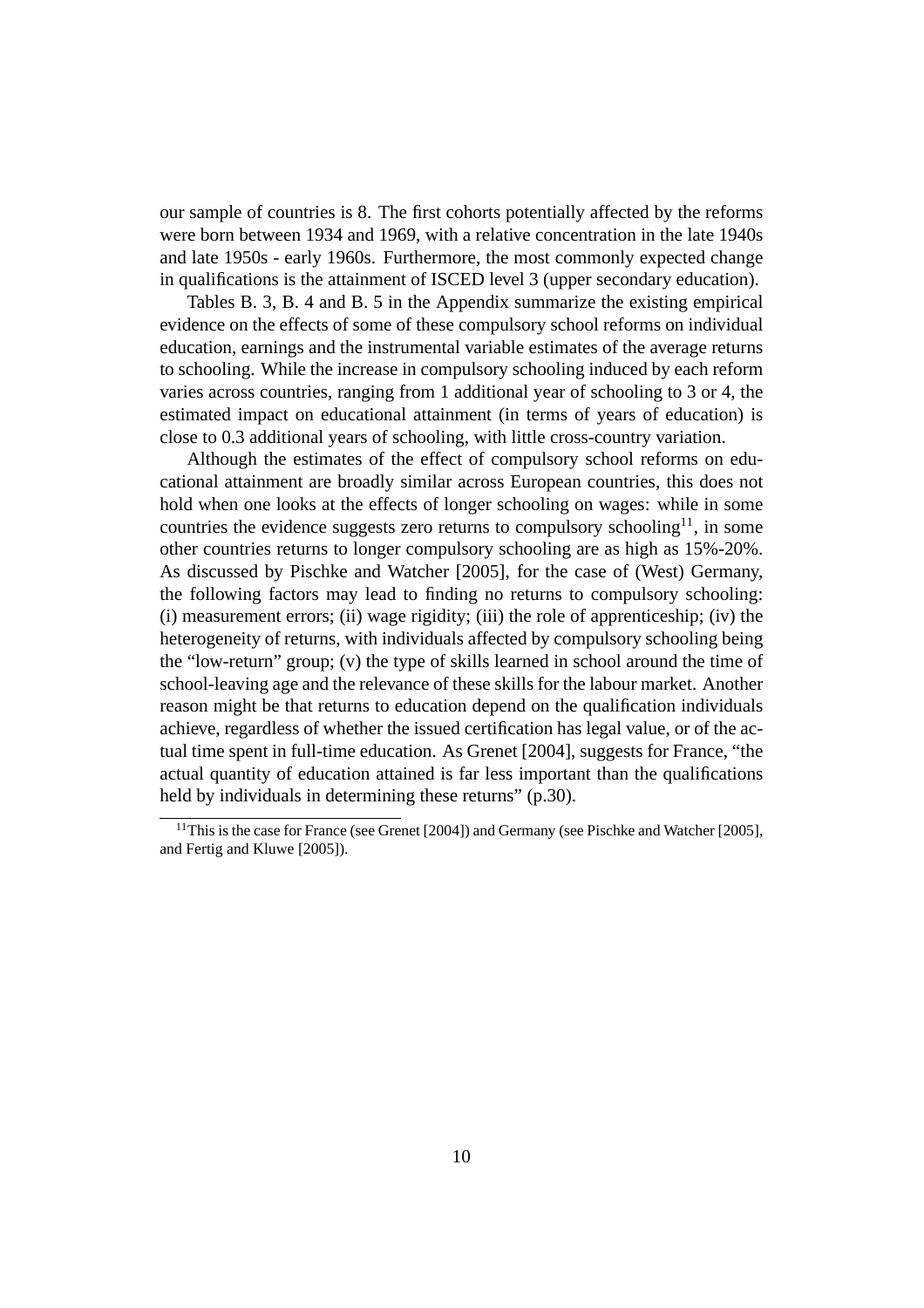# **5 The Data**<sup>12</sup>

We pool together data drawn from the  $8<sup>th</sup>$  wave of the European Community Household Panel  $(ECHP)$  (2001), the first wave of the Survey on Household Health, Ageing and Retirement in Europe, or SHARE, (2004), and the 1993 to 2002 waves of the International Social Survey Program (ISSP). The countries included in our study are: Austria, Belgium, Denmark, Finland, France, Germany, Greece, Ireland, Italy, the Netherlands, Spain and Sweden. Tables C. 1, C. 2, C. 3 in the Appendix show for each country in the dataset the sample size for each survey and wave, and the relevant age range.

Our dependent variable is the log of hourly earnings expressed at 2000 prices and purchasing power parity (PPP) units. Table C. 4 in the Appendix reports the country-specific consumer price indices, exchange rates and PPP values. Additional information on earnings, hours worked and the proportion employed is also given in the Appendix, Tables C. 6 to C. 11. We measure educational attainment by using the number of years of education. Since in some countries and datasets the available information is on the highest attained qualification, we convert it into years of education by assuming that each individual takes the customary number of years to achieve a qualification.

We assume that educational attainment does not change after age 25, and restrict our sample to include only individuals aged 26 to  $65<sup>13</sup>$ . The final sample consists of 18, 328 individuals, and its distribution across 12 countries is shown in the last column of Table 2, which also includes the sample mean by country of log real earnings, years of schooling, years of compulsory schooling, average age and percentage of males. Educational attainment is highest in Finland (15.15 years) and lowest in Spain (11.05 years). Average age is highest in Sweden (50.41) and lowest in Belgium (33.13), which reflects the different timing of the selected re-

<sup>&</sup>lt;sup>12</sup>The European Community Household Panel data used in this paper are from the December 2003 release (contract 14/99 with the Department of Economics, University of Padova). This paper uses data from SHARE 2004. The SHARE data collection has been primarily funded by the European Commission through the 5th framework programme (project QLK6-CT-2001-00360 in the thematic programme Quality of Life). Additional funding came from the US National Institute on Ageing (U01 AG09740-13S2, P01 AGO05842, P01 AGO8291, P30 AG12815, Y1-AG-4553- 01 and OGHA 04-064). Data collection in Austria (through the Belgian Science Policy Office) and Switzerland (through BBW/OFES/UFES) was nationally funded. The SHARE data set is introduced in Börsch-Supan et al. [2005]; methodological details are contained in Börsch-Supan and Jürges [2005].

<sup>&</sup>lt;sup>13</sup>We also exclude individuals with more than 30 years of schooling. We repeated the analysis by considering only individuals who were aged at least 28 at the time of the interview. Results are robust and are not reported for brevity. We prefer not to exclude individuals aged between 26 and 28 since this procedure would lead to dropping from the analysis individuals potentially affected by the reforms in some countries, for instance in Spain and Finland.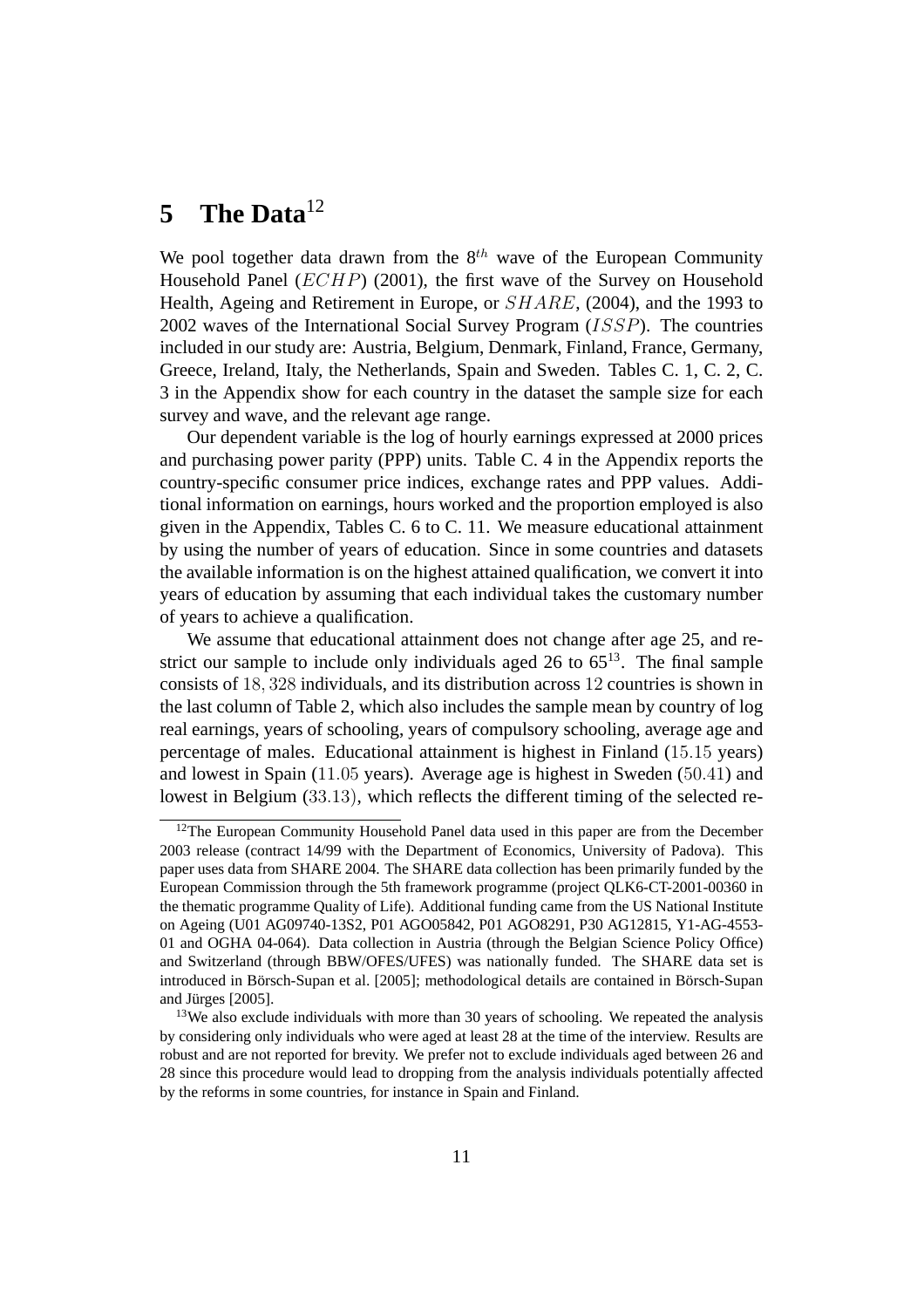forms.

# **6 The Findings**

Since we intend to identify from the data the causal relationship between education and the distribution of earnings, we need to control as accurately as possible for additional factors affecting the dependent variable. For this purpose, we include in the empirical specification both country and survey dummies, a gender dummy, individual age and its square. We also control for country-specific macroeconomic effects by using the first lags of the unemployment rate and of aggregate productivity, measured by real GDP per head.

Trend-like changes in log wages relative to the time of the reform are controlled with a second order polynomial in T and its interactions with country dum $mies<sup>14</sup>$ . Empirical research has shown that individual earnings are significantly affected by the conditions prevailing in the labour market at the time of first labour market entry (see for instance Baker et al. [1994]). To capture these effects, we match to each individual the country and gender-specific labour participation rate at the age of estimated labour market entry<sup>15</sup>. The underlying idea is that entry wages are likely to be higher when the labour market is tight and labour participation rates are high.

Changes in educational attainment after a compulsory school reform could be due to the reform itself or to confounding factors, which may alter the incentives to invest in education at the time of the reform but independently of it. To illustrate, suppose that the reform increases the minimum school-leaving age from 14 to 15. If individuals at age 14 - or their parents - find it more attractive to invest in education because of a reduction in the opportunity costs generated by a contemporaneous increase in the unemployment rate, they might invest more, independently of the reform. Similarly, the actual implementation of school leaving laws may vary across countries and over time with changes in economic conditions. Implementation is known to be more difficult in poorer countries, and, ceteris paribus, in households with a higher number of children. To control for these confounders, we construct three variables, the unemployment rate, the fertility rate and the real GDP per head, and match these variables to individuals around the age when the school reform is supposed to have taken place. For instance, assume that the criti-

<sup>&</sup>lt;sup>14</sup>The relatively low order of the polynomial follows the suggestions by Lee and Card [2006]. Compared to higher order polynomials, the second order specification is the most parsimonious and provides an adequate fit of the data.

<sup>&</sup>lt;sup>15</sup>We estimate entry to occur after the completion of schooling. We use a three-years moving average of the macro variables to smooth out measurement errors in the date of labour market entry.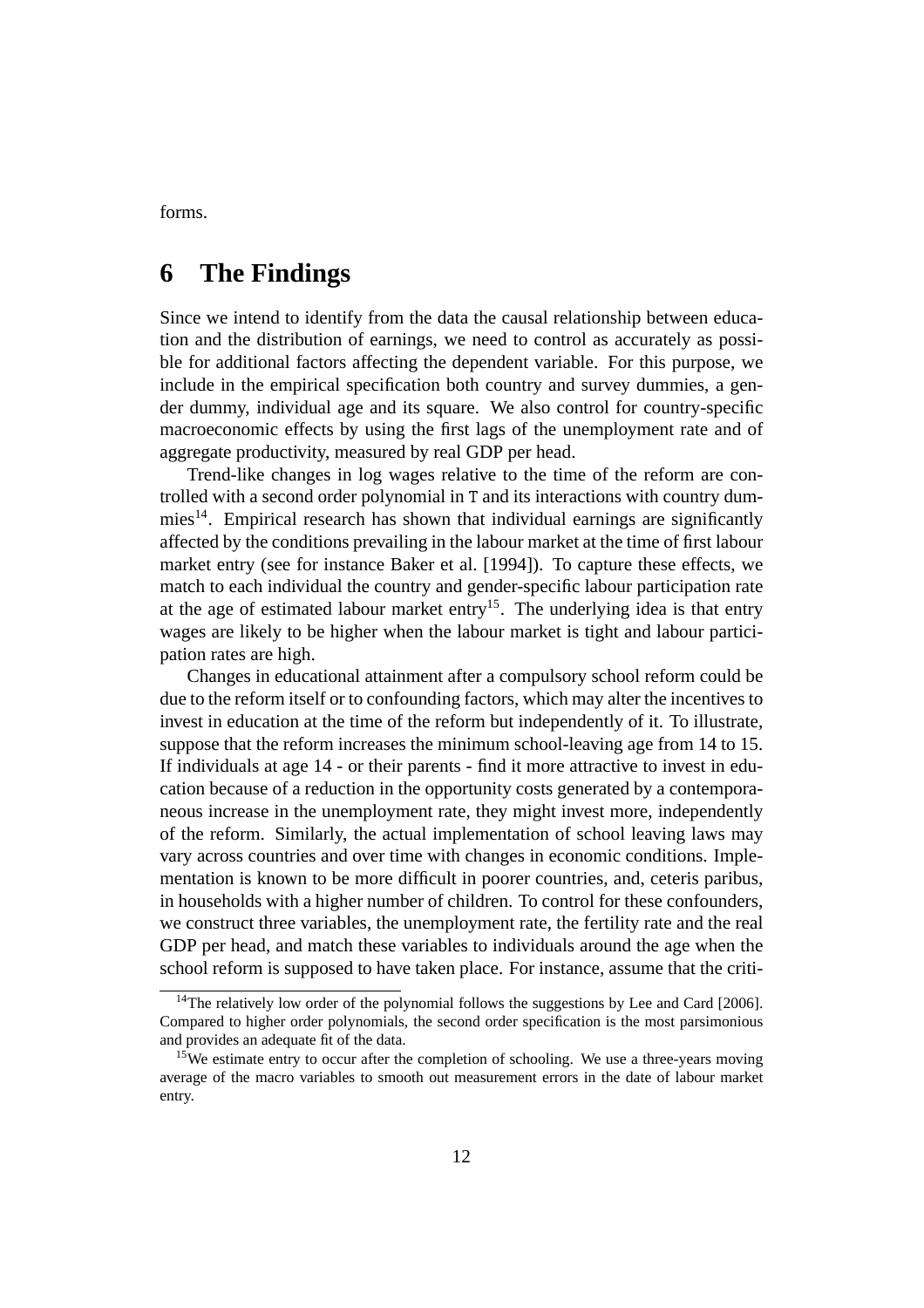cal age is 14 for Austrian citizens born in 1957. For these individuals the relevant values of the three variables described above are those corresponding to 1971.

With these premises, we start the presentation of our results by looking at the relationship between education and the distribution of wages when education is treated as exogenous. The estimates are shown in Table 3 below, and show that the returns to one year of education increase as we move from the lowest to the highest quantile of the distribution. A standard measure of wage inequality is the 90 − 10 log wage differential (see for instance Katz and Murphy [1992]). Based on the estimates in Table 3, one additional year of education equally distributed across the sample would increase this measure of inequality by 2.4 percentage points.

Education, however, cannot be treated as exogenous in the presence of unobserved ability. Table 4 presents the results of the first stage regression of years of education against all the exogenous controls plus the instrument YCOMP. The latter always attracts a statistically significant and positive coefficient. The size of the effect, however, is much larger for the lowest quantile of the distribution of schooling and ability. For individuals below the 10th quantile of the distribution of ability, a one-year increase in compulsory education raises actual attainment by close to half a year, which compares to at most a quarter of a year for individuals with above median ability. This result is in line with expectations, which suggests that the bulk of compliers should be among the less able (and wealthy).

We test the hypothesis that the selected instrument is weak and find that the null hypothesis is always rejected at the 5% level of confidence (see Table 4). We conclude that the effects of compulsory school reforms are extended - albeit at a lower rate - beyond the lowest quantile to the upper part of the distribution of schooling. One natural explanation is that the better-educated may react to the increase in the minimum school leaving age by upgrading their own education, in an effort to maintain at least in part their relative advantage over the less educated.

Following the methodology of Koenker and Ma [2006] and the discussion in Section 3 of the paper, we evaluate the treatment effect of education on the distribution of earnings by considering the various quantiles of the treatment distribution. We focus for brevity on the following quantiles: 0.10, 0.30, 0.50, 0.70 and 0.90. In the first step, we run quantile regressions of years of education on the full set of controls described above and on the instrument YCOMP, and compute the residuals as differences between S and the linear predictions from the regressions. In the second step, we augment with these residuals the quantile regressions of log hourly earnings on the set controls and education S. Koenker and Ma [2006], present Monte Carlo evidence showing that this approach is superior to the two-stage quantile regressions used by Arias et al. [2001].

The coefficient of the estimated residual in the log wage equation is different from zero if education is endogenous. Table 5 reports that we cannot reject the null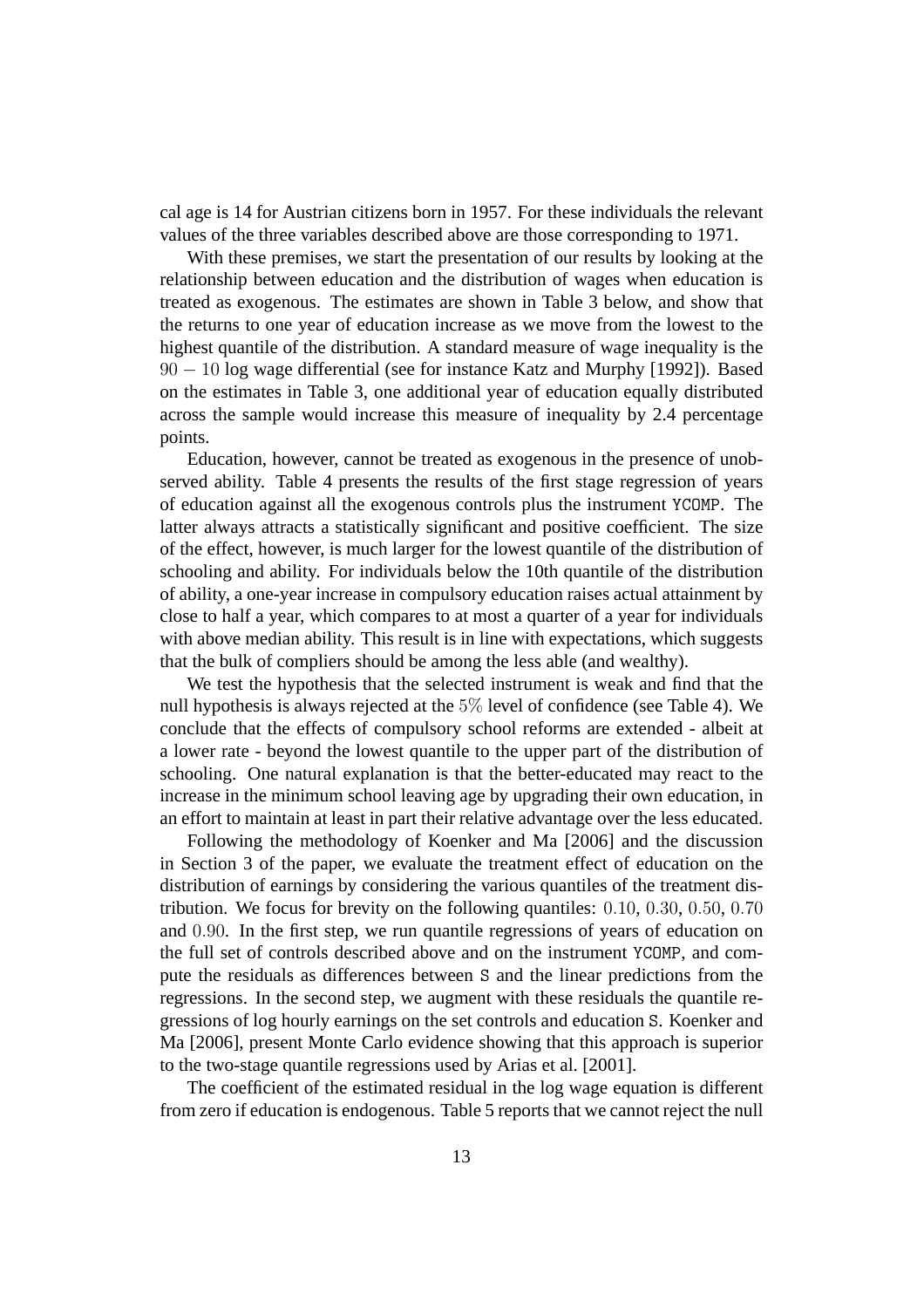hypothesis of endogenous treatment for the first and third quantiles of the distribution of earnings. For the other quantiles, the evidence in favour of endogenous treatment is weaker.

The estimated percentage increase in log earnings associated with one additional year of education and its standard error are reported in Table 6 for the selected quantiles of the distribution of ability A ( $\tau_2$ ) and earnings ( $\tau_1$ ). Considering for instance the  $10^{th}$  quantile of the distribution of ability, we find that the estimated returns to education are equal to 7.5 percent for the individuals at the  $10^{th}$  quantile of the distribution of earnings, 8.8 percent for the individuals at the  $90<sup>th</sup>$  quantile and lower for individuals at intermediate quantiles. The relationship between returns and quantiles is U-shaped, with returns decreasing from the bottom quantile to the median and increasing for higher than median earnings. Conditional on the selected quantile of the distribution of ability, the  $90 - 10 \log$ wage differential is positive but small  $(+1.3$  percentage points) and results from the combination of a substantial decline in the  $50-10$  log wage differential ( $-2.8$ ) percentage points) and an increase in the  $90 - 50$  log wage differential (+4.1 percentage points). These findings warn against looking exclusively at the  $90 - 10$ log wage differential as the measure of wage inequality. While a focus on this indicator suggests that one additional year of education assigned to the sample has little impact on wage inequality, a more detailed look at the distribution of earnings reveals that this small impact is the result of two relatively larger effects, a reduction of wage inequality below the median and an increase above the median.

The U-shaped pattern in the returns to education remains as we move from the bottom to the top quantile of the distribution of ability, and the estimated  $90 - 10$ log wage differential turns negative while remaining small (see Tables 6 and 7). When we average returns across the distribution of abilities, the mean quantile treatment effect implies a decline of close to 1 percentage points in our measure of wage inequality. Therefore, our estimates based on instrumental variables do not confirm the findings in the relevant empirical literature, which suggest that additional education widens wage inequality.

The mean quantile treatment effect is a synthetic indicator of the distribution of returns to education, but it is not necessarily the most informative when the exogenous variation in educational attainment is provided by changes in compulsory schooling laws. As we have seen above, such laws are particularly effective in the bottom part of the distribution of abilities, and much less effective in the upper part. By decomposing the mean quantile treatment effect into the components associated with the different quantiles of the distribution of ability, we can highlight in Table 6 how returns to education vary between groups which are differently affected by these reforms.

Table 6 also provides evidence on the relationship between unobserved ability and years of schooling in the generation of earnings. Independently of the selected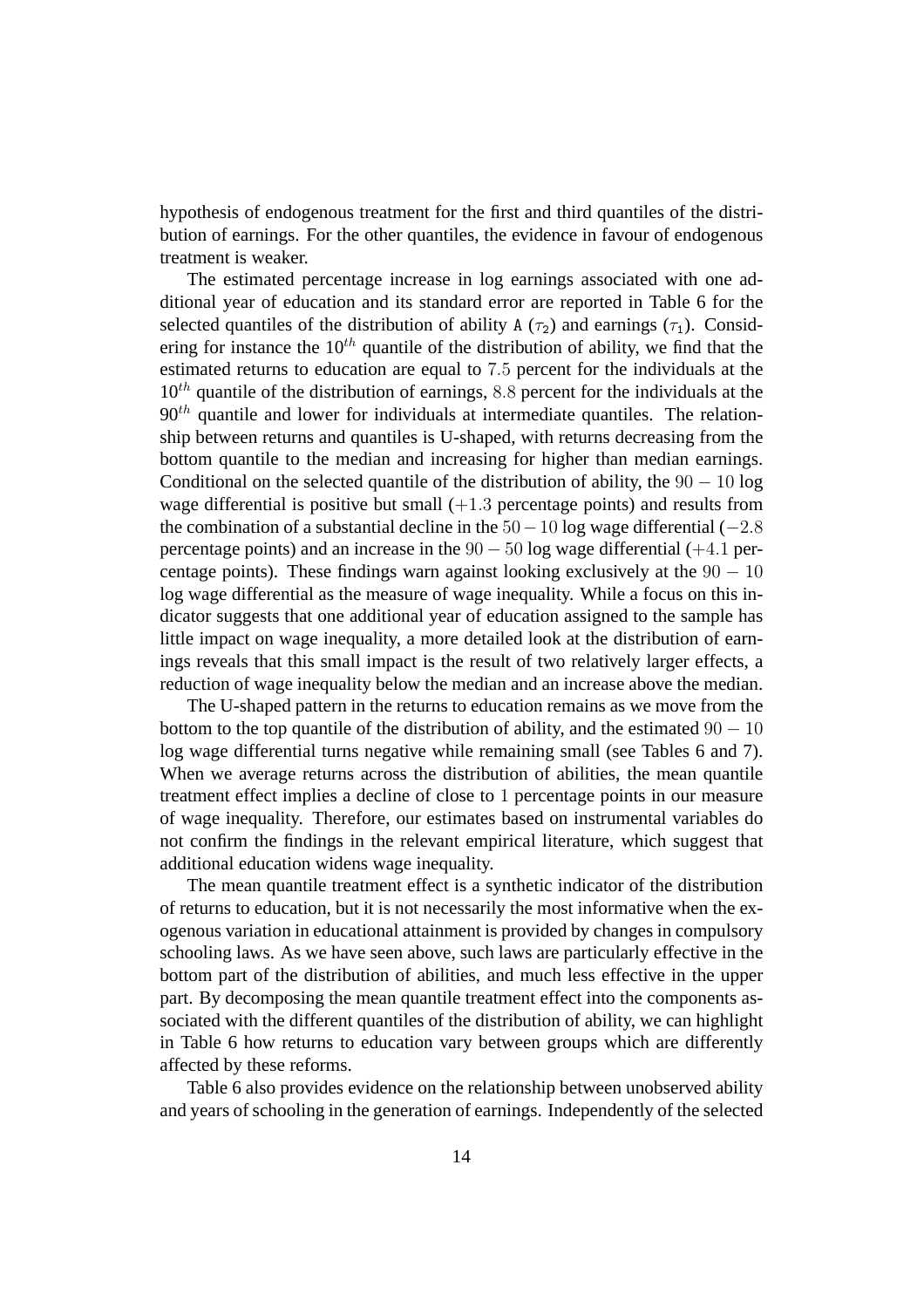column, we notice a tendency for the estimated returns to schooling to increase as we move from the lowest to the highest quantile  $\tau_2$  of the treatment, with the exception of the  $70^{th}$  quantile. This finding points to complementarity between ability and education. In more detail, when we increase education by an additional year, individuals located in the upper part of the distribution of ability gain more than three times as much as individuals with less than median ability. Since ability and parental background are closely intertwined - see Cunha and Heckman [2006] - our results also point to the fact that those better endowed have more to gain from additional education.

The policy implications of our results are important. First of all, suppose that earnings and productivity are closely related - a plausible assumption - and that the individuals earning less than the  $10^{th}$  quantile of the conditional distribution of earnings do so at least partly because of circumstances beyond their control. Assume also that, conditional on ability, the cost of education does not vary significantly across quantiles. Then education policy aimed at raising the educational attainment of the less fortunate is grounded not only on equity considerations but also on efficiency grounds, because the labour market returns of the investiment are highest, especially for the brightest among the unlucky.

The neglected complementarity between education and ability is also relevant for policy. If ability is assigned randomly by nature, our results imply that education policy should focus on the brightest, as suggested by De Fraja [2002]. For instance, scholarships and fee waivers should be based not only on income but also on merit. On the other hand, if ability is closely intertwined with parental background, then policies that try to reproduce a "good" background for the less privileged - for example by focusing on early childhood education - are going to produce a better payoff across the entire distribution of earnings.

#### **6.1 Robustness**

Since log hourly wages are only available for employees, our sample is the outcome of a selection involving the decision to participate in the labour market and have a job. Unless we take this selection process explicitly into account, the error term in equation [8] is unlikely to have zero mean. More important for our purposes is the concern that selection into employment may be affected by the number of years of compulsory education. If this was the case, the validity of our instrument would fail to hold.

To investigate this, define B as a dummy variable equal to 1 if log earnings are observed and to 0 otherwise. Failure to observe wages could be due to the participation decision, to the choice between employment, unemployment and self-employment or to the presence of missing wage data. We estimate a probit model for variable B using all the controls described above plus the predicted years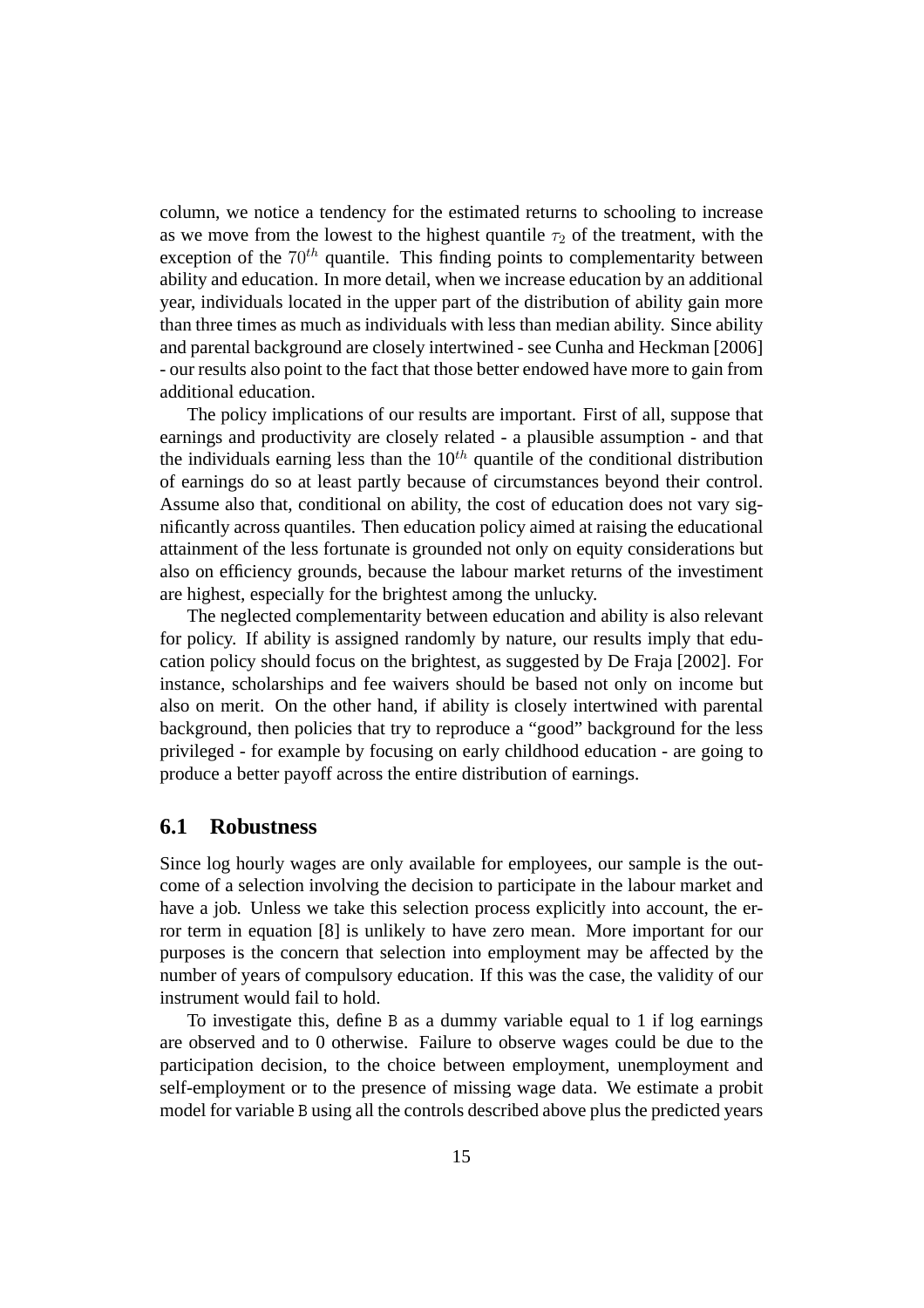of schooling from the first stage regression of years of schooling on compulsory years of education. If the latter affected the selection process, we would expect that predicted years to attract a statistically significant coefficient. It turns out that the estimated coefficient is equal to .067, with a bootstrapped standard error equal to .045 (p-value: 0.13). Therefore, we do not find evidence in the data supporting the view that the years of compulsory education are significantly associated with the endogenous selection of workers into paid employment, and conclude that our instrument is not invalidated by the failure to explicitly consider such a selection.

## **7 Conclusions**

In this paper, we have treated the countries of Europe as regions of a single country, and country-specific compulsory school reforms as episodes of a broad European reform, which took place in each region at a different point in time. By so doing, we have been able to generate the country and time variation in the instrument that was absent in previous European research (see Harmon and Walker [1995]).

There are three main results: first, compulsory school reforms mainly affect the individuals at the lower end of the distribution of educational attainment. For these individuals one additional year of compulsory education is estimated to translate on average into half a year of additional education. This percentage falls to between 30 and 10 percent of a year for the rest of the sample. Second, and in contrast with most of the empirical literature, we find that additional education only marginally affects overall earnings inequality, measured by the  $90-10$  wage differential. This result, however, is the combination of a significant decline in the 50-10 differential and a significant increase in the  $90 - 50$  differential. Third, there is evidence that education and ability are complements in the generation of earnings, a necessary pre-condition for an optimal education policy to be elitist.

Overall, our evidence suggests that the pursuit of an elitist education policy on efficiency grounds is not necessarily in contrast with a policy which focuses on equality of opportunity, especially if the targeted population consists of the brightest among the less fortunate and if the less fortunate are so because of reasons beyond their control. Since the costs of providing additional education are unlikely to vary significantly across the sample once we condition on a given quantile of the distribution of ability, targeting the less fortunate is likely to pay off both on efficiency and on equity grounds.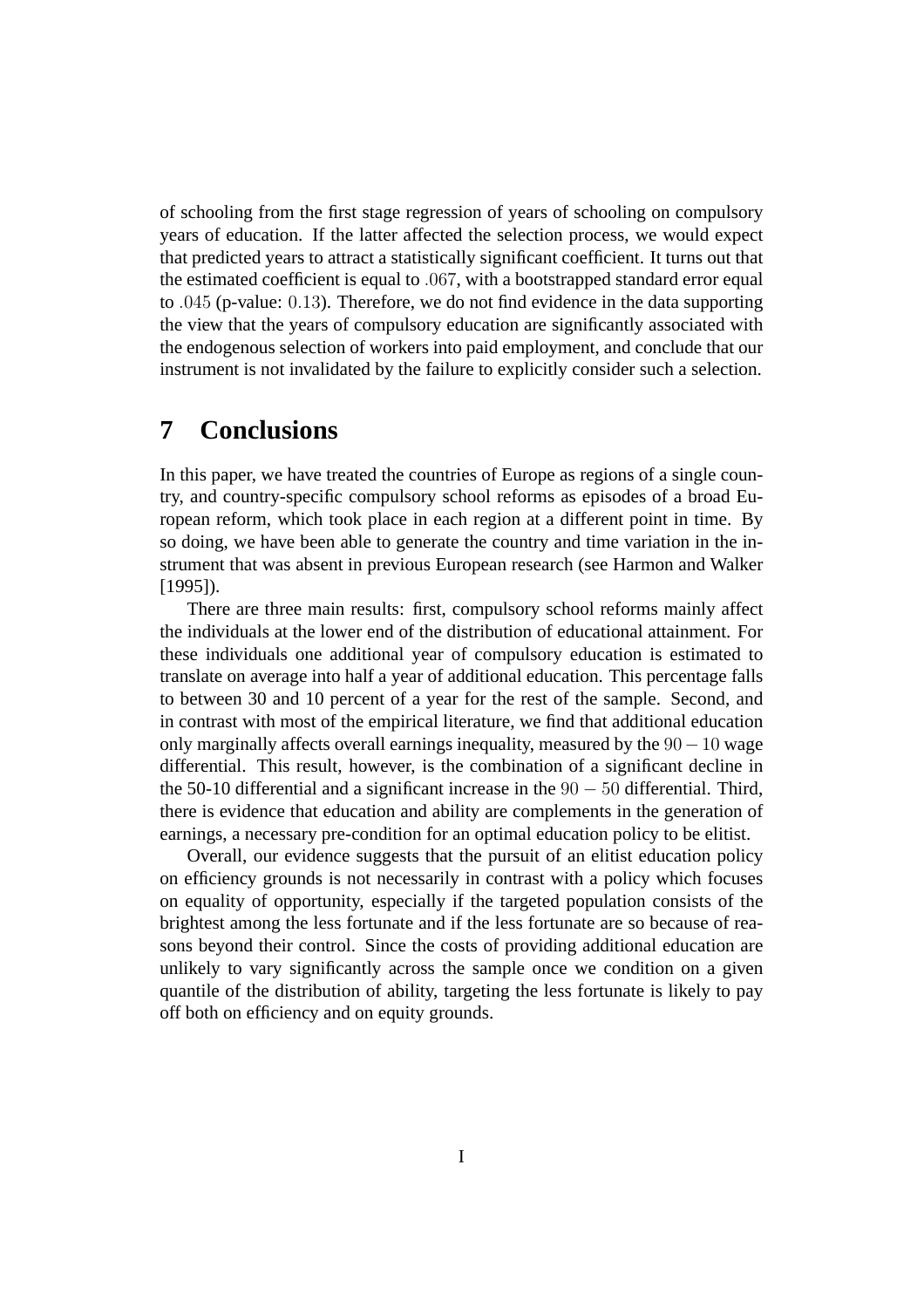#### **Technical Appendix**

# **A Chesher's approach**

Chesher's approach is summarized in Figure A1. Identification requires that

- 1. F and A are continuously distributed with independent support;
- 2. defining X as the vector of controls and Z as the instrument, quantile independence conditions/quantile invariance holds at  $X = x Z = z$  or

 $\mathsf{Q}_{\mathrm{F|AXZ}}(\tau_{\ln \mathsf{W}}, \mathsf{A}, \mathsf{x}, \mathsf{z}) = \mathsf{Q}_{\mathrm{F}}(\tau_{\ln \mathsf{W}})$ and $\mathsf{Q}_{\mathsf{A|XZ}}(\tau_{\mathrm{S}}, \mathsf{x}, \mathsf{z}) = \mathsf{Q}_{\mathsf{A}}(\tau_{\mathrm{S}});$ 

- 3. at  $X = x$ ,  $Z = z$ ,  $Y_S = Q_{Y_S|XY}(\tau_S, x, z)$ ,  $A = Q_A(\tau_S)$ , and the partial derivatives of  $h_{1n(W)}$  with respect to both  $Y_S - \nabla_{y_S} h_{1n(W)}$  and  $A - \nabla_A h_{1n(W)}$  exist and are finite;
- 4. at  $X = x$ ,  $Z = z$ ,  $A = Q_A(\tau_s)$ , the partial derivative of h<sub>s</sub> with respect to  $Z_i \nabla_{z_i} h_s$ exists and is non-zero.

Under the above assumptions, the functional describing the impact of an exogenous shift in S on  $ln(W)$  (or "exogenous impact function" in Chesher [2001]) is identified at  $X = x$ ,  $Z = z$  F = Q<sub>F</sub>( $\tau_{\ln W}$ ), A = Q<sub>A</sub>( $\tau_{S}$ ). As noted in Koenker and Ma [2006], holding  $\tau_{\ln(W)}$  fixed and varying  $\tau_s$ , the functional informs on how the distribution of S affects the  $\tau_{\text{ln}(W)}$  quantile of the response; conversely, holding  $\tau_s$  fixed and varying  $\tau_{\text{ln}W}$ , the functional informs on how the  $\tau_s$ -quantile of S affects the distribution of ln W.

### **B The Educational Reforms used in this Study**

In this section we provide a brief description of the educational reforms considered in the study. Furthermore, we motivate the choice of the first cohort potentially affected. We devote a paragraph to each country considered. Further details on country-specific education systems and reforms are in Fort [2006].

#### **B.1 Austria**

The 1962 School Amendement Act increased compulsory schooling by one year, from 8 to 9 years. Pupils who were 14 years old or younger at the time the reform was introduced were compelled to attend an additional year of schooling. This suggests that the individuals potentially affected by the reform are those born in 1948 and afterwards. However, individuals born in 1947 who might have already left school when the reform was introduced were required to go back to school and complete the additional year. Therefore, we select the cohort born in 1947 as the first cohort potentially affected by the reform.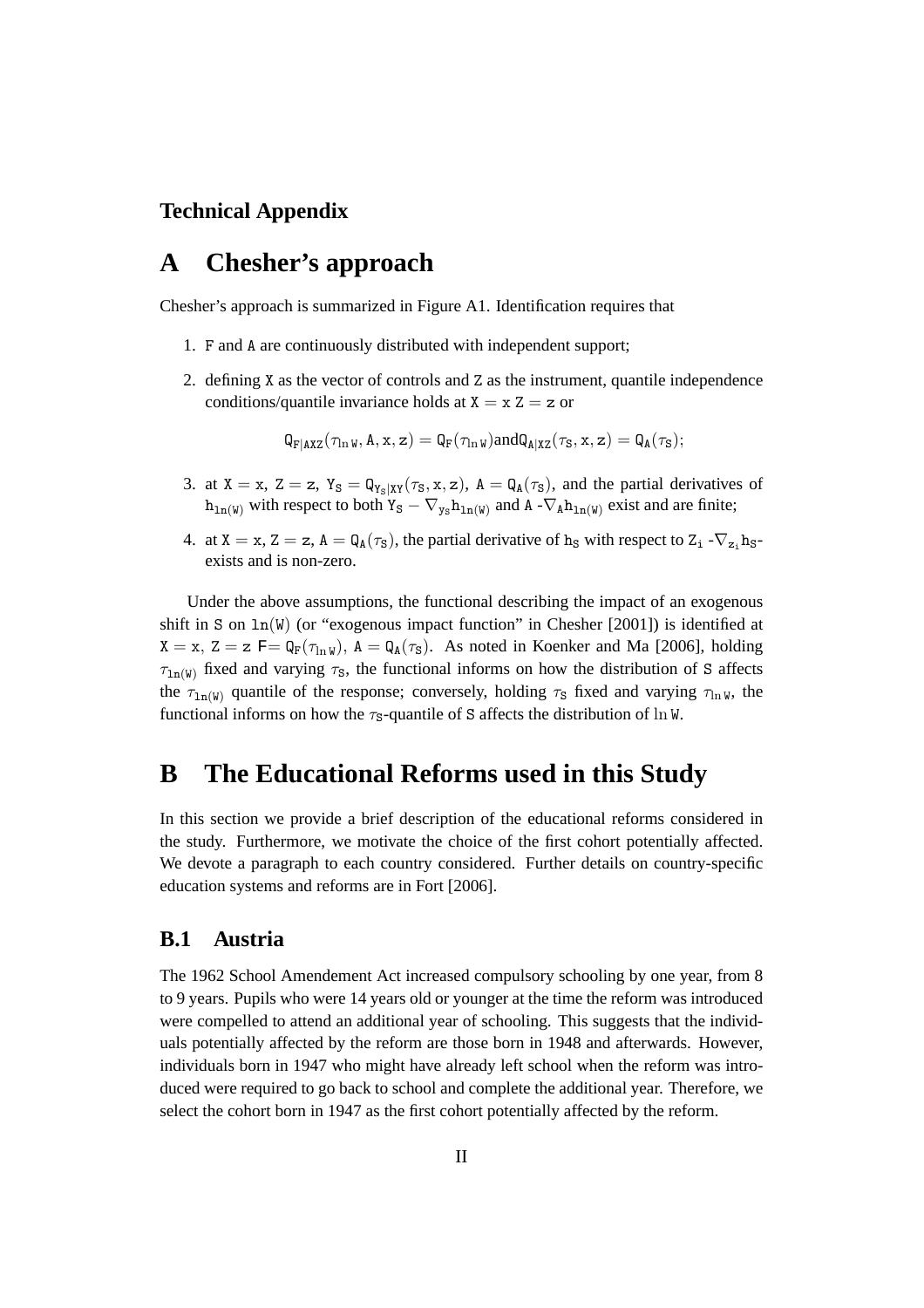#### **B.2 Belgium**

In 1983 (Law of 28 June 1983), the length of compulsory schooling was increased to the age of 18 (from 8 to 12 compulsory years of education), which could be completed with part-time schooling during the final three years. Students potentially affected by the reform were those aged 14 or younger in 1983, i.e. those born after 1969.

#### **B.3 Denmark**

Two major reforms of compulsory schooling took place in Denmark in 1958 and 1971. In 1958 compulsory schooling years were increased by 3 years (from 4 to 7) and in 1971 they were further increased by two additional years (from 7 to 9). Pupils who were 14 years old (or younger) in 1971 were potentially affected by the 1971 reform. We only consider this reform in this study.

#### **B.4 Finland**

The relevant reform considered in this study took place during the 1970s. The reform introduced a new curriculum and changed the structure of the educational system, increasing compulsory education from 6 to 9 years. The reform was adopted gradually by Finnish municipalities. Since we do not have access to data at the municipality level, we define the year of the reform in each area as the year when the largest share of municipalities in the area experienced the change in the schooling legislation, as reported in Table B. 1 below. Following Pekkarinen [2005], we consider the cohort aged 11 when the reform was implemented as the first cohort potentially affected.

#### **B.5 France**

During the XX century, the compulsory schooling age in France was extended twice: from 13 to 14 in 1936 and from 14 to 16 in 1959 (Bethoin Reform). The 1936 reform affected mainly pupils born after 1923, whereas the 1959 reform - which was implemented from 1967 after a long transition period - affected individuals who were born from 1953 onwards (see Grenet [2004]).

#### **B.6 Germany**

The peculiar political situation of the country produced the separate evolution of two distinct education systems between 1949 and 1990. We refer the reader to Pischke and Watcher [2005], Table B. 2, and Pischke [2003] for a description of the compulsory school reforms and for the selection of the first cohort potentially affected in each German Lander.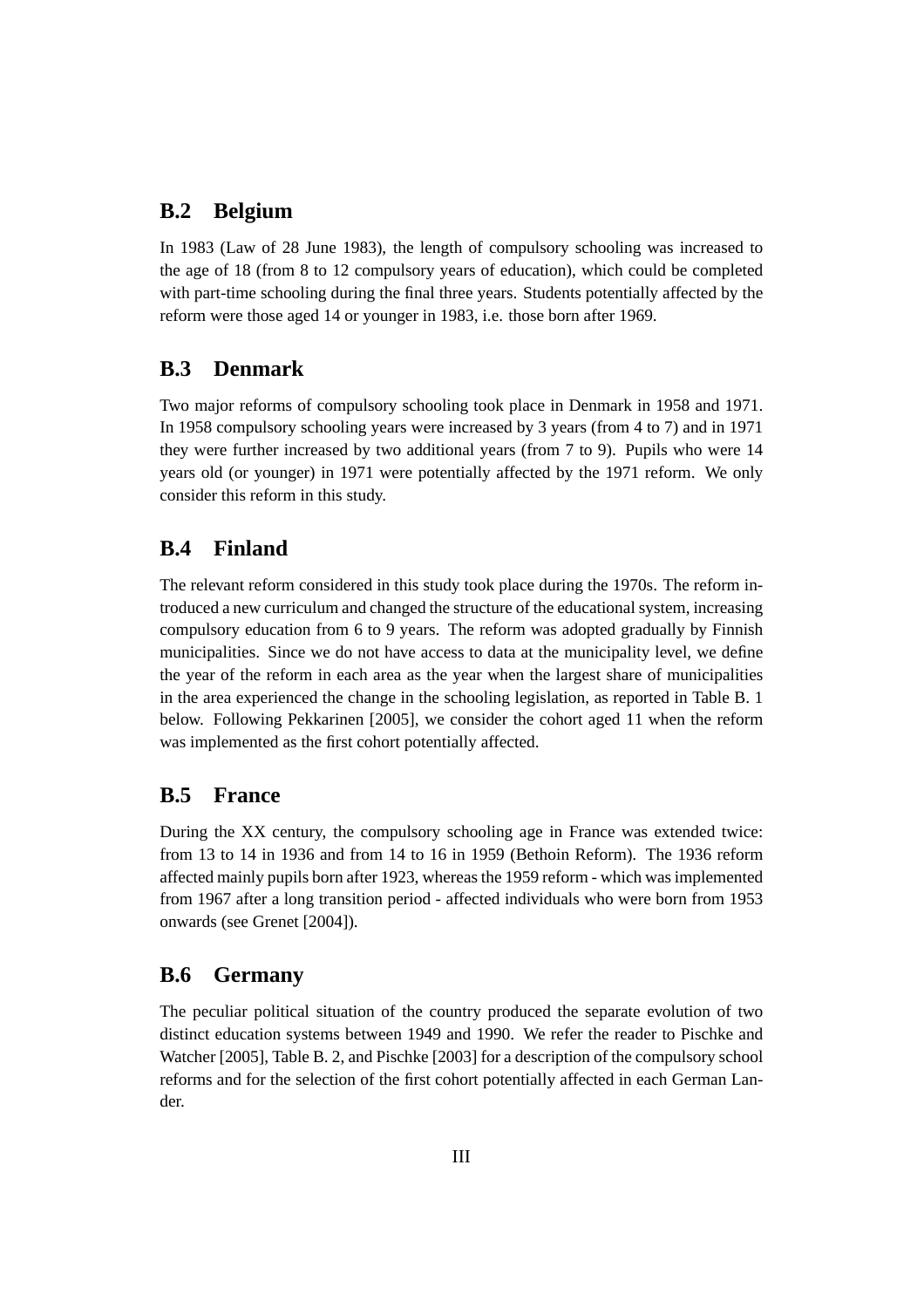#### **B.7 Greece**

In 1975 the Greek Parliament increased compulsory education by three years (from 6 to 9). Individuals potentially affected by this change are those who were 12 in 1975. In particular, those born in 1963 and later were compelled to attend 3 additional years of schooling, whereas those born in 1962 were not.

#### **B.8 Ireland**

Compulsory schooling was modified in 1972, when the school leaving age was raised to 15. A further rise in the compulsory schooling age (to 16 years), announced in 1998, came into effect when the Education (Welfare) Act (2000) became law. Individuals potentially affected by the 1972 reform are those individuals who were 14 in 1972. These individuals where compelled to attend an additional year of schooling, whereas individuals who were 14 in 1971 were not. Therefore we choose 1958 as the first cohort potentially affected.

#### **B.9 Italy**

Junior high school became effectively compulsory in Italy only in 1963. Compliance with the 1963 reform was not instantaneous: only in 1976 did the proportion of children attending junior high school approach 100%. According to Brandolini and Cipollone [2002], the individuals potentially affected by the reform were those born after 1949.

#### **B.10 The Netherlands**

From 1975 onwards, all three-year educational programs in the Netherlands were extended to four years and the compulsory school-leaving age was increased by one year, from 15 to 16. Osterbeek and Webbink [2004], highlight the fact that "the implementation of the extension of lower vocational education started in 1973. Since August 1 1973 all lower vocational programs had a length of four years. Students who were below the second year could still graduate from a three-year course. Students who started a three-year course of lower vocational education on August 1 1971 could still graduate in 1974. All the following cohorts had to take a four-year course. According to Osterbeek and Webbink [2004] "students born on or after August 1 , 1959 had to follow ten years of full time education. This is also the first cohort of students to encounter a complete four-year lower vocational education regime".

#### **B.11 Spain**

The compulsory school reform considered in this study was carried out under the 1970 General Act on Education and Financing of Educational Reform (LGE), and increased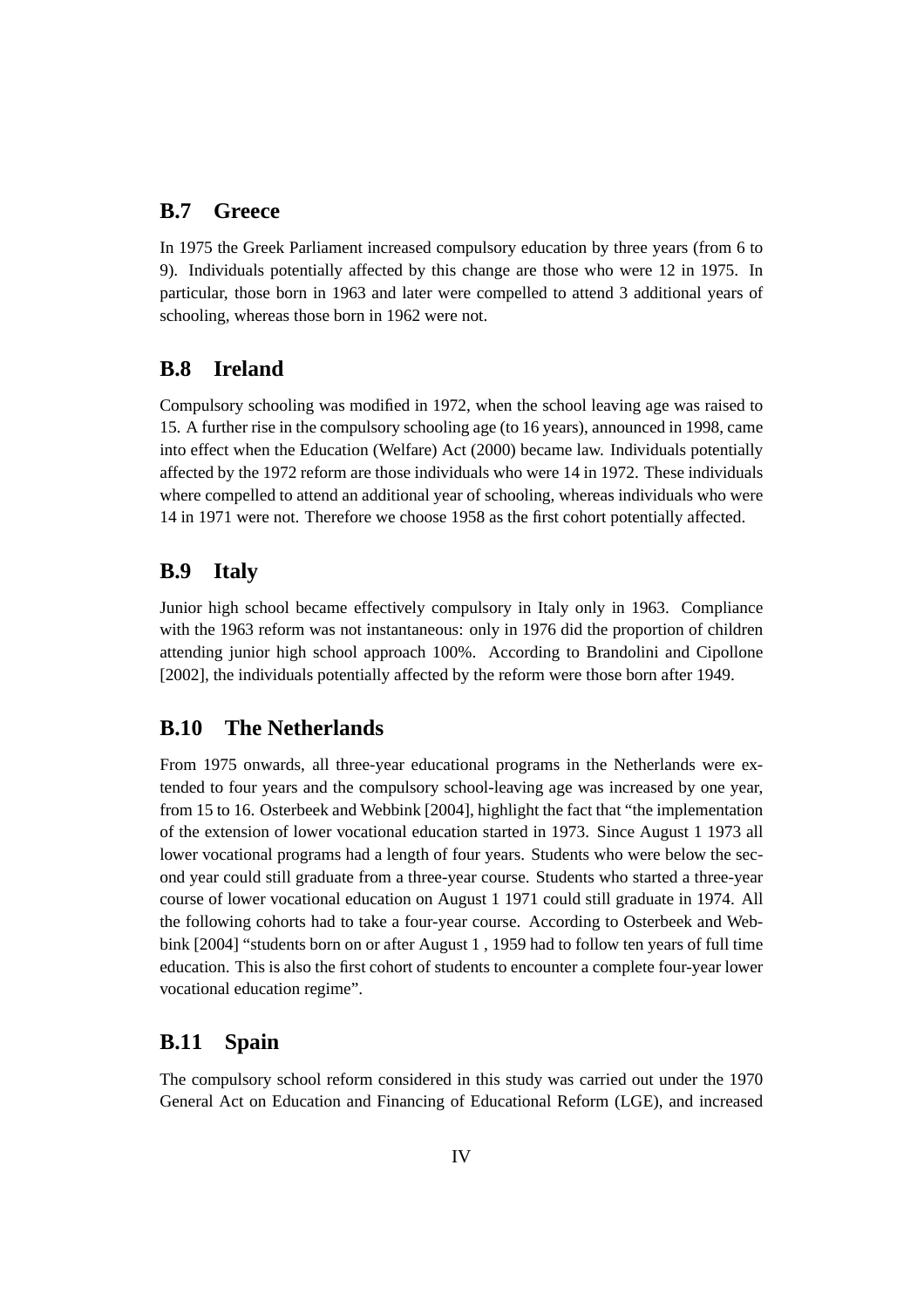the compulsory years of education from 6 to 8. Individuals potentially affected by the reform were those born in 1957 and after (see Pons and Gonzalo [2002], p.753 and Table A1 p.767).

#### **B.12 Sweden**

According to Meghir and Palme [2005], compulsory school reform in Sweden was gradually implemented between 1949 and 1962. The take-up of the experiment varied over the period 1949-1962 across municipalities, with the largest number of municipalities involved in the years 1961/1962 (39.4%; 18,665 classes; 436,595 students). It was fully implemented only in 1962. Unfortunately, we do not have access to data at the municipality level but only at the county level. For the purposes of this paper, and as a result of personal communication with Marten Palme, we considered as potentially affected by the reform all individuals born after 1950.

## **C The Construction of the Key Variables**

Is this section we provide further detail on the costruction of the key variables used in the empirical analysis.

#### **C.1 Education**

The *ISSP* survey generally includes information on the highest qualification attained at the time of the interview and on the number of years spent at school. When the latter variable is missing, years of education are computed using the information on the highest qualification attained and/or the age at which the individual finished his/her studies.

The SHARE survey collects information on the highest attained qualification and generates a variable corresponding to years of education (see the survey documentation at http://www.share-project.org/ for further details). Finally, the  $ECHP$  survey collects information on both years of education, age at which the individual finished his/her studies and the highest attained qualification. We use the variable pt024 in this dataset (see the user manual for more details).

#### **C.2 Wages**

The heterogeneity across the surveys increases as one examines earnings, labour force status, and hours worked. Since earnings in the ISSP surveys are recorded in scales by categories, with the number of categories varying across countries and surveys (see Table C. 5), we use the mid-points of each category. The  $ECHP$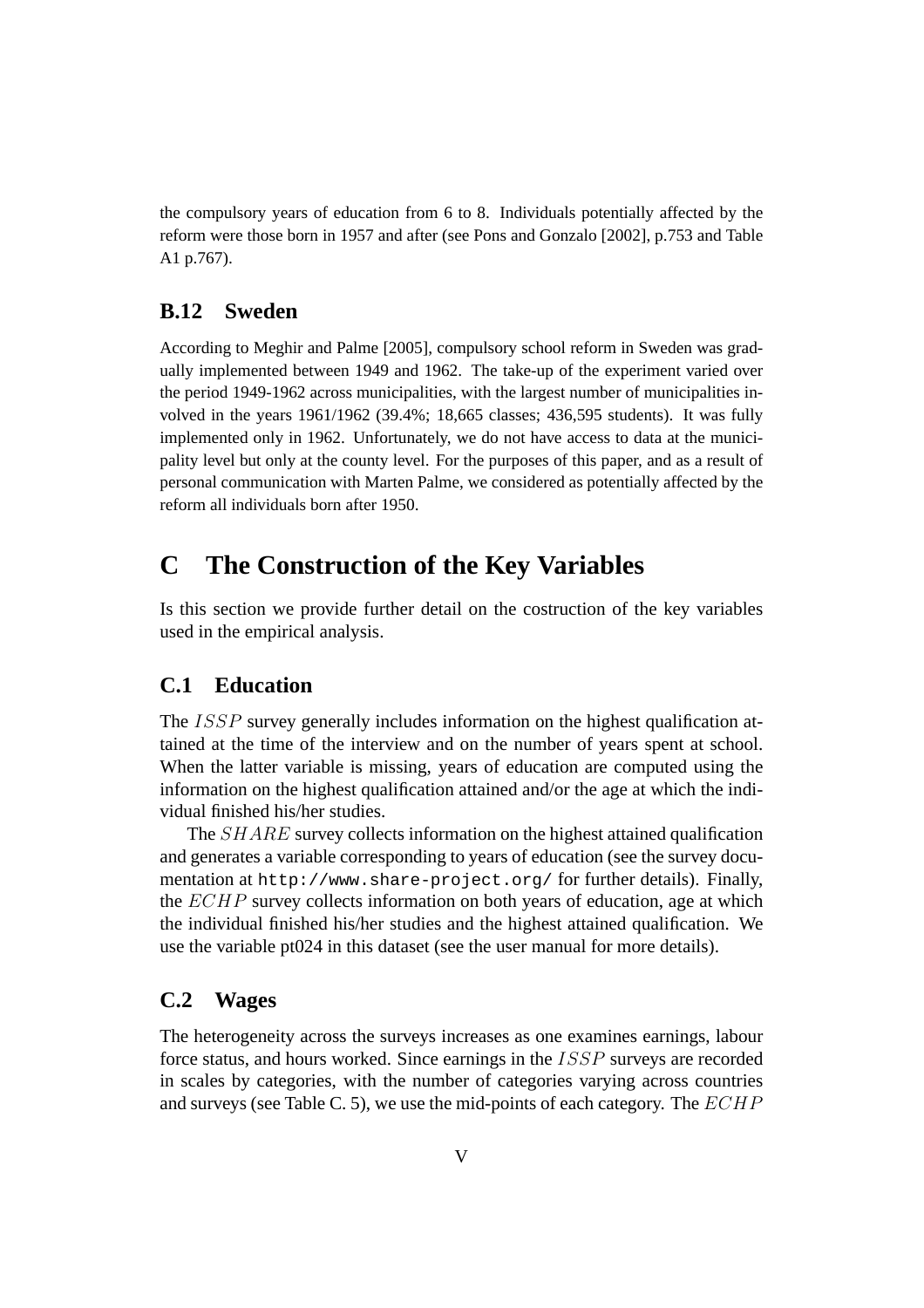data include information both on net and on gross monthly earnings, and we use the latter. Finally, the SHARE survey collects information only on gross yearly earnings<sup>1</sup>. We transform the available information on earnings from the three surveys to a monthly basis, using 2000 consumer prices and PPP units.

Depending on the survey, data on working hours are: total hours worked per week in the main job (SHARE); total hours - including paid overtime - worked per week in the main job or business (ECHP); or total number of hours worked per week in the main job (ISSP). In the 1997 ISSP survey hours are reported in scales by categories, and we take mid-points. Finally, information on employment status is: self-reported current employment status (SHARE); self-reported current employment status (ECHP); self-reported economic position (ISSP). Tables C. 6-C. 11 present detailed information on earnings, hours and proportion employed by country, year and survey used.

#### **C.3 Additional variables**

The aggregate variables used in the estimates are:

- labour force, population and unemployment: ILO Labor Force Statistics, www.laborsta.org.

- completed fertility rate: Eurostat online statistics

- GDP per head in 1990 international dollars: Maddison [2007].

We use linear interpolation to replace the few missing values in each of these variables.

 $<sup>1</sup>$ An algorithm to impute missing values has been implemented; for details, see the documen-</sup> tation on the survey (see Börsch-Supan and Jürges  $[2005]$ ).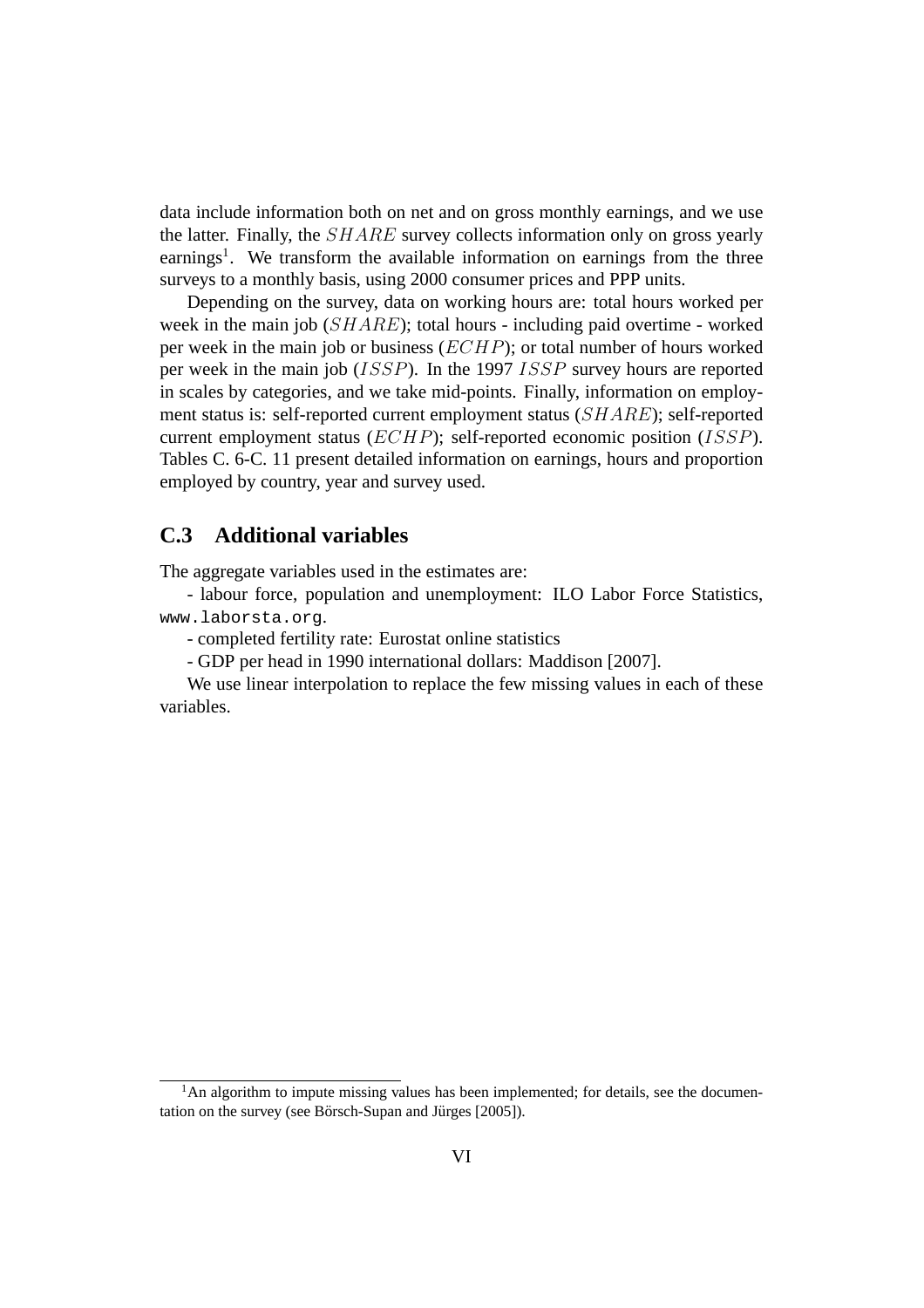# **D Tables and Figures**

|                         |                | First                 |                           |                    | Expected           | Age at      |
|-------------------------|----------------|-----------------------|---------------------------|--------------------|--------------------|-------------|
|                         |                | cohort                | Change                    | Change             | change             | school      |
| Country                 | Reform         | poten-                | in min.                   | in years           | in quali-          | entry at    |
|                         |                | tially                | sch. leav.                | of comp.           | fication           | the time of |
|                         |                | affected              | age                       | school.            | (ISCED)            | the reform  |
| Austria                 | 1962           | 1947                  | $14 \rightarrow 15$       | $8 \rightarrow 9$  | ↑ ISCED 2          | 6           |
| Belgium                 | 1983           | 1969                  | $14 \rightarrow 18$       | $8 \rightarrow 12$ | ↑ ISCED 3          | 6           |
| Denmark                 | 1971           | 1957                  | $14 \rightarrow 16$       | $7 \rightarrow 9$  | ↑ ISCED 3          | 7           |
| Finland (Uusima)        | 1977           | $1966+$               | $13 \rightarrow 16$       | $6 \rightarrow 9$  | $\uparrow$ ISCED 3 | 7           |
| Finland (Etela-Suomi)   | 1976           | $1965+$               | $13 \rightarrow 16$       | $6 \rightarrow 9$  | ↑ ISCED 3          | 7           |
| Finland (Ita-Suomi)     | 1974           | $1963+$               | $13 \rightarrow 16$       | $6 \rightarrow 9$  | ↑ ISCED 3          | 7           |
| Finland (Vali-Suomi)    | 1973           | $1962^+$              | $13 \rightarrow 16$       | $6 \rightarrow 9$  | ↑ ISCED 3          | 7           |
| Finland (Pohjois-Suomi) | 1972           | $1961+$               | $13 \rightarrow 16$       | $6 \rightarrow 9$  | ↑ ISCED 3          | 7           |
| France                  | $1959^{++}$    | 1953                  | $14 \rightarrow 16$       | $8 \rightarrow 10$ | $\uparrow$ ISCED 3 | 6           |
| Germany                 |                | see text & Table B. 2 | $14 \rightarrow 15$       | $8 \rightarrow 9$  | ↑ ISCED 3          | 6           |
| Greece                  | 1975           | 1963                  | $12 \rightarrow 15$       | $6 \rightarrow 9$  | $\uparrow$ ISCED 2 | 6           |
| Ireland                 | 1972           | 1958                  | $14 \rightarrow 15$       | $8 \rightarrow 9$  | ↑ ISCED 3          | 6           |
| Italy                   | 1963           | 1949                  | $11 \rightarrow 14$       | $5 \rightarrow 8$  | ↑ISCED 2           | 6           |
| Netherlands             | $1975^{\circ}$ | $1959^{\circ}$        | $15 \rightarrow 16$       | $9 \rightarrow 10$ | ↑ ISCED 2          | 6           |
| Spain                   | 1970           | $1957*$               | $12 \rightarrow 14$       | $6 \rightarrow 8$  | $\uparrow$ ISCED 2 | 6           |
| Sweden                  | 1962           | $1950**$              | $14/15 \rightarrow 15/16$ | $8 \rightarrow 9$  | ↑ ISCED 3          | 6/7         |

Table 1: Selected compulsory school reforms, by country.

 $*$  Pons and Gonzalo [2002], p.753 and Table A1 p.767.  $+$ Pekkarinen [2005], p.5.  $+$  Reform implemented in 1967, see Grenet [2004]. • Reform implemented in 1973 (see Osterbeek and Webbink [2004]). ∗∗ Personal communication with Martin Palme.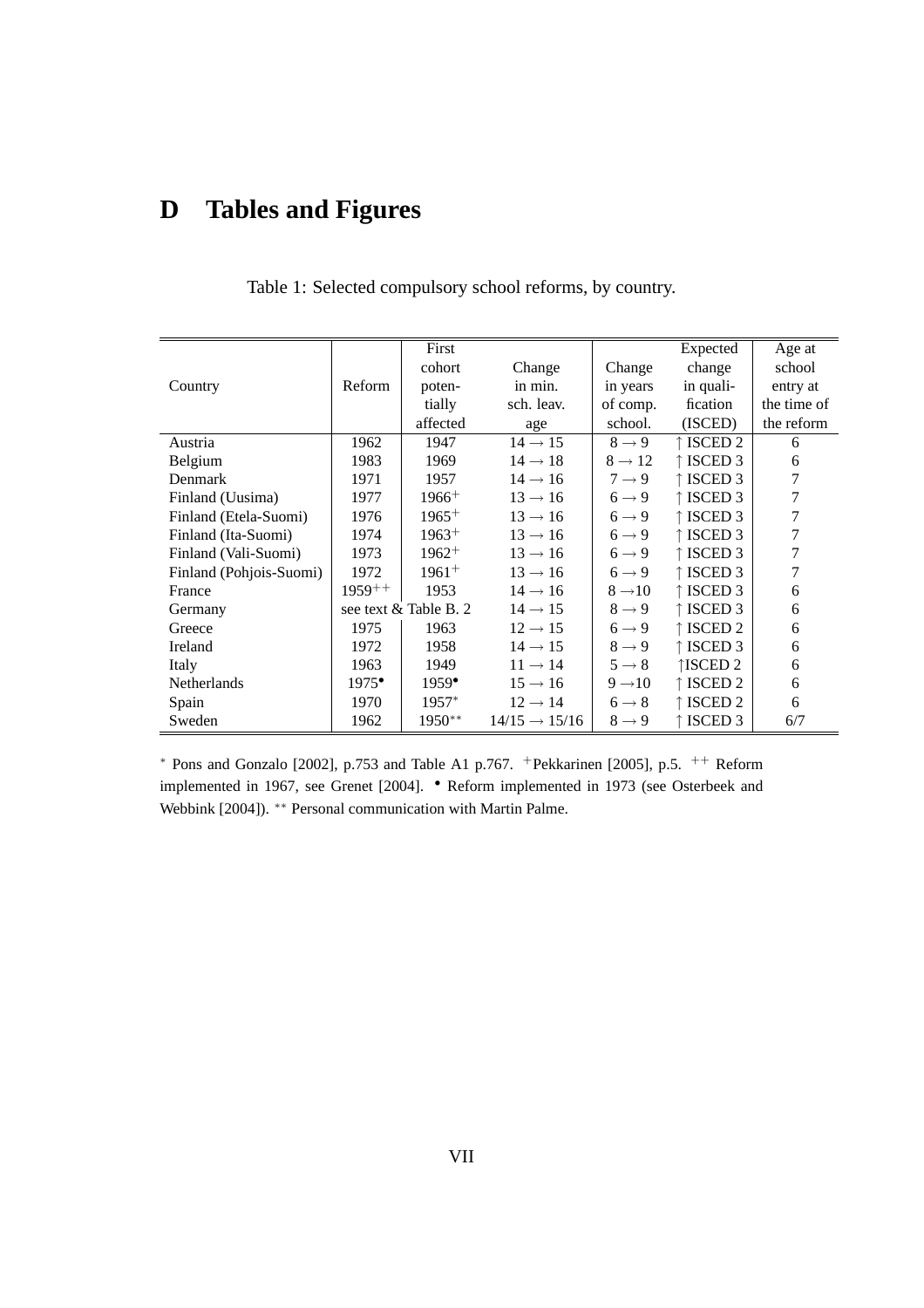|                    | log(W) | S      | YCOMP | Age    | %Males | N.obs. |
|--------------------|--------|--------|-------|--------|--------|--------|
| Austria            | 2.220  | 12.181 | 8.767 | 50.900 | 0.492  | 920    |
| Belgium            | 2.470  | 14.887 | 9.782 | 33.125 | 0.465  | 853    |
| Denmark            | 2.798  | 13.667 | 8.030 | 44.186 | 0.477  | 2235   |
| Finland            | 2.366  | 15.153 | 7.511 | 37.151 | 0.496  | 1409   |
| France             | 2.399  | 13.410 | 9.017 | 47.074 | 0.525  | 1293   |
| Germany            | 2.439  | 12.127 | 8.620 | 45.649 | 0.590  | 1690   |
| Greece             | 2.005  | 12.929 | 7.509 | 38.270 | 0.562  | 984    |
| Ireland            | 2.265  | 12.356 | 8.534 | 39.331 | 0.574  | 1260   |
| Italy              | 2.367  | 12.556 | 7.097 | 49.066 | 0.590  | 1762   |
| <b>Netherlands</b> | 2.574  | 14.166 | 9.445 | 37.702 | 0.592  | 1294   |
| Spain              | 2.116  | 11.049 | 7.099 | 43.136 | 0.626  | 2284   |
| Sweden             | 2.328  | 12.197 | 8.465 | 50.410 | 0.480  | 2344   |

Table 2: Means of the key variables. Sample size: 18,328.

Legend:  $log(W)$  logarithm of (gross) hourly wages in PPP at 2000 prices; S years of schooling; YCOMP years of compulsory schooling.

Table 3: Quantile effects when education is treated as exogenous.

|  |  | $\tau = 0.10$ $\tau = 0.30$ $\tau = 0.50$ $\tau = 0.70$ $\tau = 0.90$                        |  |
|--|--|----------------------------------------------------------------------------------------------|--|
|  |  | Coeff. (s.e) $.029***(.002)$ $.037***(.001)$ $.043***(.001)$ $.048***(.001)$ $.053***(.001)$ |  |

Note: tau denotes the conditional quantile of the distribution of wages. Each regression, run on a sample of 18,328 units, includes a constant, country dummies,  $T T<sup>2</sup>$  and their interactions with country dummies, survey dummies, age, age squared, a gender dummy, lagged country-specific unemployment rate and GDP per capita, country and gender-specific labour force participation rate at the estimated time of labour market entry, the country-specific fertility rate, GDP per head, and unemployment rate at the age affected by the country-specific reform. Details on these coefficients are available from the authors upon request. Three stars,two stars and one star for statistically significant coefficients at the 1%, 5%, and 10% confidence level respectively.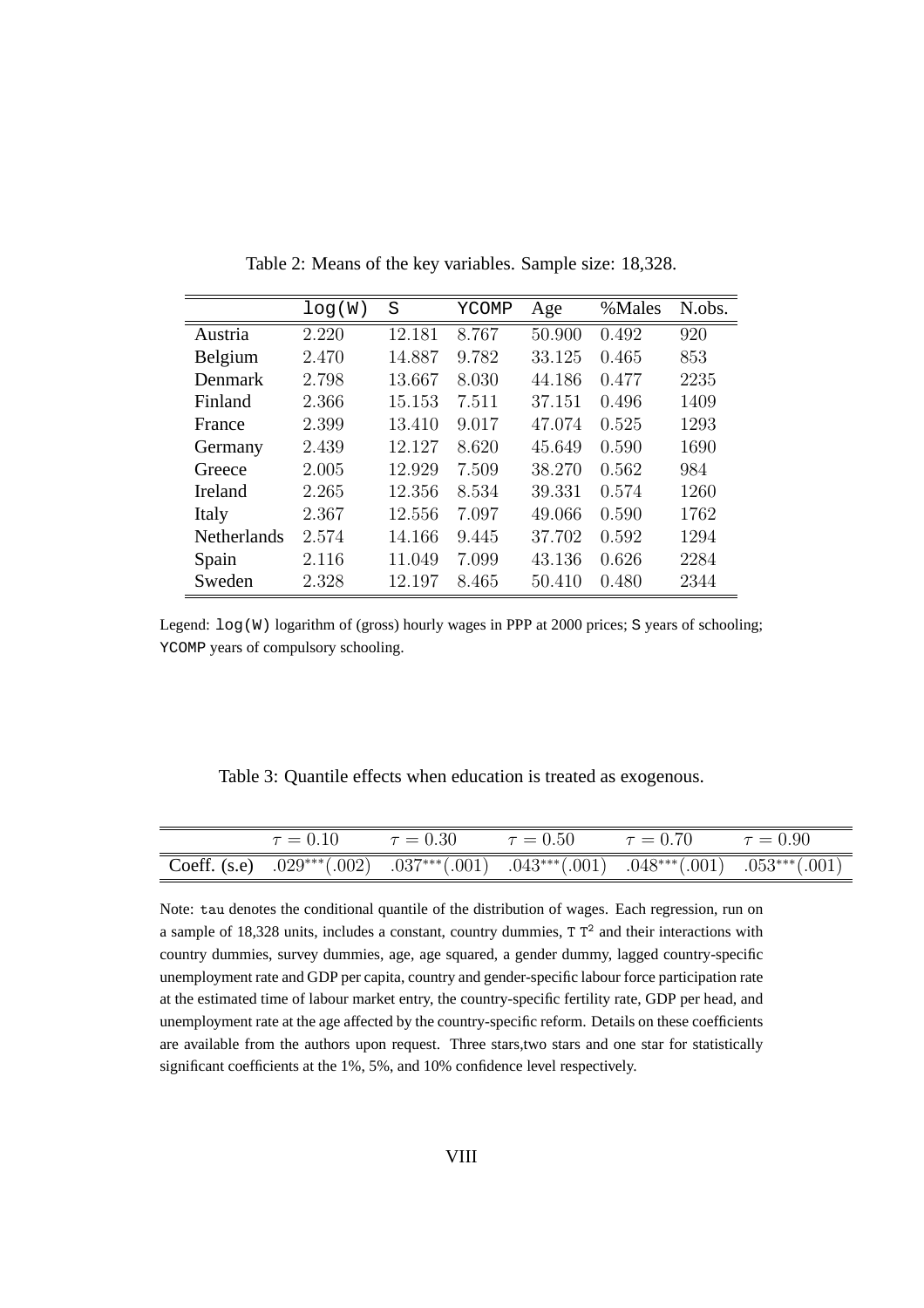| $\tau = 0.10$ $\tau = 0.30$                                                                  |  | $\tau = 0.50$ $\tau = 0.70$ $\tau = 0.90$ |  |
|----------------------------------------------------------------------------------------------|--|-------------------------------------------|--|
| Coeff. (s.e) $.425***(.005)$ $.162***(.012)$ $.100***(.013)$ $.264***(.035)$ $.077***(.013)$ |  |                                           |  |
| const(s.e.) 3.60***(.07) 9.66***(.18) 10.34***(.20) 12.68***(.53) 12.84***(.33)              |  |                                           |  |
|                                                                                              |  |                                           |  |
| 95% C.I. $^+$ [.416, 434] [.139, 186] [.074, 125] [.195, 333] [.051, 103]                    |  |                                           |  |

Table 4: First stage effect of YCOMP on S. Sample size: 18,328.

Note: see Table 3. Three stars,two stars and one star for statistically significant coefficients at the 1%, 5%, and 10% confidence level respectively. The estimates at the quantiles  $\tau_1 \in$  ${0.10, 0.30, 0.70, 0.90}$  are robust to changes in the specification of the model.

|               | $\tau_1 = 0.10$  | $\tau_1 = 0.30$    | $\tau_1 = 0.50$  | $\tau_{1} = 0.70$ | $\tau_{1} = 0.90$ |
|---------------|------------------|--------------------|------------------|-------------------|-------------------|
| $\tau_2=0.10$ | $-.046*$<br>.025 | $-.030**$<br>.014  | $-.003$<br>.013  | $-.011$<br>.016   | $-.035$<br>.023   |
| 95% C.I.      | $[-.097, .005]$  | $[-.058,-.002]$    | $[-.030, 0.023]$ | $[-.045, .018]$   | $[-.082, .011]$   |
| $\tau_2=0.30$ | $-121*$<br>.067  | $-.078**$<br>.037  | $-.009$<br>.035  | $-.029$<br>.042   | $-.092$<br>.061   |
| 95% C.I.      | $[-.254, 012]$   | $[-.152,-.005]$    | $[-.078, .060]$  | $[-.111, .053]$   | $[-.214, .029]$   |
| $\tau_2=0.50$ | $-.197*$<br>.110 | $-.127**$<br>.061  | $-.015$<br>.057  | $-.047$<br>.068   | $-.151$<br>.100   |
| 95% C.I.      | $[-.414, 019]$   | $[-.247, .007]$    | $[-.128, .099]$  | $[-.181, .086]$   | $[-.349, .047]$   |
| $\tau_2=0.70$ | $-.074*$<br>.041 | $-.048**$<br>.023  | $-.005$<br>.021  | $-.018$<br>.025   | $-.057$<br>.038   |
| 95% C.I.      | $[-.156,008]$    | $[-.093,-.003]$    | $[-.048, .037]$  | $[-.068, .032]$   | $[-.131, .018]$   |
| $\tau_2=0.90$ | $-.255*$<br>.143 | $-.165***$<br>.079 | $-.019$<br>.074  | $-.061$<br>.088   | $-.195$<br>.130   |
| 95% C.I.      | $[-.535, .025]$  | $[-.319,-0.010]$   | $[-.165, .127]$  | $[-.234, 0.111]$  | $[-.451, .061]$   |

Table 5: Estimates of the first stage residual in the log wage regressions.

Note: see Table 3.  $\tau_1$  denotes the quantile of the distribution of luck F, i.e. wages.  $\tau_2$  denotes the quantile of the distribution of ability A, i.e. years of schooling. Sample size: 18,328. Three stars, two stars and one star for statistically significant coefficients at the 1%, 5%, and 10% confidence level respectively. Standard errors in small characters.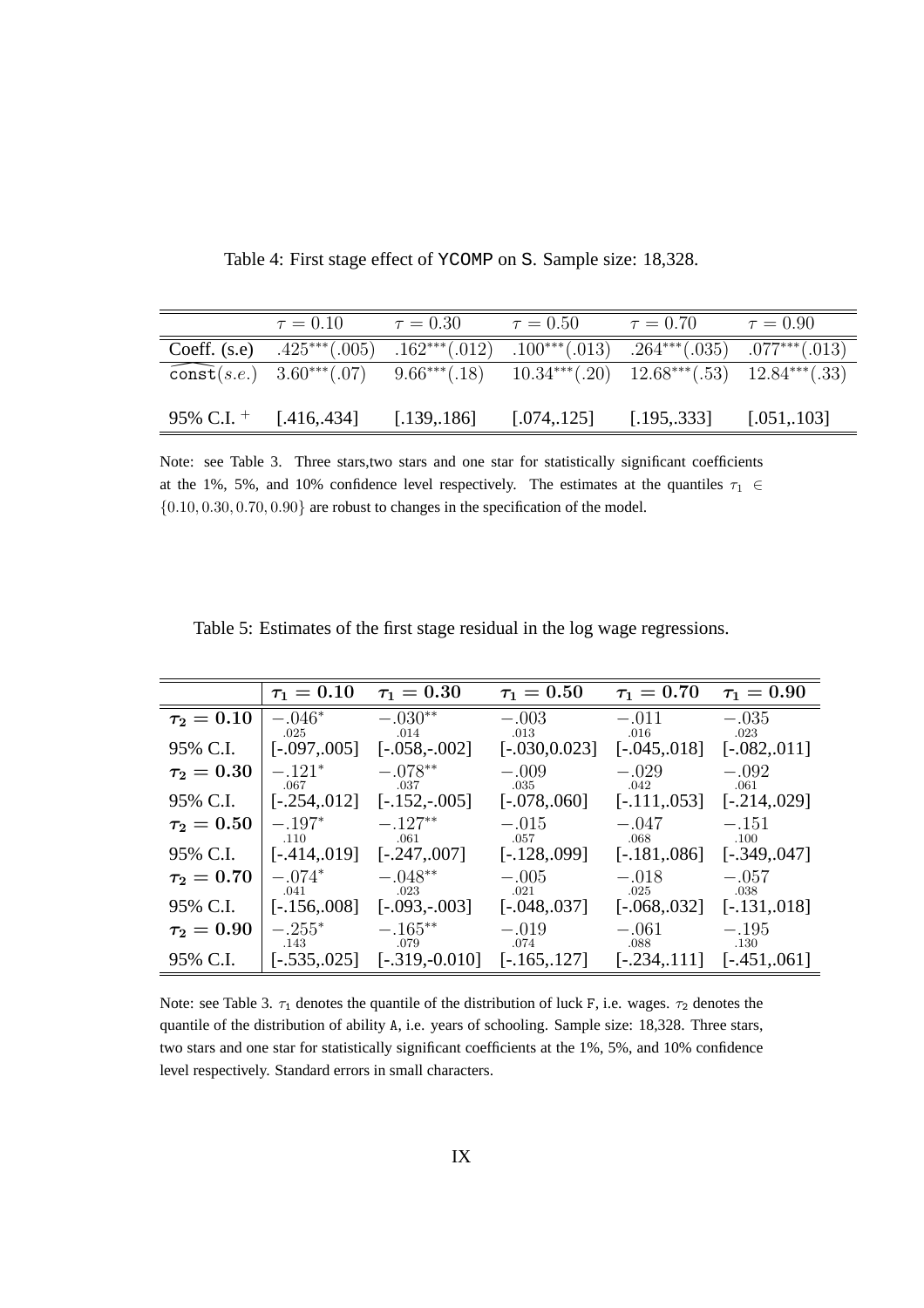|                              | $\tau_1=0.10$     | $\tau_1=0.30$     | $\tau_1 = 0.50$   | $\tau_1=0.70$     | $\tau_{1} = 0.90$ |
|------------------------------|-------------------|-------------------|-------------------|-------------------|-------------------|
| $\tau_2=0.10$                | $.075***$<br>.026 | $.067***$<br>.014 | $.047***$<br>.013 | $.059***$<br>.016 | $.088***$<br>.023 |
| 95% C.I.                     | [.024, 126]       | [.039, .095]      | [.020, .074]      | [.028, .090]      | [.042, .135]      |
| $\tau_2=0.30$                | $.150**$<br>.067  | $.115***$<br>.037 | .053<br>.035      | $.077*$<br>.042   | $.145**$<br>.061  |
| 95% C.I.                     | [.017, .282]      | [.042, .189]      | $[-.017, .122]$   | $[-.005, .159]$   | [.024, .267]      |
| $\tau_2=0.50$                | $.226**$<br>.110  | $.165***$<br>.061 | .058<br>.057      | .095<br>.068      | $.204**$<br>.100  |
| 95% C.I.                     | [.009, .442]      | [.045, .228]      | $[-.055, .171]$   | $[-.181, .086]$   | [.006, .401]      |
| $\tau_2=0.70$                | $.103**$<br>.041  | $.085***$<br>.023 | $.049**$<br>.021  | $.066**$<br>.025  | $.110***$<br>.038 |
| 95% C.I.                     | [.021, 185]       | [.040, .131]      | [.007, .092]      | [.012, .116]      | [.035, .184]      |
| $\tau_2=0.90$                | $.284***$<br>.143 | $.220**$<br>.079  | .063<br>.074      | .109<br>.088      | $.248*$<br>.130   |
| 95% C.I.                     | [.004, .564]      | [.047, .357]      | $[-.084, .209]$   | $[-.063, .282]$   | $[-.008, .503]$   |
|                              |                   |                   |                   |                   |                   |
|                              | $\tau_1 = 0.10$   | $\tau_1=0.30$     | $\tau_1=0.50$     | $\tau_1=0.70$     | $\tau_1 = 0.90$   |
| Mean Quantile                |                   |                   |                   |                   |                   |
| <b>Treatment Effect</b>      | .167              | .127              | .054              | .081              | .158              |
| Quantile effect <sup>+</sup> | .029              | .037              | .043              | .048              | .053              |

Table 6: Returns to schooling. Quantile treatment effects. Sample size: 18,328.

Note: see Table 3.  $\tau_1$  denotes the quantile of the distribution of luck F, i.e. wages.  $\tau_2$  denotes the quantile of the distribution of ability A, i.e. years of schooling. Three stars,two stars and one star for statistically significant coefficients at the 1%, 5%, and 10% confidence level respectively. Standard errors in small characters.<sup>+</sup> Effect of years of education on quantiles of the earnings distribution, when education is treated as exogenous (see Table 3).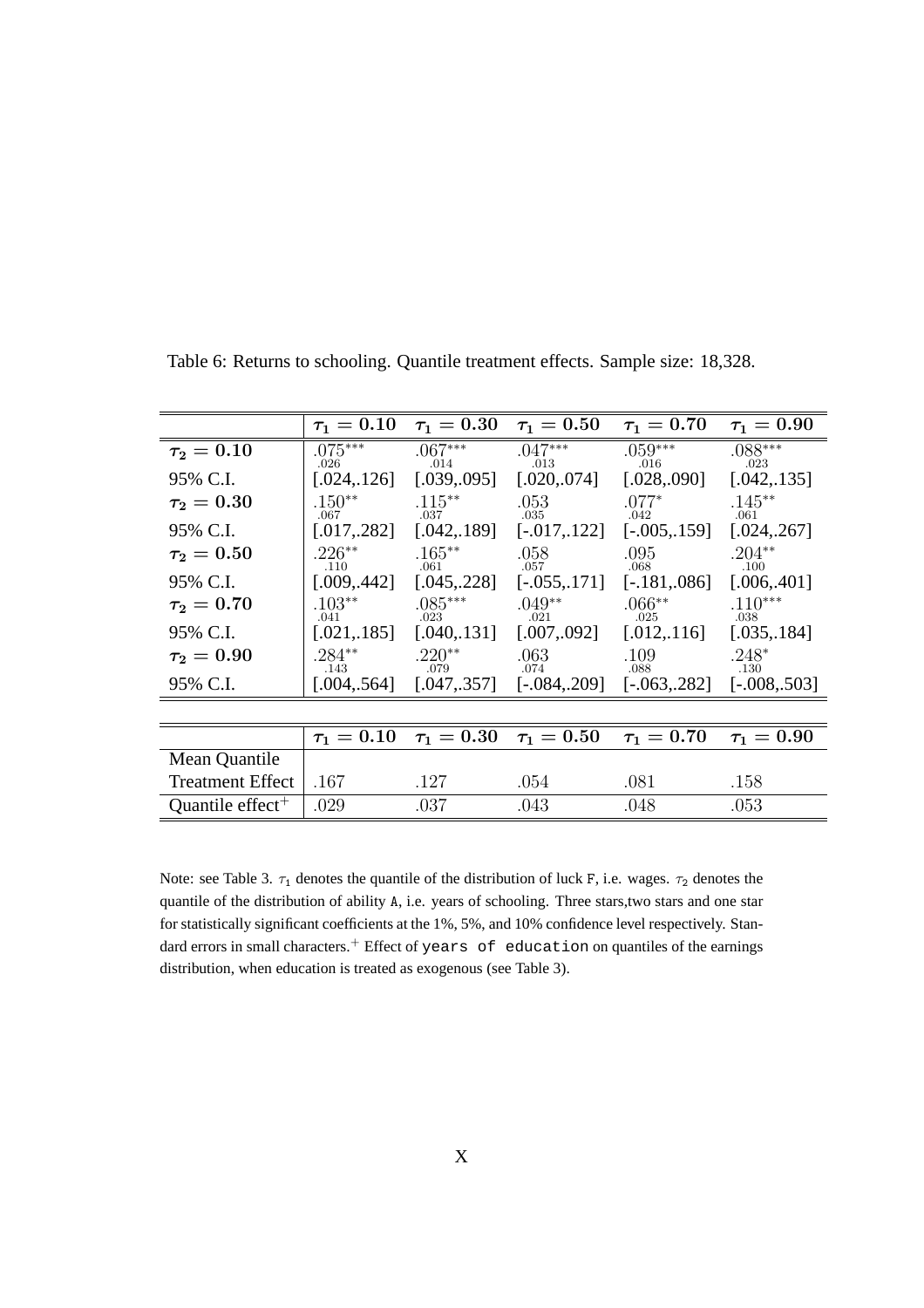| $\tau_1$                     | $\Delta_{50-10}$ | $\Delta_{\scriptscriptstyle 90-50}$ | $\Delta$ 90—10 |
|------------------------------|------------------|-------------------------------------|----------------|
| $\tau_2=0.10$                | $-.028$          | .041                                | .013           |
| $\tau_2 = 0.30$              | $-.097$          | .092                                | $-.005$        |
| $\tau_2=0.50$                | $-.168$          | .146                                | $-.022$        |
| $\tau_2=0.70$                | $-.054$          | .061                                | .007           |
| $\tau_2 = 0.90$              | $-.221$          | .185                                | $-.036$        |
|                              |                  |                                     |                |
| Mean Quantile                |                  |                                     |                |
| <b>Treatment Effect</b>      | $-.113$          | .104                                | $-.009$        |
| Quantile Effect <sup>+</sup> | .014             | .010                                | .024           |

Table 7: Impact of education on wage inequality.

See Table 6.  $+$  Effect of years of education on quantiles of the earnings distribution, when education is treated as exogenous (see Table 3).  $\tau_1$  denotes the quantile of the distribution of luck F, i.e. wages.  $\tau_2$  denotes the quantile of the distribution of ability A, i.e. years of schooling.

Figure A. 1: Chesher framework.

 $lnW = h_{lnW}(S, X, F, A)$  $h_1(\cdot, \cdot, \cdot)$  continuous in all the arguments at the point of interest  $S = h_S(X, Z, A)$  at the point of interest  $h_S(\cdot, \cdot)$  continuous in all the arguments  $h_S(\cdot, A)$  monotonic (increasing) wrt A at the point of interest  $h_1(\cdot, \cdot, F)$  monotonic (increasing) wrt F at the point of interest Y<sub>s</sub> potentially endogenous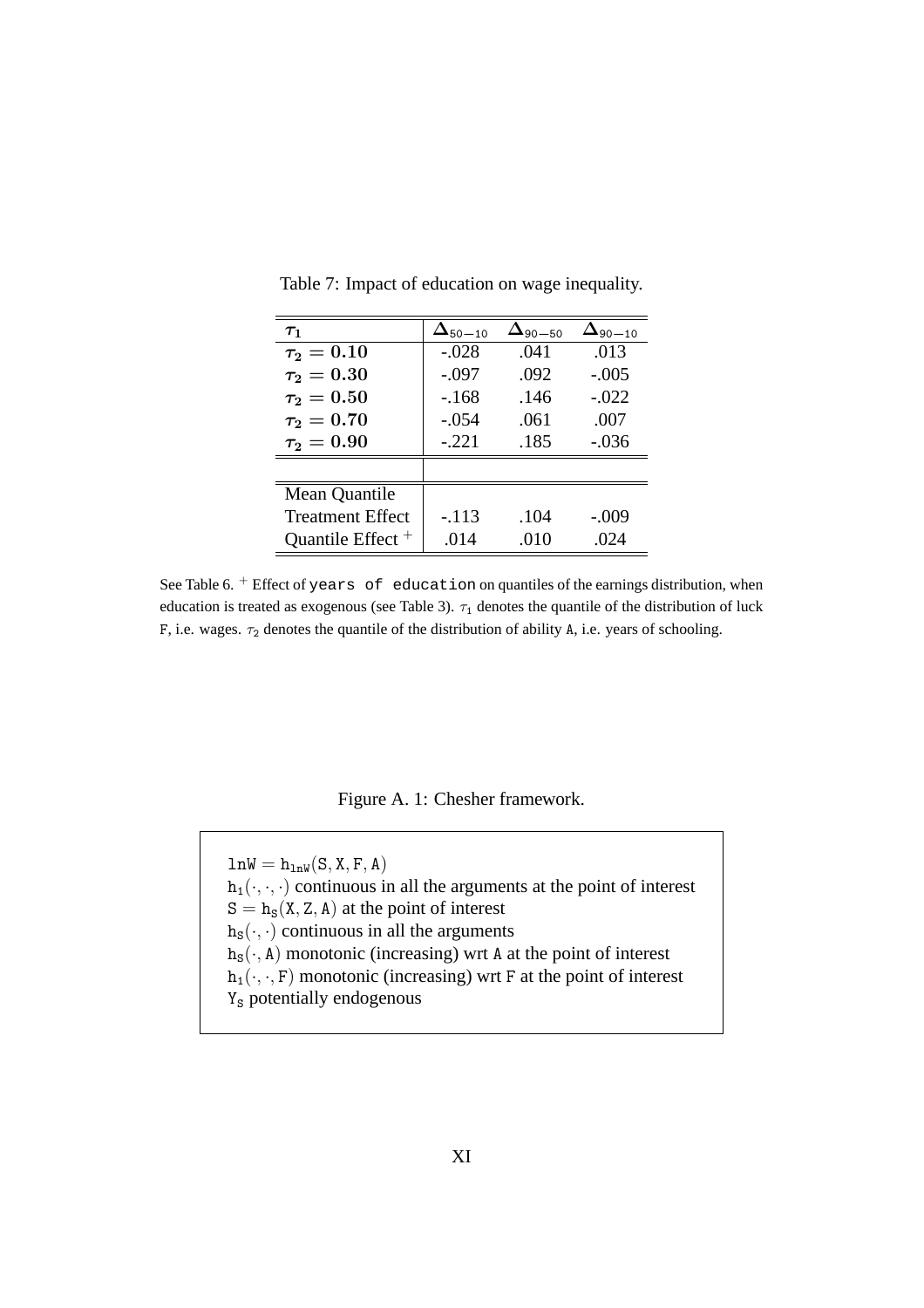|                      |       | Adoption of the comprehensive school reform |       |       |       |       |
|----------------------|-------|---------------------------------------------|-------|-------|-------|-------|
| <b>Major Regions</b> | 1972  | 1973                                        | 1974  | 1975  | 1976  | 1977  |
| Uusima               | 0.00  | 1.15                                        | 0.00  | 6.19  | 25.16 | 67.50 |
| Etela-Suomi          | 4.26  | 6.65                                        | 12.22 | 28.36 | 48.51 | 0.00  |
| Ita-Suomi            | 1.07  | 31.13                                       | 37.69 | 30.11 | 0.00  | 0.00  |
| Vali-Suomi           | 4.79  | 37.61                                       | 26.14 | 31.45 | 0.00  | 0.00  |
| Pohjois-Suomi        | 52.43 | 5.40                                        | 42.17 | 0.00  | 0.00  | 0.00  |

Table B. 1: The distribution of individuals born in 1960-66 across the major regions of Finland and the year of adoption of the comprehensive school reform.

We thank Tuomas Pekkarinnen for kindly providing this table. It is based on data from the Finnish Longitudinal Census Data Files (FLCD, Statistics Finland, years 1970,1975,1980,1985,1990,1995 and 2000).

|  | Table B. 2: Compulsory schooling reform in Germany. Key features. |  |  |  |  |  |
|--|-------------------------------------------------------------------|--|--|--|--|--|
|--|-------------------------------------------------------------------|--|--|--|--|--|

|                      | 1st Year when all | 1st Birth   |
|----------------------|-------------------|-------------|
|                      | students have to  | Cohort with |
|                      | graduate after    | with 9 yrs  |
| Country              | 9 yrs of school   | of school   |
| Schleswig-Holstein   | 1956              | 1941        |
| Hamburg              | 1949              | 1934        |
| Niedersachsen        | 1962              | 1947        |
| <b>Bremen</b>        | 1958              | 1943        |
| Nordrhein-Westphalen | 1967              | 1953        |
| Hessen               | 1967              | 1953        |
| Rheinland-Pfalz      | 1967              | 1953        |
| Baden-Würtemberg     | 1967              | 1953        |
| Bayern               | 1969              | 1955        |
| Saarland             | 1964              | 1949        |

The first three columns of the table are taken from Pischke et al.[Pischke and Watcher, 2005, Table 1].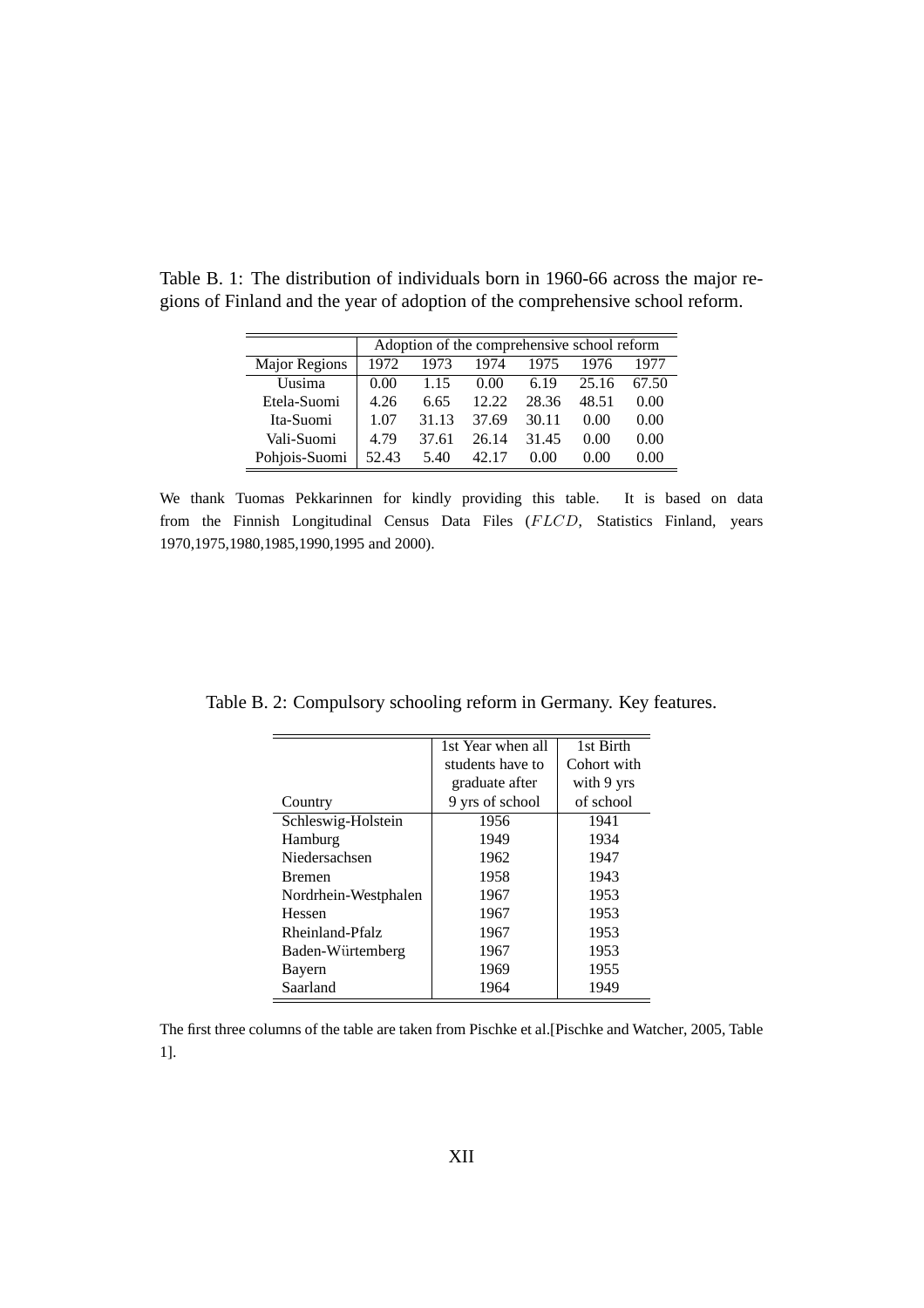Table B. 3: Effect of school reforms on educational attainment across European countries: evidence from the literature. Countries: Denmark, Finland, France, Germany (West), Italy, Ireland, Netherlands, Sweden.

| Country        | Reform                   | Effect on Ed. Attainment                                                                                                                                                                            | Data and References                                                                                                                                                                          |
|----------------|--------------------------|-----------------------------------------------------------------------------------------------------------------------------------------------------------------------------------------------------|----------------------------------------------------------------------------------------------------------------------------------------------------------------------------------------------|
| Denmark        | 1958                     | $+0.35$ (women) $+0.4$ (men)yrs of edu<br>controlling for trend                                                                                                                                     | Danish National Work Environment<br>Cohort (WECS) Study, 1990, 1995,<br>see Arendt [2005]                                                                                                    |
| Finland        | 1972-1977                | $+0.36$ in gender gap                                                                                                                                                                               | Finnish Longitudinal Census<br>Data (FLCD) yrs 1970,1975,)<br>1980, 1985, 1990, 1995, 2000)<br>see Pekkarinen [2005]                                                                         |
| France         | 1957                     | nearly $+0.34$ yrs of school.<br>using control group (effect varies<br>according to parental backgr.)<br>-20% drop-out rates<br>among farm-workers' sons                                            | French National Labour Force Survey<br>see Grenet [2004]                                                                                                                                     |
| Germany (West) | 1947-1969                | $+0.28\%$ yrs of school.<br>(applies to students<br>in the basic track)                                                                                                                             | Qualification and Career Survey $(QaC)$ ,<br>MicroCensus, social<br>security records (1% sample)<br>period 1975-1995, see Pischke and Watcher                                                |
| Italy          | 1963                     | +2.1% enrolment in $8^{th}$ grade<br>$+0.21$ yrs of schooling<br>$+38\%$ (women), $+12\%$ men prop. of<br>those achieving high school degree                                                        | Annual Report on Schooling (1948-1979)<br>Labor Force Survey (October 1992-1997)<br>see Brandolini and Cipollone [2002]<br>Survey on Household Income<br>and Wealth, 1991, see Flabbi [1999] |
| Ireland        | 1967 (Fees<br>Abolition) | $(-0.1)$ - $(-1.8)$<br>yrs of schooling                                                                                                                                                             | see Denny and Harmon [2000]                                                                                                                                                                  |
| Netherlands    | 1968                     | $+0.71$ yrs (males)<br>$+1.33$ yrs (females)                                                                                                                                                        | OSA-Labour market Survey (1985,1986<br>,1988, 1990, 1992 and 1994) see Plug [2001]                                                                                                           |
| Sweden         | 1950                     | $+10\%$ (males), $+8\%$ (females) prop. of<br>those achieving jun. high sch.<br>$+0.27$ (males), $+0.22$ (females) yrs of sch.<br>(via propensity score match.)<br>effect varies with ability level | Individual Statistics project data<br>merged with administrative data,<br>1985-1996 see Meghir and Palme [2005]                                                                              |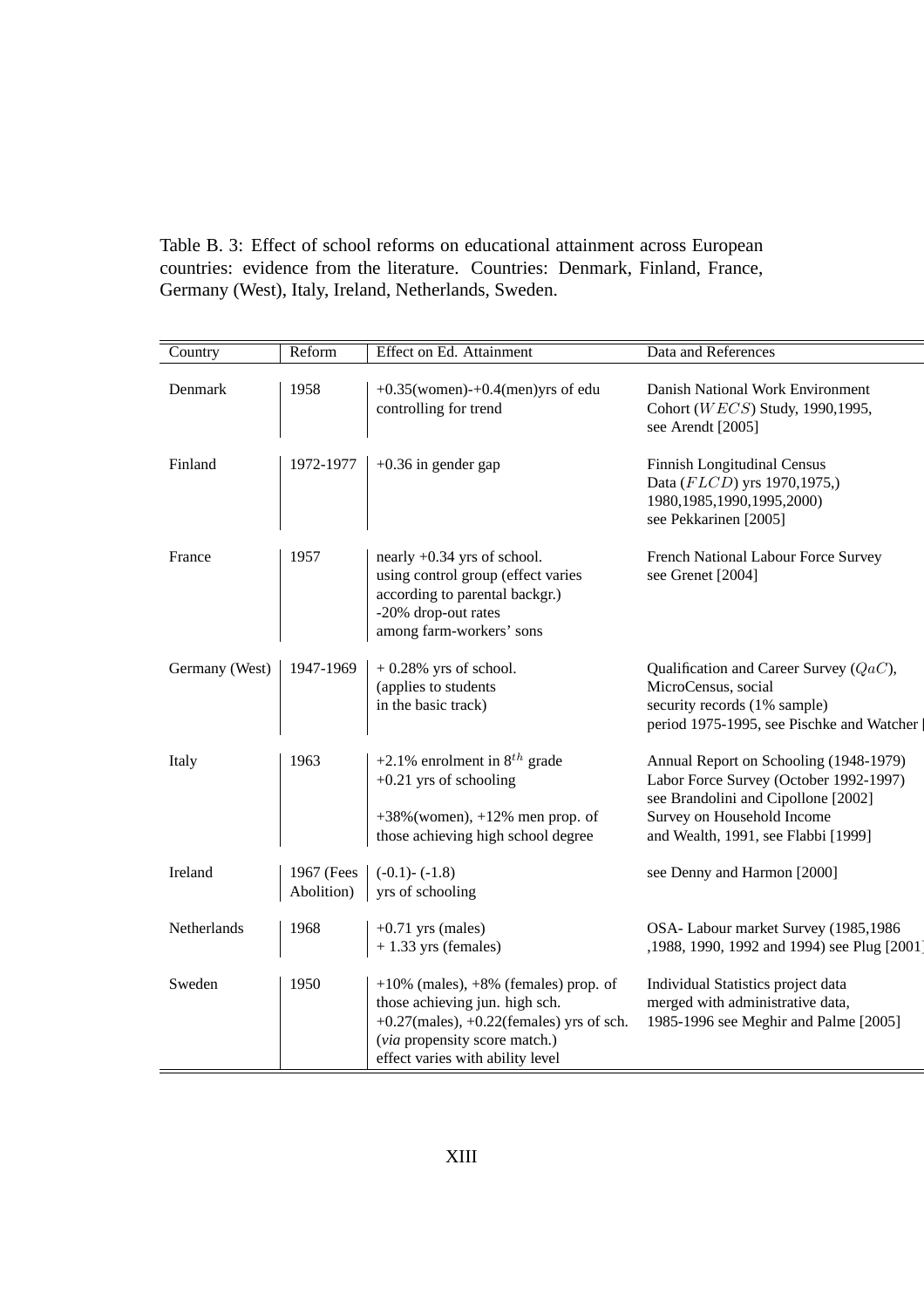Table B. 4: Effect of school reforms on earnings across European countries: evidence from the literature. Countries: Denmark, Finland, France, Germany(West).

| Country        | Reform    | <b>Effect on Earnings</b>       | Data and References                              |
|----------------|-----------|---------------------------------|--------------------------------------------------|
|                |           |                                 |                                                  |
| Finland        | 1972-1977 | $-0.029$ (men) $0.012$ (women)  | Finnish Longitudinal Census                      |
|                |           | $-0.004$ (all)                  | Data (FLCD) yrs 1970,1975,)                      |
|                |           | non ac. fathers:                | 1980, 1985, 1990, 1995, 2000)                    |
|                |           | $-0.032$ (men) $-0.004$ (women) | see Pekkarinen [2005]                            |
|                |           | $-0.013$ (all)                  |                                                  |
|                |           | academic fathers:               |                                                  |
|                |           | $-0.027$ (men) $0.038$ (women)  |                                                  |
|                |           | $0.005$ (all)                   |                                                  |
|                |           | (log taxable income, euros)     |                                                  |
|                |           |                                 |                                                  |
| Germany (West) | 1947-1969 | $0.004 - 0.019$ (all)           | Qualification and Career Survey $(QaC)$          |
|                |           | $-0.013 - 0.010$ (basic track)  |                                                  |
|                |           | (log gross monthly wage)        |                                                  |
|                |           | $0.003 - 0.005$ (all)           | <b>MicroCensus</b>                               |
|                |           | $0.001 - 0.002$ (basic track)   |                                                  |
|                |           | (log net monthly income)        |                                                  |
|                |           | $-0.003 - 0.005$ (all)          | security security records                        |
|                |           | $-0.003 - 0.005$ (all)          | records $(1\% \text{ sample})$                   |
|                |           | (log earnings)                  | period 1975-1995, see Pischke and Watcher [2005] |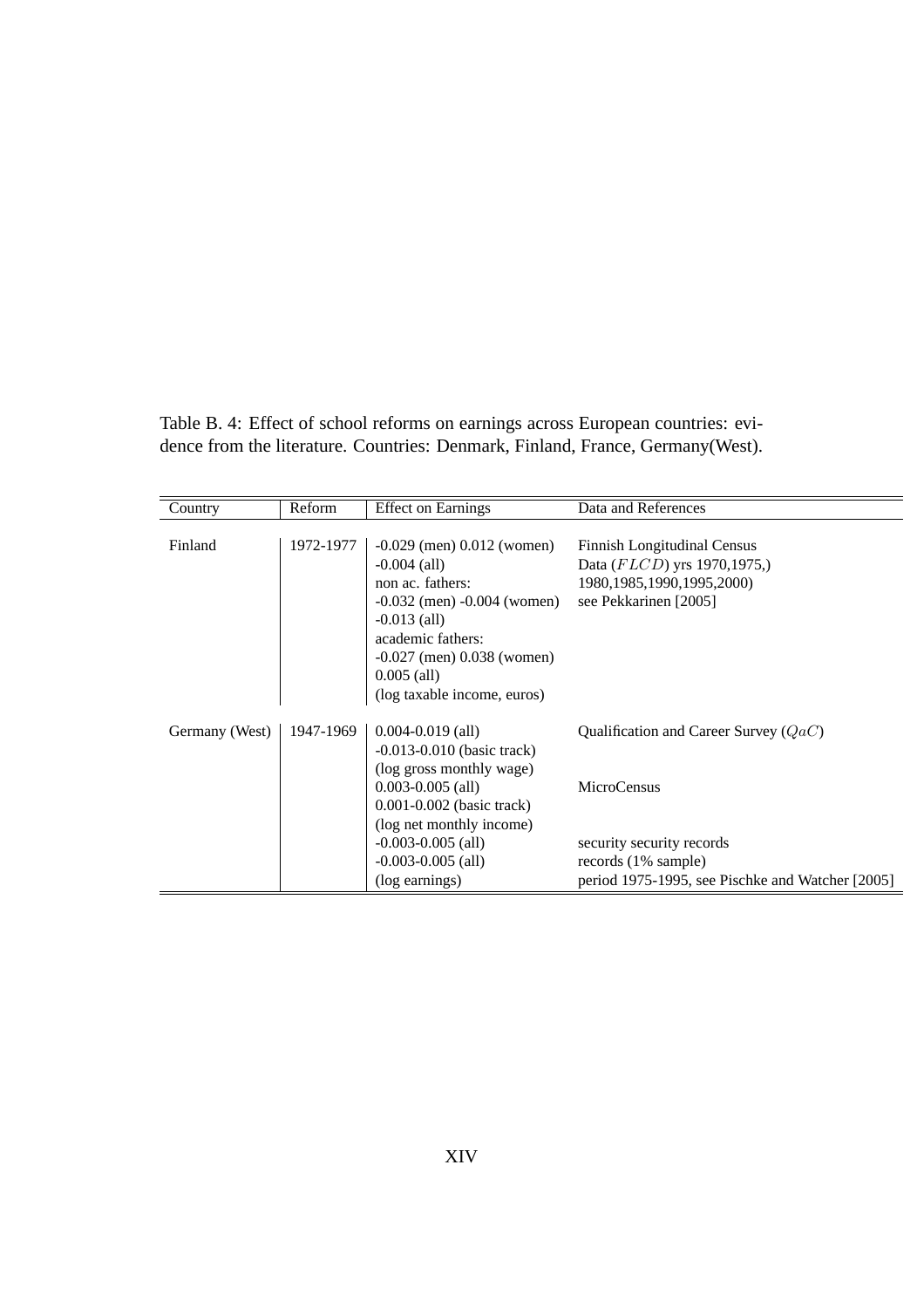Table B. 5: Returns to education across European countries (identification exploiting instrumental variables, i.e. reforms of the schooling system). Evidence from the literature. Countries: France, Germany (West), Italy, Ireland, Netherlands, Sweden.

| Country        | Reform    | Returns to Education                                                                                                                                                                                                                                                                                        | Data and References                                                                                                                                            |
|----------------|-----------|-------------------------------------------------------------------------------------------------------------------------------------------------------------------------------------------------------------------------------------------------------------------------------------------------------------|----------------------------------------------------------------------------------------------------------------------------------------------------------------|
| France         | 1957      | 0.043-0.046<br>(DD estimate)<br>0.018-0.027<br>(DDD estimate)                                                                                                                                                                                                                                               | <b>French National Labour Force Survey</b><br>see Grenet [2004]                                                                                                |
| Germany (West) | 1947-1969 | $0.007 - 0.032$<br>$0.005 - 0.010$                                                                                                                                                                                                                                                                          | Qualification and Career Survey $(QaC)$ ,<br>MicroCensus, social                                                                                               |
| Italy          | 1963      | Females, ft workers,<br>(various IV-based identification strategies)<br>$-0.028 - 0.024$ (1992)<br>$0.051 - 0.138(1997)$<br>$0.031 - 0.088$ (1992-97)<br>(log real gross weekly earnings)<br>$-0.022 - 0.018(1992)$<br>$0.039 - 0.109(1997)$<br>$0.024 - 0.072$ (1992-97)<br>(log real net weekly earnings) | Annual Report on Schooling (1948-1979)<br>Labor Force Survey (October 1992-1997)<br>see Brandolini and Cipollone [2002]<br>see Brandolini and Cipollone [2002] |
|                |           | $0.03$ (women)<br>$0.05$ (men)<br>(log annual earnings less tax<br>plus no monetary integration)                                                                                                                                                                                                            | Survey on Household Income<br>and Wealth, 1991, see Flabbi [1999]                                                                                              |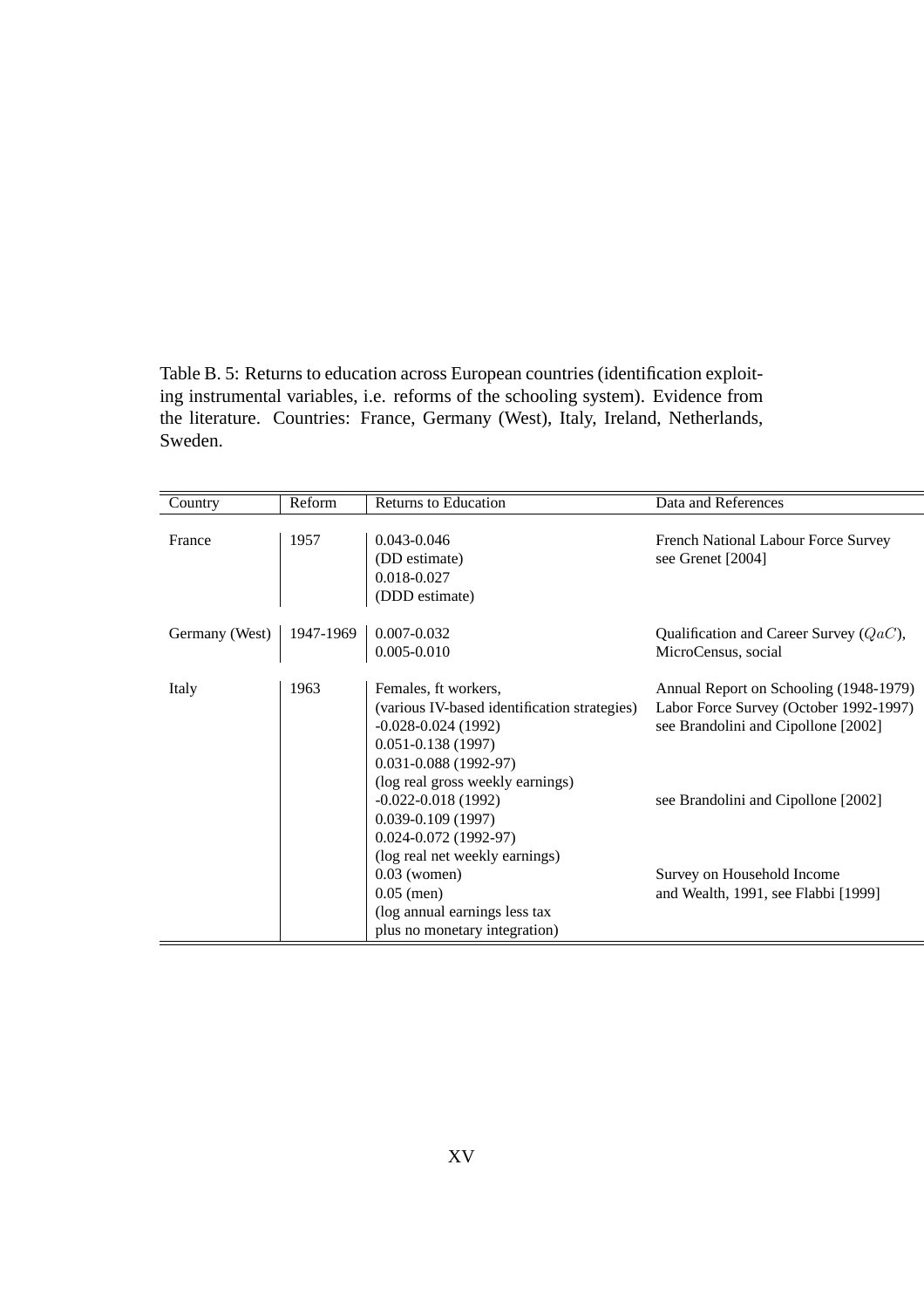|                      | Ref. $\bar{c}$ | $(\bar{c}$ -7, $\bar{c}$ +7) | <b>ECHP 2001</b> |                  |
|----------------------|----------------|------------------------------|------------------|------------------|
| <b>Major Regions</b> |                |                              | <b>ISSP 2001</b> | <b>ISSP 2002</b> |
| Uusima               | 1966           | 1957-1975                    | 28-42            | 29-43            |
| Etela-Suomi          | 1965           | 1956-1974                    | 29-43            | $30 - 44$        |
| Ita-Suomi            | 1963           | 1954-1972                    | 31-45            | $32 - 46$        |
| Vali-Suomi           | 1962           | 1953-1971                    | $32 - 46$        | 33-47            |
| Pohjois-Suomi        | 1961           | 1952-1970                    | 34-47            | 34-48            |

Table C. 1: Summary of the age at which individuals are surveyed. Finland.

Note: Sub-sample of individuals born at most 7 years before and 7 years after the year of birth of the first cohort potentially affected by the reform with no missing data on the following variables relevant to the analysis: age, gender, lagged country-specific unemployment rate and GDP per capita, country and gender-specific labour force participation rate at the estimated time of labour market entry, the country specific fertility rate, GDP per head and unemployment rate at the age affected by the country-specific reform, employment status).

Table C. 2: Summary of the age at which individuals are surveyed. Germany.

|                      | Ref. $\bar{c}$ | $(\bar{c}$ -7, $\bar{c}$ +7) |           | <b>International Social Survey</b> |           |           |         |           |           | <b>ECHP</b> |
|----------------------|----------------|------------------------------|-----------|------------------------------------|-----------|-----------|---------|-----------|-----------|-------------|
| Country              |                |                              | 1993      | 1995                               | 1996      | 1997      | 1998    | 2000      | 2002      | 2001        |
| Schleswig-Holstein   | 1941           | 1932-1950                    | $45 - 57$ | 47-59                              | $48 - 60$ | $49-61$   | 51-60   | 55-64     | 59-65     | 53-65       |
| Hamburg              | 1934           | 1925-1943                    | $52 - 56$ | 54-59                              | 56-60     | 56-61     | 57-61   | 60        | 64-66     | $60 - 65$   |
| Niedersachsen        | 1947           | 1938-1956                    | 39-52     | $41 - 55$                          | $42 - 56$ | 43-57     | 44-58   | $46 - 60$ | $49-62$   | $47 - 61$   |
| <b>B</b> remen       | 1943           | 1934-1952                    | $50 - 55$ | n.a.                               | 49-60     | $51-60$   | 48-62   | 51-64     | 61        | 51-65       |
| Nordr.-West., Hessen | 1953           | 1944-1962                    | 33-47     | 35-49                              | $36 - 50$ | $37 - 51$ | 38-52   | $40 - 54$ | 42-56     | $41 - 55$   |
| Rhein.-Pf., Baden-W. |                |                              |           |                                    |           |           |         |           |           |             |
| Bayern               | 1955           | 1946-1964                    | $31 - 45$ | 33-47                              | 34-48     | 35-49     | $36-50$ | 38-52     | $40 - 54$ | n.a.        |
| Saarland             | 1949           | 1940-1958                    | 34-57     | 39-53                              | 47-49     | 49        | 43-56   | 53-56     | 48        | 45-57       |

Note: see Table C. 1.

 $=$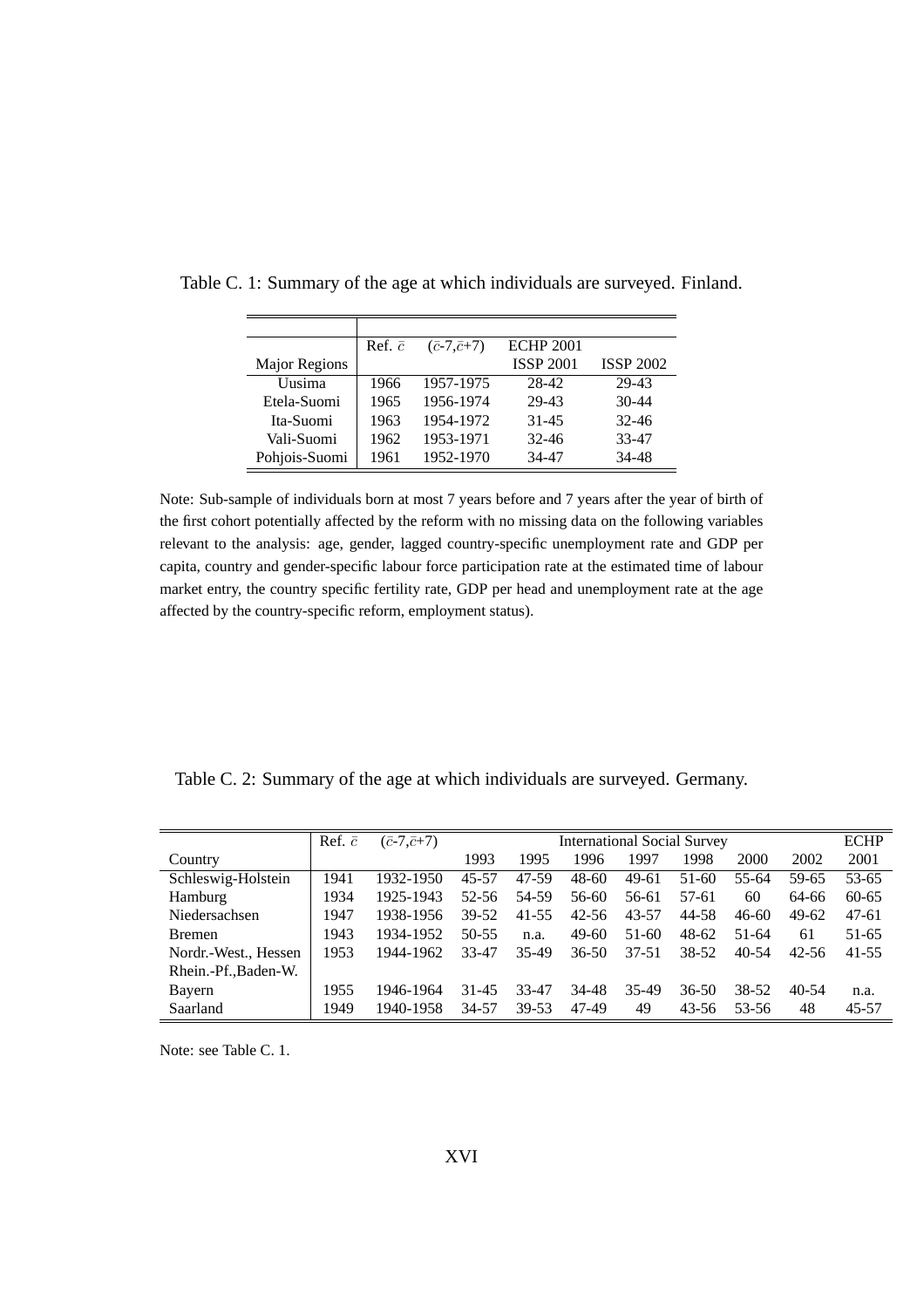Country Survey Year Sample Size Age Range<sup>+</sup> Country Survey Year Sample Size Age Range<sup>+</sup> Austria ISSP, 1994 172 41-55 Ireland ISSP, 1993 298 28-42 ISSP, 1995 191 41-55 ISSP, 1994 271 29-43 ISSP, 1998 192 45-59 ISSP, 1995 315 30-44 ISSP, 2000 177 47-61 ISSP, 1996 313 31-45<br>ISSP, 2001 184 47-61 ISSP, 2000 349 36-50 ISSP, 2001 184 47-61 ISSP, 2000 349 36-50 ECHP, 2001 1,065 47-61 CECHP, 2001 968 36-50 SHARE, 2004 781 50-64 || Italy ISSP, 1993 237 37-51 Belgium ISSP, 2002 329 26-40 ISSP, 1994 235 38-52 ECHP, 2001 999 26-39 ISSP, 1997 198 41-55 Denmark ISSP, 1997 297 33-47 ISSP, 1998 197 42-56 ISSP, 1998 286 34-48 ECHP, 2001 2,447 45-59 ISSP, 2000 200 38-52 SHARE, 2004 783 48-62 ISSP, 2001 264 38-52 Netherlands ISSP, 1993 630 27-41 ISSP, 2002 343 38-52 ISSP, 1994 630 28-42 ECHP, 2001 1,034 37-51 || ISSP, 1995 711 29-43 SHARE, 2004 381 41-54 And SHARE, 2004 343 39-52 Finland ISSP, 2001 335 see Table C. 1 || Spain ISSP, 1993 343 30-44 **ISSP, 2002** 298 see Table C. 1 || ISSP, 1995 271 31-45 ECHP, 2001 1,332 see Table C. 1 || ISSP,1997 277 33-47 France ISSP, 1996 342 37-51 || ISSP, 1998 262 34-48 ISSP, 1997 280 38-52 ISSP,2000 480 36-50 ISSP, 1998 243 38-52 ISSP,2002 174 39-53 ISSP, 2002 477 42-56 ECHP,2001 461 37-51 SHARE, 2004 424 44-58 **SHARE, 2004** 2,435 41-54 Greece ECHP, 2001 2,010 31-45 Sweden ISSP, 1994 345 37-51 SHARE, 2004 113 38-48 **ISSP, 1995** 321 38-52 Germany ISSP, 1993 245 see Table C. 2 See Table C. 2 SSP, 1996 352 39-53 ISSP, 1995 327 see Table C. 2 ISSP, 1998 304 41-56<br>ISSP, 1996 578 see Table C. 2 ISSP, 2000 270 44-58 578 see Table C. 2 || ISSP, 2000 270 44-58 **ISSP, 1997** 304 see Table C. 2 **ISSP, 2002** 270 45-59 ISSP, 1998 265 see Table C. 2 SHARE, 2004 1,167 47-61 ISSP, 2000 273 see Table C. 2 ISSP, 2002 216 see Table C. 2 ECHP, 2001 1,047 see Table C. 2

Table C. 3: Descriptive Statistics. Sub-sample of individuals born at most 7 years before and 7 years after the year of birth of the first cohort potentially affected by the reform.

Note: see Table C. 1.  $+$  at the time the survey was carried out.

German data from SHARE 2004 have been excluded because there was no available information on the region of residence. Such information is necessary to assign individuals to the pre- or post-reform groups.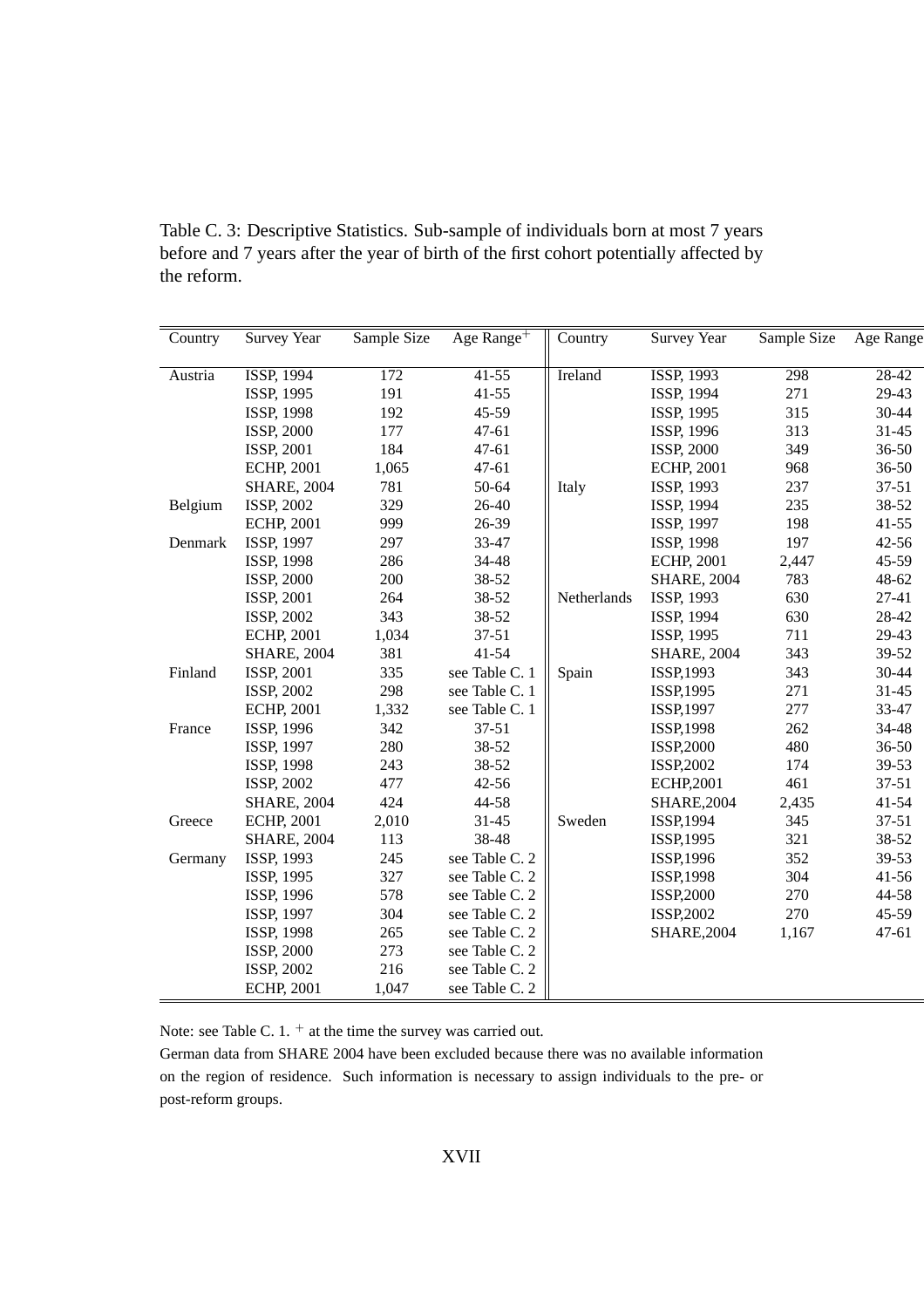| Country     | <b>Consumer Price Index</b> |        |                             |        |        |          |            |
|-------------|-----------------------------|--------|-----------------------------|--------|--------|----------|------------|
|             | 1993                        | 1994   | 1995                        | 1996   | 1997   | 1998     | 1999       |
| Austria     | 96.84                       | 98.18  | 96.49                       | 96.61  | 98.10  | 99.10    | 99.36      |
| Belgium     | 90.86                       | 92.70  | 93.88                       | 95.16  | 97.31  | 99.16    | 99.13      |
| Denmark     | 85.04                       | 87.53  | 90.21                       | 91.71  | 94.91  | 96.88    | 97.52      |
| Finland     | 106.31                      | 106.51 | 98.09                       | 96.67  | 97.09  | 98.97    | 98.94      |
| France      | 91.23                       | 91.96  | 93.07                       | 94.11  | 95.81  | 97.43    | 97.83      |
| Germany     | 96.41                       | 97.99  | 98.98                       | 99.56  | 100.98 | 101.10   | 100.71     |
| Greece      | 67.07                       | 75.95  | 82.40                       | 88.17  | 91.82  | 95.85    | 98.15      |
| Ireland     | 82.40                       | 85.13  | 87.57                       | 89.06  | 90.42  | 94.12    | 96.98      |
| Italy       | 84.62                       | 87.65  | 93.04                       | 96.72  | 96.58  | 97.58    | 98.46      |
| Netherlands | 92.75                       | 94.49  | 94.85                       | 94.83  | 96.37  | 98.60    | 99.74      |
| Spain       | 84.29                       | 88.83  | 93.16                       | 96.31  | 95.65  | 96.71    | 97.98      |
| Sweden      | 101.10                      | 102.85 | 104.32                      | 97.60  | 97.44  | 98.54    | 99.10      |
| Country     |                             |        | <b>Consumer Price Index</b> |        |        | Exchange | <b>PPP</b> |
|             | 2000                        | 2001   | 2002                        | 2003   | 2004   | rates    | (2000)     |
| Austria     | 100                         | 103.64 | 105.08                      | 106.94 | 108.99 | 13.76    | 13.33      |
| Belgium     | 100                         | 104.57 | 107.00                      | 109.19 | 110.52 | 40.34    | 40.38      |
| Denmark     | 100                         | 103.89 | 106.13                      | 107.66 | 106.57 | 7.46     | 9.04       |
| Finland     | 100                         | 104.43 | 107.44                      | 108.08 | 108.92 | 5.95     | 6.90       |
| France      | 100                         | 105.50 | 108.39                      | 110.85 | 111.41 | 6.56     | 6.68       |
| Germany     | 100                         | 104.48 | 105.33                      | 105.17 | 104.81 | 1.96     | 1.95       |
| Greece      | 100                         | 105.12 | 110.71                      | 116.24 | 116.85 | 340.75   | 263.75     |
| Ireland     | 100                         | 106.52 | 110.19                      | 111.79 | 111.48 | 0.79     | 0.85       |
| Italy       | 100                         | 104.11 | 107.90                      | 111.31 | 113.72 | 1936.27  | 1715.15    |
| Netherlands | 100                         | 104.77 | 108.86                      | 110.96 | 112.10 | 2.20     | 2.20       |
| Spain       | 100                         | 106.48 | 108.57                      | 111.41 | 112.65 | 166.39   | 138.07     |
| Sweden      | 100                         | 105.90 | 111.16                      | 115.71 | 120.19 | 9.18     | 10.79      |

Table C. 4: Price Indices used in the application.

Note: consumer price indices are from OECD, various publications (base year: 2000). Exchange rates are from Table 10.1 in SHARE, 2005 - for countries covered in SHARE rel. 1 - and from the EU Commission *DG II* (Dec. 2000) for the other countries. PPP in the year 2000 are from the European Community Houseohold Panel.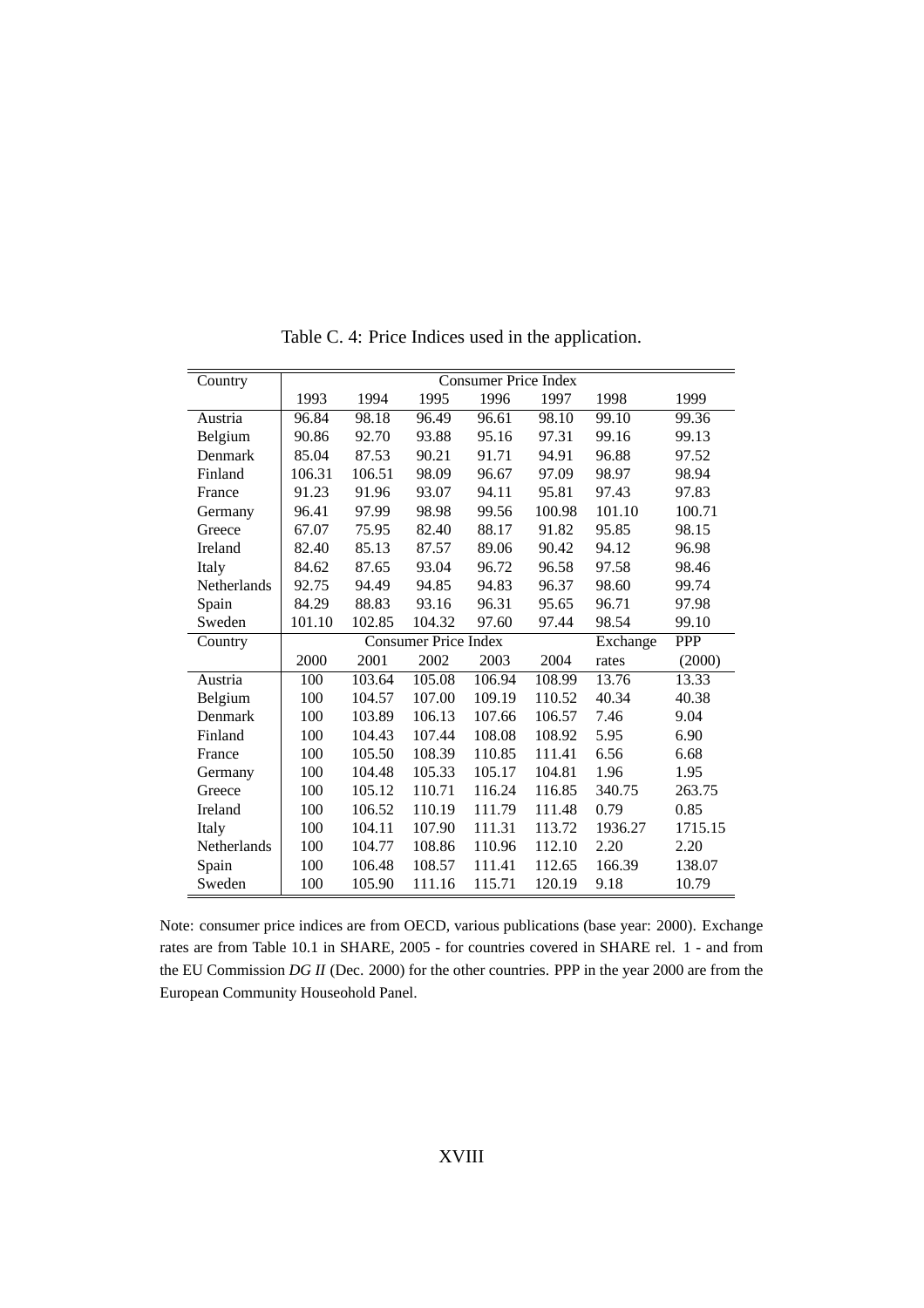| Code        | ISSP93         | ISSP94        | ISSP95         | ISSP96        | ISSP97         |
|-------------|----------------|---------------|----------------|---------------|----------------|
| Austria     |                |               |                |               |                |
| Belgium     |                |               |                |               |                |
| Denmark     |                |               |                |               | $(kr)/mm^+$    |
| Finland     |                |               |                |               |                |
| France      |                |               |                | /mm (Francs)  | (Francs)       |
| Germany     | net/mm (DEM)   | net/mm (DEM)  | net/mm (DEM)   | net/mm (DEM)  | (DEM)          |
| Greece      |                |               |                |               |                |
| Ireland     | net/w          | net/w         | gross/yy       | gross/yy      |                |
|             | (Ir. Pounds)   | (Ir. Pounds)  | (Ir. Pounds)   | (Ir. Pounds)  |                |
| Italy       | net/mm         | net/mm        |                |               | $(1000$ Lire)  |
|             | $(1000$ Lire)  | $(1000$ Lire) |                |               | $(1000$ Lire)  |
| Netherlands | net (Gld)      | net (Gld)     | net (Gld)      |               |                |
| Spain       | (Pta)          | (Pta)         | /mm (Pta)      |               | (Ptas)         |
| Sweden      | NA             | gross/mm (Sk) | gross/mm (Sk)  | gross/mm(Sk)  | /mm (Sk)       |
| Austria     | net/mm (Sh.)   |               | net/mm (Sh.)   |               | net/mm (EURO)  |
| Belgium     |                |               |                |               | net/mm (EURO)  |
| Denmark     | gross/yy (Dkr) |               | gross/yy (Dkr) | /yy $(Dkr)^+$ | gross/yy       |
| Finland     |                |               |                |               |                |
| France      | /mm (Francs)   |               |                |               | net/mm (EURO)  |
| Germany     | net/mm (DEM)   |               | net/mm (DEM)   |               | net/mm (EURO)  |
| Greece      |                |               |                |               |                |
| Ireland     | gross/w        |               | gross/w        |               |                |
|             | (Ir. Pounds)   |               | (Ir. Pounds)   |               |                |
| Italy       | net/mm         |               |                |               |                |
|             | $(1000$ Lire)  |               |                |               |                |
| Netherlands |                |               |                |               |                |
| Spain       | net/mm (Ptas)  |               | /mm (Ptas)     |               | /mm (EURO)     |
| Sweden      | gross/mm (SEK) |               | gross/mm (SEK) |               | gross/mm (SEK) |
|             |                |               |                |               |                |

Table C. 5: Measures of earnings (currency) in ISSP 1993-2002. Differences between countries and surveys.

Note: "-" indicates that the survey was not conducted; empty cells indicate that either additional information is not available or there were no departures from the general coding of the question; net and gross stand for net and gross income respectively, and /yy /mm and /w indicate that the reference period is either a year, the month or the week.  $+$  the reference time period was not clearly stated in the codebook and the information has been deduced by comparing the summary statistics of the other surveys.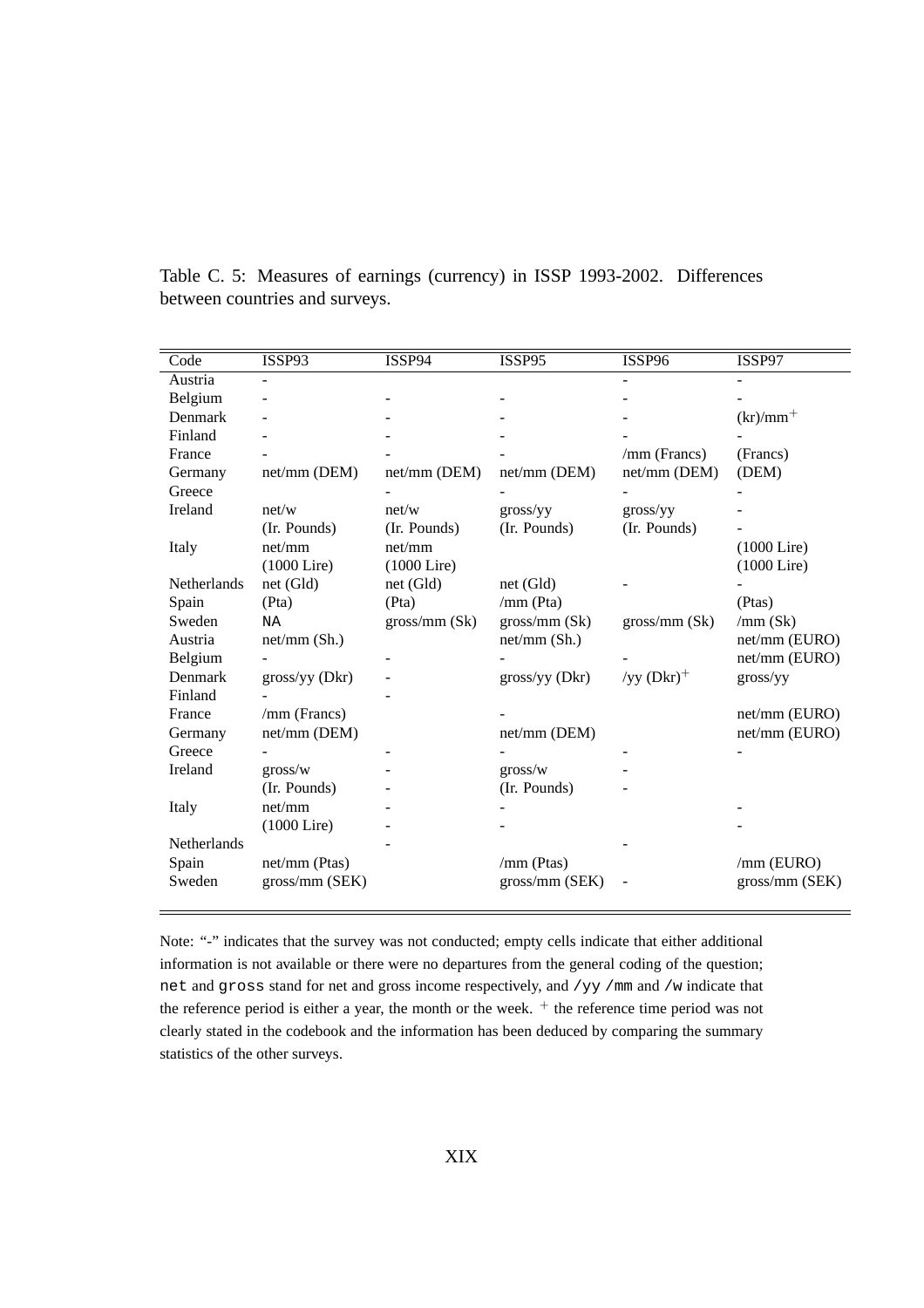Table C. 6: Descriptive statistics. Earnings (at 2000 prices and in PPP units), hours worked, and proportion employed. Sub-sample of individuals born at most 7 years before and 7 years after the year of birth of the first cohort potentially affected by the reform. Males.

| Country | <b>Survey Year</b> | Sample size       | Prop. | Average (standard error) [min-max]   |                      |  |
|---------|--------------------|-------------------|-------|--------------------------------------|----------------------|--|
|         |                    | wage-hours-status | Empl. | Wage/month                           | Hours/week worked    |  |
| Austria | ISSP, 1994         | 23-28-29          | 96.6  | 1,910.2 (1,049.9) [534.8-3,820.3]    | 45.9 (15.5) [7-85]   |  |
|         | ISSP, 1995         | 31-28-38          | 87.9  | 1,527.3 (625.1) [311-2,527.7]        | 40.3 (12.4) [15-80]  |  |
|         | ISSP, 1998         | 20-24-27          | 88.9  | 1,703 (673.2) [300.1-3,150.8]        | 43.9 (10.7) [20-80]  |  |
|         | ISSP,2000          | $19-0-26$         | 92.3  | 1,985.9 (780.1) [675.1-3,750.7]      | n.a.                 |  |
|         | ISSP,2001          | $23 - 0 - 33$     | 78.8  | 1,834.6 (731.8) [651.4-3,618.9]      | n.a.                 |  |
|         | <b>ECHP,2001</b>   | 289-346-419       | 68.5  | 2,454.5 (1,191.6) [150.8-7,838.5]    | 44.6 (11.1) [17-90]  |  |
|         | <b>SHARE, 2004</b> | 133-177-292       | 56.8  | 1,861 (2,020.2) [19.7-13,4616.6]     | 44.4 (13.4) [0-100]  |  |
| Belgium | ISSP,2002          | 43-156-159        | 82.4  | 1,256.8 (399.6) [512.6-2,2427.5]     | 44.1 (13) [20-90]    |  |
|         | <b>ECHP,2001</b>   | 361-415-435       | 83    | 2,229.8 (844) [457.9-6,276.1]        | 43.7 (9.5) [16-90]   |  |
| Denmark | ISSP, 1997         | 123-119-129       | 84.5  | 2,743.4 (1,094.9) [485.5-5,826.2]    | 40.5 (7.7) [10-70]   |  |
|         | ISSP, 1998         | 124-109-133       | 81.2  | 2,679.1 (1,267.7) [665.9-6,183.7]    | $39.9(8.5)$ [5-65]   |  |
|         | ISSP,2000          | 102-89-102        | 87.3  | 3,220.7 (1,303.5) [645.1-5,990.6]    | 40.7 $(7.5)$ [15-70] |  |
|         | ISSP,2001          | 128-112-128       | 84.4  | 3, 153.4 (1, 217.9) [443.6-5, 322.6] | 41.4 (8.0) [24-81]   |  |
|         | ISSP, 2002         | 140-139-142       | 85.2  | 3,156.8 (1,291.8) [607.9-5,644.4]    | 41.8 (8.7) [20-80]   |  |
|         | <b>ECHP,2001</b>   | 435-487-523       | 82.8  | 2,980.8 (1,169.6) [255.5-9,261.4]    | 41 (8.7) [15-91]     |  |
|         | <b>SHARE, 2004</b> | 142-149-174       | 81.6  | 3,324.3 (5,067.5) [2.4-60,538.6]     | 41 (10.4) [8-84]     |  |
| Finland | ISSP,2001          | 141-125-148       | 77.0  | 2,006.9 (2,621.9) [1.4-30,518.5]     | 40.4 (10.3) [8-90]   |  |
|         | ISSP, 2002         | 130-114-139       | 71.2  | 1,805.1 (863.3) [.8-4,249]           | $40.6(10.8)[6-85]$   |  |
|         | <b>ECHP.2001</b>   | 513-641-679       | 75.3  | 2,033.4 (886.9) [41.6-8,323.2]       | 44.6 (11.9) [15-96]  |  |
| France  | ISSP, 1996         | 211-202-221       | 93.2  | 2,440.2 (1,717.9) [317.9-3,743]      | 44.0 (9.7) [18-80]   |  |
|         | ISSP, 1997         | 131-136-136       | 83.8  | 2,353.5 (1,474.2) [624.6-7,807.4]    | 40.7 $(13.6)$ [0-75] |  |
|         | ISSP, 1998         | 115-101-121       | 86.8  | 2,437.4 (1,850.9) [307.1-8,445]      | 43.8 (9.5) [20-80]   |  |
|         | ISSP,2002          | 165-147-111       | 78.4  | 2,232.0 (1,707.8) [276.2-8,971.8]    | 43.3 (9.4) [30-70]   |  |
|         | <b>SHARE, 2004</b> | 159-159-196       | 81.6  | 3,079.7 (3,267.5)                    | 43 (12.5) [0,105]    |  |
| Greece  | <b>ECHP,2001</b>   | 554-993-990       | 55.0  | 1,350.9 (817.4) [245.3-12,198.8]     | 45.2 (11.1) [15-90]  |  |

Note: Data on wages in the 1999 International Social Survey Program are reported as deciles of the wage distribution. n.a. stands for "not available".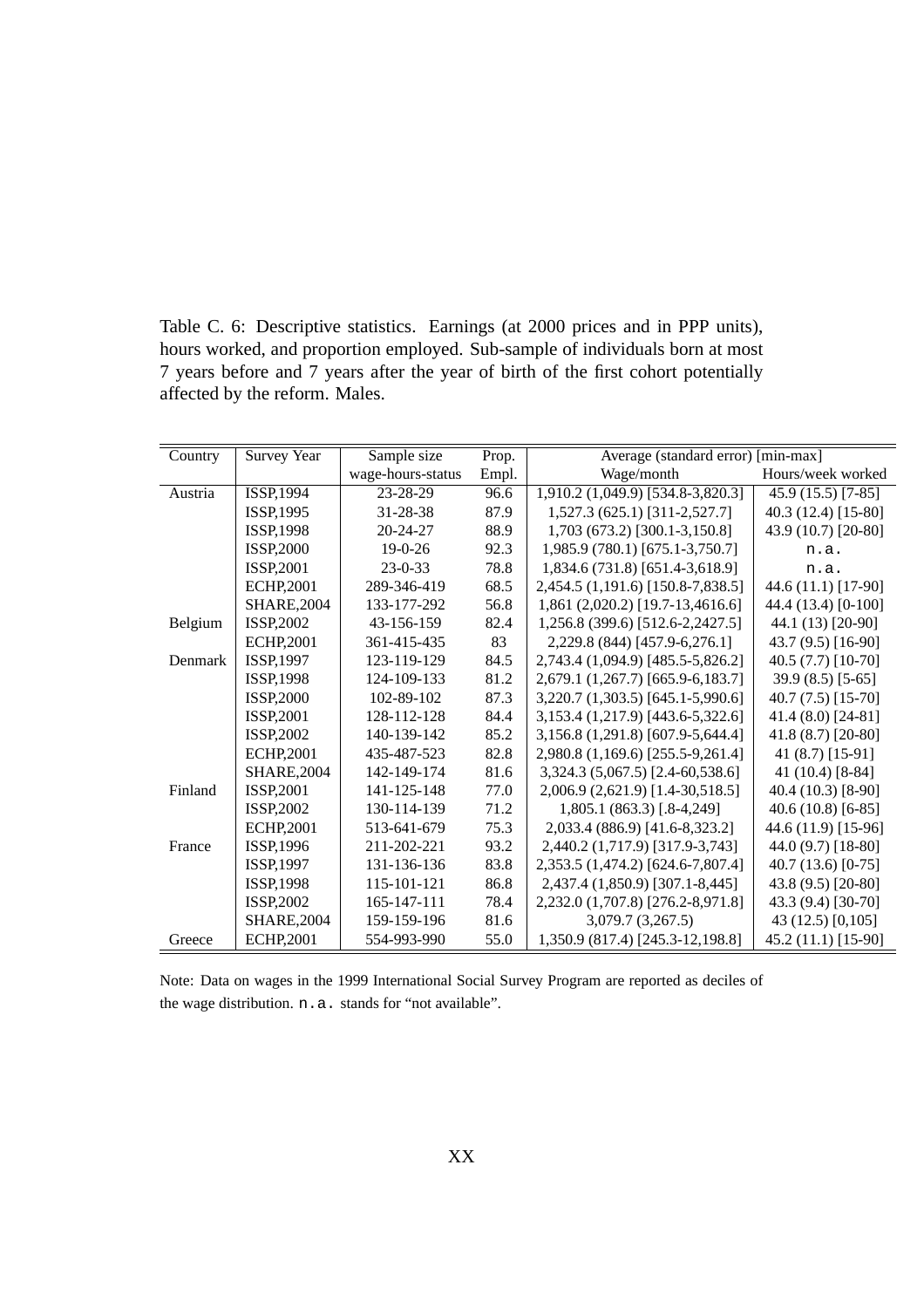Table C. 7: Descriptive statistics. Earnings (at 2000 prices and in PPP units), hours worked, and proportion employed. Sub-sample of individuals born at most 7 years before and 7 years after the year of birth of the first cohort potentially affected by the reform. Males.

| Country | <b>Survey Year</b> | Sample size       | Prop. | Average (standard error) [min, max] |                       |
|---------|--------------------|-------------------|-------|-------------------------------------|-----------------------|
|         |                    | wage-hours-status | Empl. | Wage/month                          | Hours worked          |
| Germany | ISSP, 1993         | 87-111-117        | 95.7  | 1,978.5 (959.8) [479.2-7,986.2]     | 42.0 $(6.8)$ [20-61]  |
|         | ISSP, 1995         | 183-182-188       | 97.3  | 1,823.6 (584.2) [259.3-2,593]       | 45.2 (11.4) [9-96]    |
|         | ISSP, 1996         | 249-0-313         | 88.8  | 1,889.3 (980.4) [257.3-6,4441]      | n.a.                  |
|         | ISSP, 1997         | 159-157-162       | 74.7  | 1,799.8 (761.9) [254.1-3,049.8]     | 38.3 (18) [0-80]      |
|         | <b>ISSP, 1998</b>  | 78-108-126        | 85.7  | 1,740.4 (568.9) [691.9-3,522.6]     | 41.7 (8.5) [20-80]    |
|         | ISSP,2000          | 104-113-125       | 88.8  | 2,132.8 (1,178.8) [256.6-7,699.4]   | 46.1 (11.3) [8-84]    |
|         | ISSP, 2002         | 92-93-105         | 77.1  | 2,412.4 (1,703.3) [190.6-14,296.3]  | 46.3 (11.0) [25-96]   |
|         | <b>ECHP,2001</b>   | 400-460-525       | 74.5  | 3,149.0 (1,358.9) [98.3-8,196.0]    | 45.6 (9.8) [20-96]    |
|         | <b>SHARE, 2004</b> |                   |       |                                     |                       |
| Ireland | ISSP, 1993         | 126-107-134       | 80.0  | 1,116.4 (574.3) [142.9-4,002.6]     | 45.3 (11.4) [16-80]   |
|         | ISSP, 1994         | 103-82-114        | 77.2  | 1,309.2 (699.9) [221.4-4,427.7]     | 44.7 (10.1) [11-70]   |
|         | ISSP, 1995         | 142-151-153       | 88.2  | 1,782.5 (996.9) [145.7-4,080.1]     | 46.1 (13.0) [13-96]   |
|         | ISSP, 1996         | 141-148-151       | 86.1  | 1,767.1 (1,025.1) [143.2-4,012.0]   | 45.9 (13.1) [13-96]   |
|         | <b>ISSP,2000</b>   | $0-118-153$       | 86.3  | n.a.                                | $46.6(11.7)$ [6-85]   |
|         | <b>ECHP,2001</b>   | 315-420-475       | 65.9  | 2,413.2 (1,293.7) [239.9-10,127.5]  | 44.7 (12.9) [10-90]   |
| Italy   | ISSP, 1993         | 103-105-111       | 94.6  | 1,577.4 (701.3) [103.4-3,513.9]     | 42.3 $(8.5)$ [18-70]  |
|         | ISSP, 1994         | 99-103-105        | 97.1  | 1,602.7 (798.2) [166.3-4,356.8]     | 40.1 (10.3) [8-80]    |
|         | <b>ISSP, 1997</b>  | 57-82-82          | 63.4  | 2,313.1 (1,090.4) [603.7-5,614.2]   | 41.1 (14.7) [0-89]    |
|         | <b>ISSP, 1998</b>  | 60-77-89          | 89.9  | 1,667.3 (968.1) [304.7-7,169.9]     | $42.8(13)$ [6-90]     |
|         | <b>ECHP,2001</b>   | 663-903-1,071     | 61.6  | 2,033.3 (1,117.1) [336-10,192.5]    | 41.4 (8.9) [15-80]    |
|         | <b>SHARE, 2004</b> | 125-185-267       | 66.7  | 1,917.9 (2,196.4) [.1-19,853.7]     | 40 $(16.2)$ $[0-100]$ |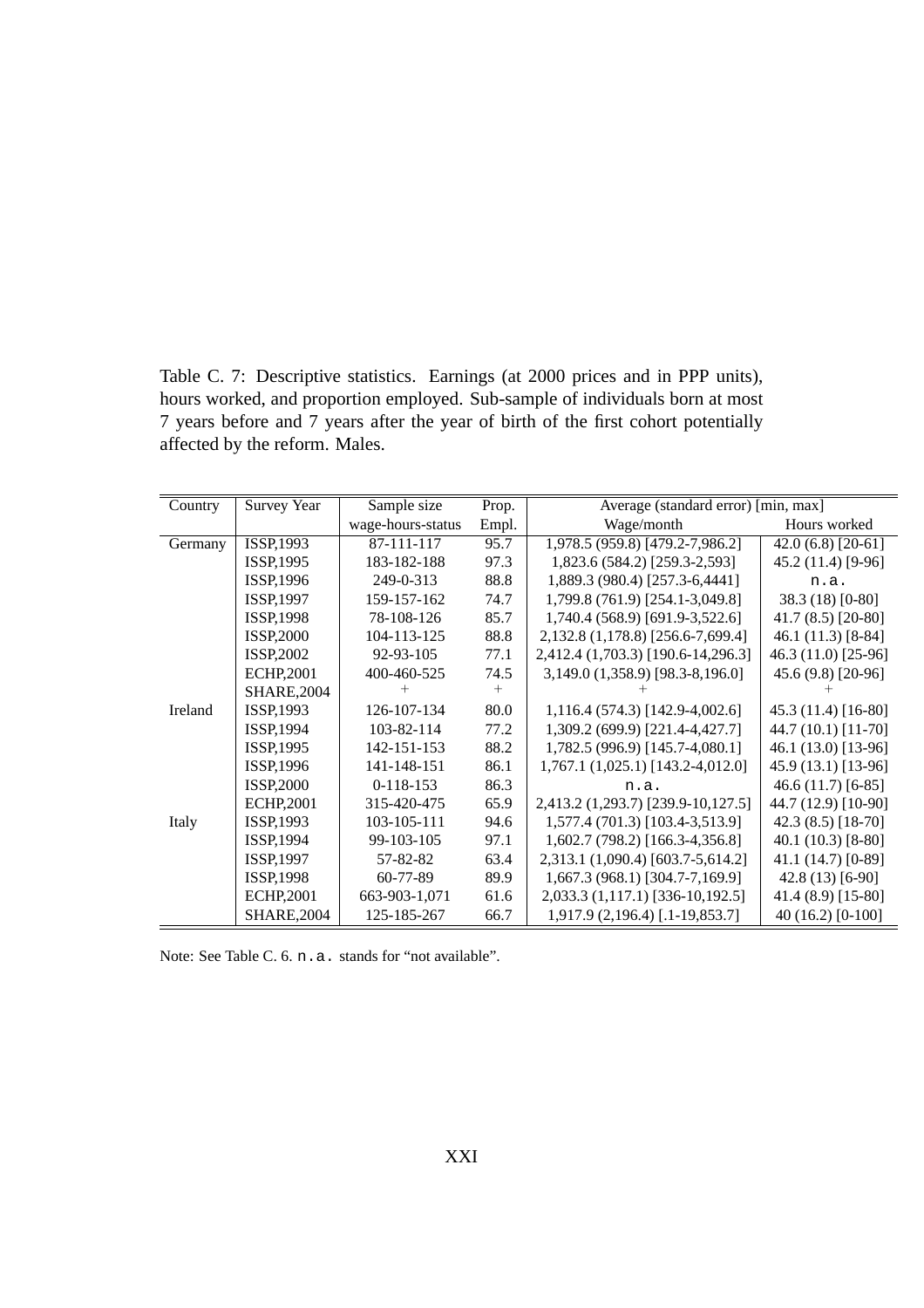Table C. 8: Descriptive statistics. Earnings (at 2000 prices and in PPP units), hours worked, and proportion employed. Sub-sample of individuals born at most 7 years before and 7 years after the year of birth of the first cohort potentially affected by the reform. Males.

| Country            | <b>Survey Year</b> | Sample size       | Prop. | Average (standard error) [min, max] |                       |  |
|--------------------|--------------------|-------------------|-------|-------------------------------------|-----------------------|--|
|                    |                    | wage-hours-status | Empl. | Wage/month                          | Hours worked          |  |
| <b>Netherlands</b> | ISSP, 1993         | 235-232-268       | 85.1  | 1,753.1 (724.9) [429-5,025.1]       | 41.2 (9.7) [10-90]    |  |
|                    | ISSP, 1994         | 238-223-259       | 84.6  | 1,710.2 (733.8) [280.7-4,451.4]     | 39.1 (8.6)[8-70]      |  |
|                    | ISSP, 1995         | 290-275-319       | 85.9  | 1,869.4 (893.2) [179.8-4,913.8]     | 38.8 (8.8) [8-84]     |  |
|                    | <b>SHARE, 2004</b> | 104-123-137       | 88.3  | 3,075.7 (1,607.1) [123.9-8,519.2]   | $42.7(12.5)[6-80]$    |  |
| Spain              | ISSP, 1993         | 100-117-139       | 76.3  | 1,033.8 (623.5) [193.3-3,867]       | $40.8(9.7)[8-84]$     |  |
|                    | ISSP, 1995         | 92-95-133         | 76.7  | 952.8 (496.9) [174.9-2,429.5]       | 39.8 (9.4) [8-70]     |  |
|                    | ISSP, 1997         | 98-125-129        | 57.4  | 1,008.4 (614.7) [189.3-3,786.2]     | 30.9 (20.9) [0-80]    |  |
|                    | <b>ISSP, 1998</b>  | 173-185-238       | 77.8  | 1,231.2 (598.7) [299.6-3,370.1]     | 43.5 (8.7) [25-80]    |  |
|                    | <b>ISSP,2000</b>   | $50 - 51 - 62$    | 90.3  | 1,303.7 (683.4) [181.1-3,259.3]     | $43.3(6.4)[35-60]$    |  |
|                    | <b>ISSP,2002</b>   | 167-209-230       | 65.7  | 1,552.8 (974.1) [271-7,589.1]       | 44.3 (11.6)[8-90]     |  |
|                    | <b>ECHP,2001</b>   | 865-1, 107-1, 220 | 70.5  | 1,938 (1,329.2) [119.3-15,442.8]    | 44.6 (10.2) [15-96]   |  |
|                    | <b>SHARE, 2004</b> | 94-107-129        | 79.1  | $1,651.7$ $(2,321.5)$ [.5-20,889.5] | $41.7(14.7)[0-80]$    |  |
| Sweden             | ISSP, 1994         | 171-173-175       | 92    | 1,516 (576.2) [270.3-2,703.3]       | $41.1(8.1)[9-84]$     |  |
|                    | ISSP, 1995         | 144-139-148       | 85.1  | 1,573.2 (508.2) [177.7-2,487.5]     | 43.4 (6.7) [30-70]    |  |
|                    | ISSP, 1996         | 177-172-185       | 86.5  | 1,694.7 (628.6) [284.9-2,848.5]     | $43.6(9.2)[1-75]$     |  |
|                    | <b>ISSP, 1998</b>  | 125-125-132       | 87.9  | 2,009.7 (2,093) [470.3-23,512.7]    | $42.7(10.9)[8-90]$    |  |
|                    | <b>ISSP,2000</b>   | 137-126-141       | 93.6  | 2,350.8 (2,042) [556.1-23,169.6]    | 43.6 (8.8) [10-80]    |  |
|                    | ISSP, 2002         | 139-139-143       | 75.6  | 2,146.9 (1,285.3) [698.1-13,001.6]  | $40.9(9.1)[8-75]$     |  |
|                    | <b>SHARE, 2004</b> | 520-526-638       | 82.6  | 2,354.5 (1,881.2) [2.1-21,840.4]    | 42.6 $(10.8)$ [1-100] |  |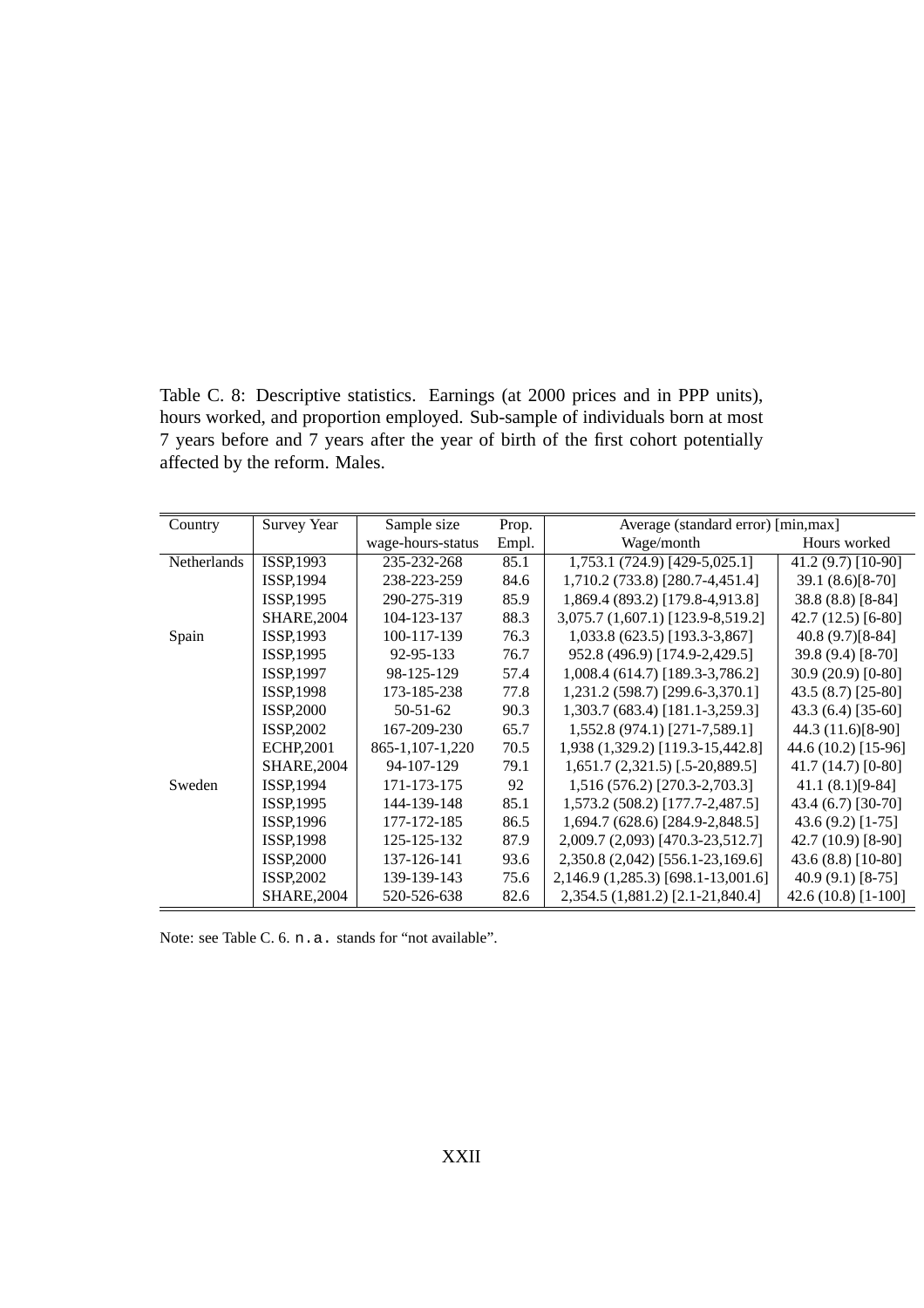Table C. 9: Descriptive statistics. Earnings (at 2000 prices and in PPP units), hours worked, and proportion employed. Sub-sample of individuals born at most 7 years before and 7 years after the year of birth of the first cohort potentially affected by the reform. Females.

| Country | <b>Survey Year</b>            | Sample size       | Prop. | Average (standard error) [min, max] |                     |  |
|---------|-------------------------------|-------------------|-------|-------------------------------------|---------------------|--|
|         |                               | wage-hours-status | Empl. | Wage/month                          | Hours/week worked   |  |
| Austria | $\overline{\text{ISSP},1994}$ | 84-81-143         | 58.0  | 947.8 (490.0) [382.0-2,368.6]       | 34.9 (14.3) [3-84]  |  |
|         | ISSP, 1995                    | 112-87-158        | 56.3  | 921.5 (535.3) [310.0-2,526.7]       | 38.2 (17.8) [4-80]  |  |
|         | <b>ISSP.1998</b>              | 88-74-165         | 41.2  | 1040.9 (593.9) [300.1-3,150.8]      | 38.1 (16.5) [5-84]  |  |
|         | ISSP,2000                     | 88-0-151          | 31.1  | 976.9 (539.8) [225.0-2,850.5]       | n.a.                |  |
|         | ISSP, 2001                    | 126-0-151         | 25.2  | 658.3 (614.4) [0 - 2,750.3]         | n.a.                |  |
|         | <b>ECHP,2001</b>              | 214-277-646       | 30.8  | 1535.5 (935.8) [57.0-5-283.6]       | 40.8 (15.6) [15-96] |  |
|         | <b>SHARE, 2004</b>            | 122-151-489       | 23.5  | $1,270$ $(2,208.1)$ [.1-13-416.5]   | 33.2 (15.6) [0-100] |  |
| Belgium | ISSP,2002                     | 27-138-170        | 75.3  | 1,675.0 (2,645.7) [266.1-14,751.6]  | $34.7(13.1)[6-85]$  |  |
|         | <b>ECHP,2001</b>              | 454-460-564       | 78.2  | 1,664.8 (761.4) [106.6-6,272.7]     | 35.5 (10.0) [15-84] |  |
| Denmark | ISSP, 1997                    | 156-148-168       | 79.8  | 1,936.9 (861.7) [455.5-5,826.2]     | 34.6 (7.4) [5-50]   |  |
|         | <b>ISSP,1998</b>              | 147-130-153       | 77.1  | 2,085.2 (816.7) [665.9-6,183.7]     | 35.8 (7.0) [18-75]  |  |
|         | ISSP,2000                     | 96-88-98          | 89.8  | 2,273.8 (867.6) [645.1-5,068.9]     | 35.5 (8.4) [10-60]  |  |
|         | ISSP, 2001                    | 134-119-136       | 86.0  | 2,212.8 (960.5) [443.6-5,322.6]     | 35.5 (7.2) [20-80]  |  |
|         | ISSP, 2002                    | 197-192-201       | 80.1  | 2,209.5 (919.6) [607.9-5,644.4]     | 36.1 (6.5) [15-60]  |  |
|         | <b>ECHP,2001</b>              | 434-441-511       | 83.6  | 2,230.8 (793.7) [114.6-8,622.7]     | 35.5 (8.2) [15-90]  |  |
|         | <b>SHARE, 2004</b>            | 179-179-207       | 83.6  | 2,134 (886.2) [1.7-6,572.7]         | 34.6 $(9.6)$ [0-60] |  |
| Finland | ISSP,2001                     | 164-132-187       | 65.2  | 1,350.1 (727.4) [1.1-4,161.6]       | 36.8 (8.5) [2-94]   |  |
|         | ISSP,2002                     | 140-118-159       | 68.6  | 1,524 (1,323) [28.1-12,827.3]       | $35.8(7.8)[7-71]$   |  |
|         | <b>ECHP,2001</b>              | 509-559-653       | 77.0  | 1,488.8 (600.0) [166.5-5,548.8]     | 37.7 (8.3) [10-96]  |  |
| France  | ISSP,1996                     | 105-90-121        | 80.2  | 1,579 (1,027.6) [317.9-7,153.4]     | $35.8(9.8)[6-65]$   |  |
|         | ISSP, 1997                    | 129-144-144       | 84.7  | 1,450.7 (863.1) [234.2-5,465.2]     | 28.7 (16.0) [0-77]  |  |
|         | <b>ISSP,1998</b>              | 105-95-122        | 81.1  | 1,621.7 (933.8) [307.1-5,374.1]     | 37.1 (8.9) [14-67]  |  |
|         | ISSP, 2002                    | 259-212-306       | 64.4  | 1,379.7 (798.2) [276.2-4,830.4]     | 34.2 (10.4) [7-70]  |  |
|         | <b>SHARE, 2004</b>            | 159-164-228       | 72.8  | 1,672.6 (2,025.5) [.1-22,021.8]     | 35.7 (14.3) [0-105] |  |
| Greece  | <b>ECHP,2001</b>              | 410-591-1,020     | 39.6  | 1,103.6 (444.6) [46.3-3,051.9]      | 38.4 (9.6) [15-75]  |  |
|         | <b>SHARE, 2004</b>            | 39-44-112         | 36.6  | 1,283.5 (766.9) [69.1-4,013.9]      | 29.1 (20.4) [0-66]  |  |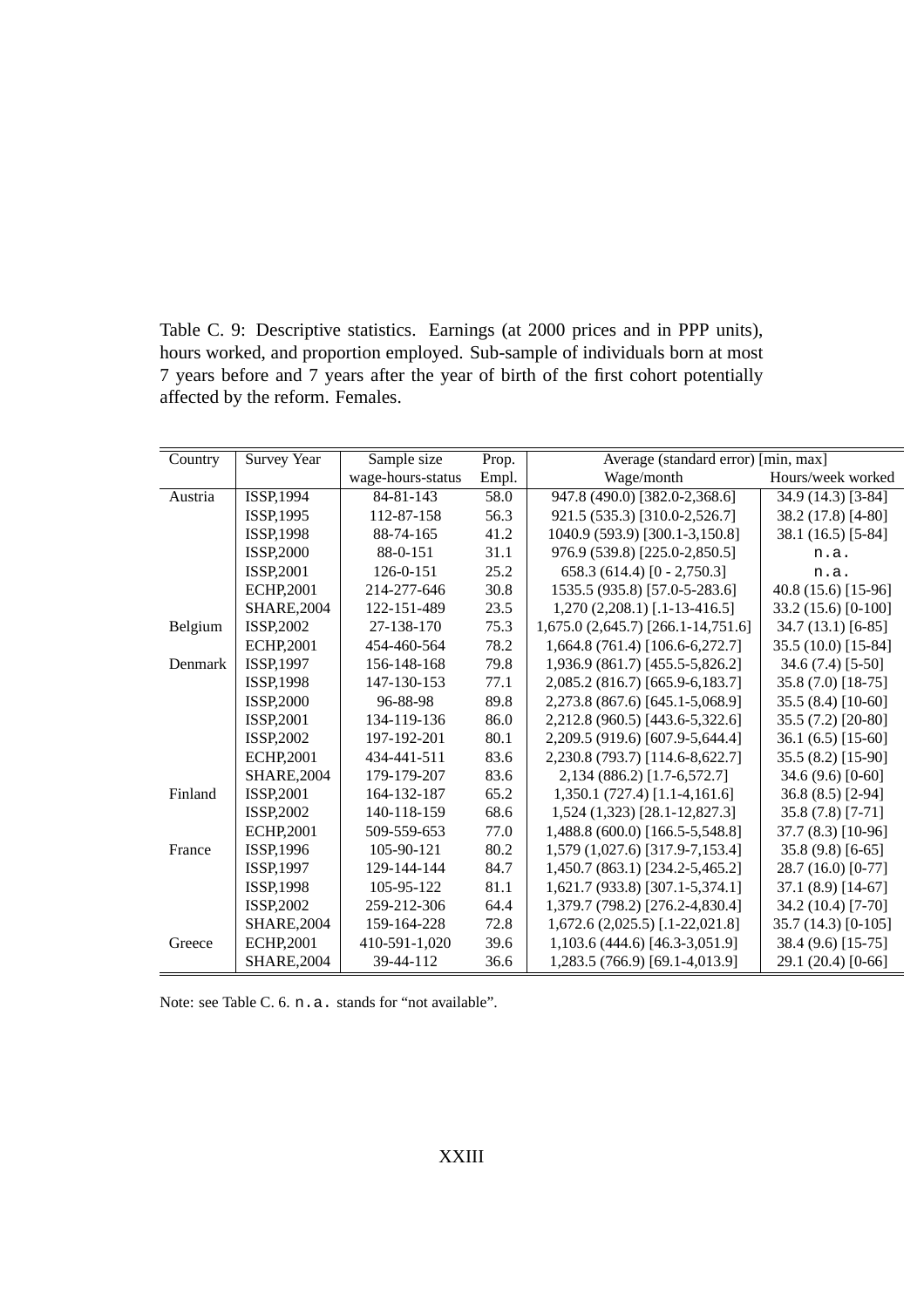Table C. 10: Descriptive statistics. Earnings (at 2000 prices and in PPP units), hours worked, and proportion employed. Sub-sample of individuals born at most 7 years before and 7 years after the year of birth of the first cohort potentially affected by the reform. Females.

| Country | <b>Survey Year</b> | Sample size       | Prop. | Average (standard error) [min-max]  |                      |
|---------|--------------------|-------------------|-------|-------------------------------------|----------------------|
|         |                    | wage-hours-status | Empl. | Wage/month                          | Hours worked         |
| Germany | ISSP, 1993         | 62-68-128         | 53.9  | 1,099.6 (662.8) [106.5-3,726.9]     | $32.5(10.3)[12-60]$  |
|         | ISSP, 1995         | 113-89-139        | 60.4  | 878.9 (594.6) [259.3,2,593.0]       | 28.4 (10.8) [9-50]   |
|         | ISSP, 1996         | 158-0-265         | 59.6  | 1,051.1 (737.2) [70.6-6,186.3]      | n.a.                 |
|         | ISSP, 1997         | 121-139-142       | 50.7  | 1,027.1 (740.5) [254.1-3,049.8]     | 22.2 (18.2) [0-80]   |
|         | <b>ISSP, 1998</b>  | 71-89-139         | 50.4  | 999.2 (518.6) [251.6-2,390.3]       | $30.8(12.6)$ [3-80]  |
|         | ISSP,2000          | 98-108-148        | 65.5  | 1,078.3 (629.5) [25.7-3,695.7]      | 29.6 (13.2) [1-80]   |
|         | ISSP,2002          | 81-67-111         | 54.0  | 1,187.2 (1,404.5) [190.6-11,437.1]  | 33.6 (11.6) [15-80]  |
|         | <b>ECHP,2001</b>   | 368-338-522       | 61.4  | $1,611.6(1,130)$ [24.5-9,334,1]     | 34.1 (11.4) [2-85]   |
| Ireland | ISSP, 1993         | 135-78-164        | 46.3  | 582.4 (485.1) [142.9-2,573.1]       | 35.6 (9.2) [7-60]    |
|         | ISSP, 1994         | 114-72-157        | 45.9  | 793 (644.1) [221.4-4,427.7]         | 36.3 (11.3) [5-72]   |
|         | ISSP, 1995         | 150-159-162       | 53.7  | 812.1 (755.1) [145.7-4,080.1]       | $37(17.1)$ [5-96]    |
|         | ISSP, 1996         | 149-158-162       | 49.4  | 766.3 (743.2) [143.2-4,012]         | 37.9 (19) [5-96]     |
|         | ISSP,2000          | $0-103-196$       | 55.1  | n.a.                                | 30.3 (13.8) [4-99]   |
|         | <b>ECHP,2001</b>   | 277-269-493       | 50.9  | 1,333.5 (899.5) [47.5-4,926.1]      | 30 (10.6) [9-90]     |
| Italy   | ISSP, 1993         | 68-64-126         | 49.2  | 1,062.4 (560.9) [103.4-3,513.9]     | 33.7 (10.8) [7-60]   |
|         | <b>ISSP, 1994</b>  | 80-76-130         | 56.9  | 1,164 (752) [166.3-4,356.8]         | 37 (13.1) [10-90]    |
|         | <b>ISSP, 1997</b>  | 28-113-116        | 33.6  | 1,808.9 (1,073.7) [664.1-4,829.5]   | 14.5 $(18.5)$ [0-60] |
|         | <b>ISSP, 1998</b>  | 46-44-108         | 41.6  | 1,025.2 (783.7) [119.5-4,899.5]     | 35.5 (13.7) [6-60]   |
|         | <b>ECHP,2001</b>   | 464-571-1,376     | 33.2  | 1,506 (592.2) [224-5,040.2]         | 34.9 (10.1) [15-80]  |
|         | <b>SHARE, 2004</b> | 126-162-516       | 28.4  | $1,595.3$ $(1,672.2)$ [.3-12,408.6] | 29.4 (15.3) [0-70]   |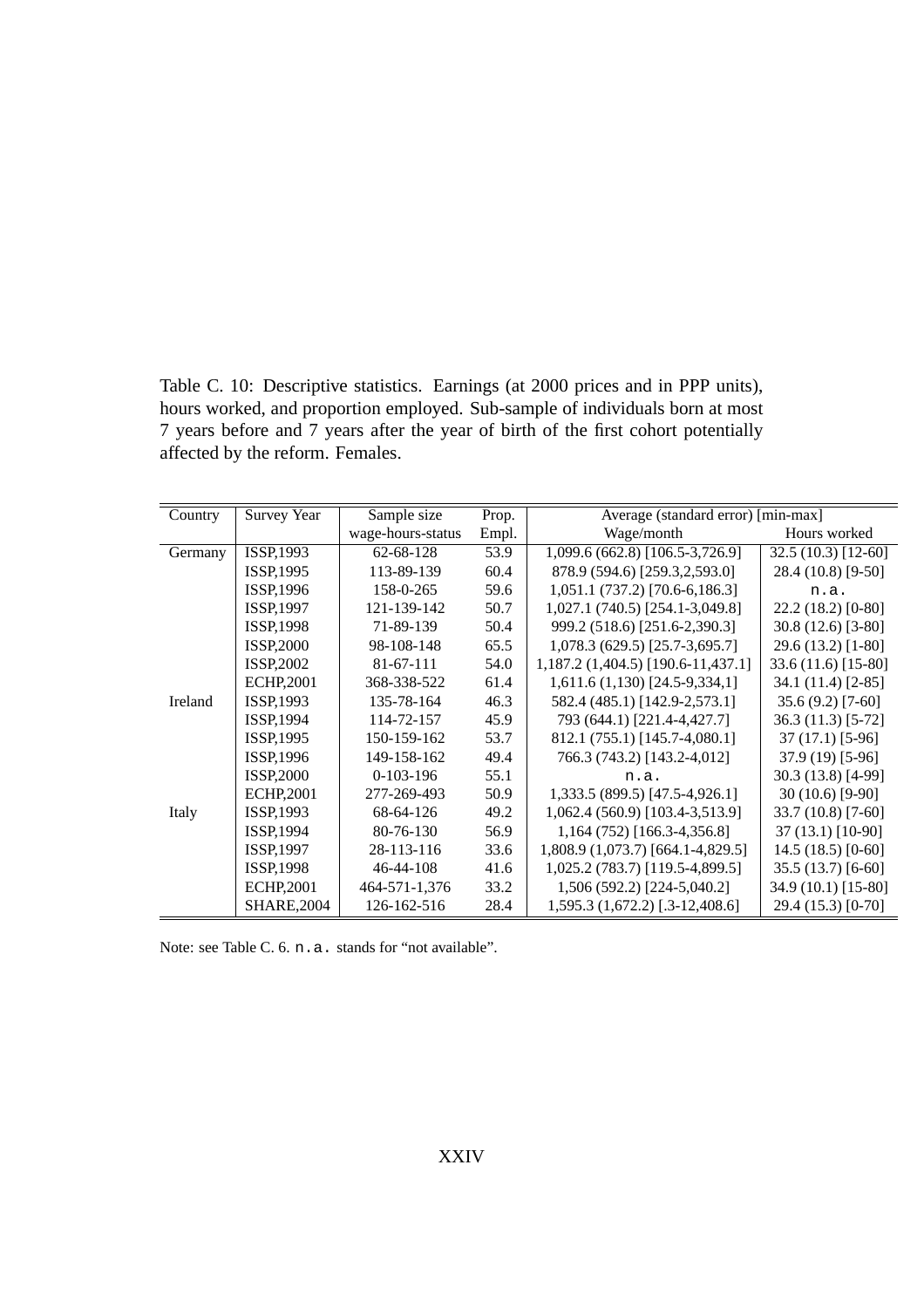Table C. 11: Descriptive statistics. Earnings (at 2000 prices and in PPP units), hours worked, and proportion employed. Sub-sample of individuals born at most 7 years before and 7 years after the year of birth of the first cohort potentially affected by the reform. Females.

| Country     | <b>Survey Year</b> | Sample size       | Prop. | Average (standard error) [min, max] |                     |  |
|-------------|--------------------|-------------------|-------|-------------------------------------|---------------------|--|
|             |                    | wage-hours-status | Empl. | Wage/month                          | Hours worked        |  |
| Netherlands | ISSP, 1993         | 298-176-362       | 38.7  | $1,672.5$ (800.5) [183.8-5,025.1]   | 24.7 (12.2) [2-60]  |  |
|             | ISSP, 1994         | 325-187-371       | 38.3  | 1,673.2 (821.6) [280.7-5,413.8]     | $25.1(13.2)[1-60]$  |  |
|             | ISSP, 1995         | 330-223-392       | 45.1  | 1,824.3 (893.2) [179.8-4,913.8]     | 23.3 (11.4) [2-56]  |  |
|             | <b>SHARE, 2004</b> | 141-145-206       | 66.0  | 1,609.9 (1,805) [46.5-19,129.4]     | 25.9 (11.5) [4-80]  |  |
| Spain       | ISSP, 1993         | 67-47-132         | 31.8  | 766.7 (530.3) [193.3-2.685.4]       | $38.2(14)$ [6-96]   |  |
|             | ISSP, 1995         | 55-50-144         | 34.7  | 836.5 (528.9) [174.9-1,846.4]       | $33.8(12.5)[4-66]$  |  |
|             | <b>ISSP, 1997</b>  | 82-130-133        | 30.1  | 572.5 (489.9) [189.3-2,366.4]       | $12.5(17.6)[0-60]$  |  |
|             | <b>ISSP.1998</b>   | 107-92-242        | 37.6  | 921.4 (555.9) [299.6-2,621.2]       | $36.6(10.1)[9-60]$  |  |
|             | <b>ISSP,2000</b>   | 48-45-112         | 41.1  | 848.8 (505.5) [181.1-1,810.7]       | 36.1 (11.1) [10-70] |  |
|             | ISSP, 2002         | 104-121-231       | 46.3  | 959.6 (524.3) [271-2927.2]          | $34.4(10)$ [6-55]   |  |
|             | <b>ECHP,2001</b>   | 527-607-1,215     | 40.9  | 1,389.1 (888.3) [54.7-6,941.7]      | 37.7 (10) [14-90]   |  |
|             | <b>SHARE, 2004</b> | 97-107-225        | 42.7  | 1,958.3 (6,651.9) [20.9-62,668.5]   | 34.3 (13.4) [0-70]  |  |
| Sweden      | ISSP, 1994         | 116-151-170       | 82.9  | 1,093.8 (471.4) [270.3-2,703.3]     | 34.9 (8.7) [10-60]  |  |
|             | ISSP, 1995         | 170-159-173       | 88.4  | 1,774.8 (423.6) [177.7-2,487.5]     | $36.3(7.6)[8-55]$   |  |
|             | ISSP, 1996         | 152-152-167       | 85.6  | 1,255.0 (506) [284,9-2,848.7]       | $35.6(9.8)[8-60]$   |  |
|             | <b>ISSP, 1998</b>  | 160-155-172       | 83.7  | 1,429 (660.7) [94.1-4,984.7]        | $36.2(9)$ [8-72]    |  |
|             | <b>ISSP,2000</b>   | 119-111-129       | 83.7  | 1,820.9 (1,552.9) [556.1-16,682.1]  | 36.9 (6.7) [15-50]  |  |
|             | ISSP, 2002         | 118-117-127       | 84.3  | 1,638.7 (755.3) [436.3-7,417]       | $36.5(9.8)[5-75]$   |  |
|             | <b>SHARE, 2004</b> | 520-526-638       | 79.8  | $1,707.9(1,142.9)$ [.7-16,016.3]    | 36.3 (10.3) [0-80]  |  |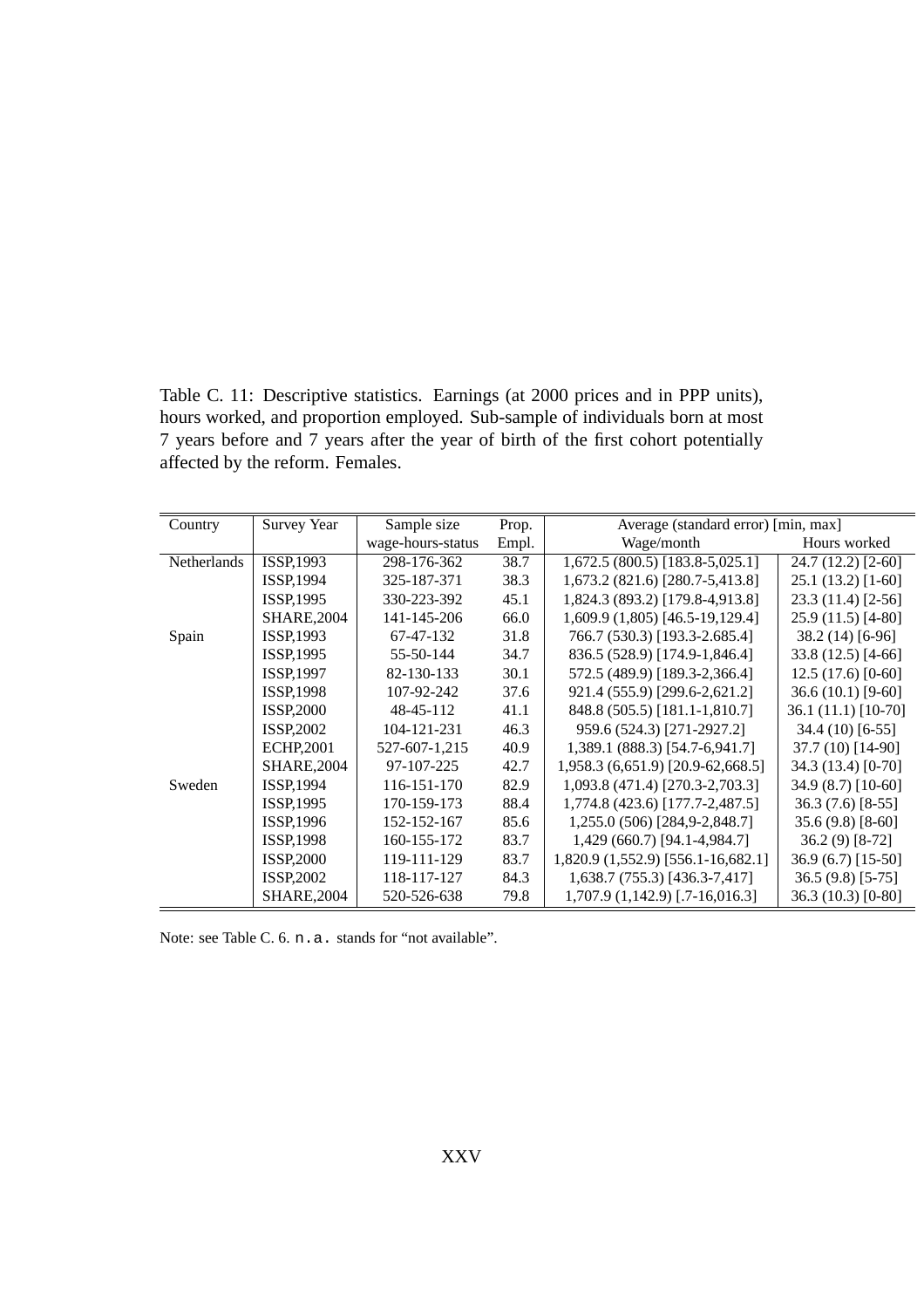# **References**

- A. Abadie, J. Angrist, and G. Imbens. Instrumental Variable Estimates of the Effect of Subsidized Training on the Quantiles of Trainee Earnings. *Econometrica*, 70(1):91–117, January 2002.
- J.D. Angrist and A. Krueger. Does Compulsory School Attendance Affect Schooling and Earnings? *Quarterly Journal of Economics*, 106:979–1014, 1991.
- J.D. Angrist, G.W. Imbens, and D.B. Rubin. Identification of Causal Effects Using Instrumental Variables. *Journal of the American Statistical Association*, 91(434):444–455, June 1996. with discussion.
- J. N. Arendt. Does Education Cause Better Health? A Panel Data Analysis Using School Reforms for Identification. *Economics of Education Review*, 24(2):149–160, 2005.
- O. Arias, K.F. Hallock, and W. Sosa-Escudero. Individual Heterogeneity in the Returns to Schooling: Instrumental Variables Quantile Regression Using Twins Data. *Empirical Economics*, 26: 7–40, 2001.
- O. Ashenfelter and C. Rouse. Income, Schooling, And Ability: Evidence From A New Sample Of Identical Twins. *Quarterly Journal of Economics*, 113(1), February 1998.
- G. Baker, M. Gibbs, and B. Holmstrom. The Wage Policy of a Firm. *Quarterly Journal of Economics*, 109(4):921–955, November 1994.
- A. Börsch-Supan and H. Jürges, editors. Health, Ageing and Retirement in Europe- Methodology. Mannheim Research Institute for the Economics of Ageing (MEA), 2005.
- A. Börsch-Supan, A. Brugiavini, H. Jürges, J. Mackenbach, J. Siegrist, and G. Weber, editors. *Health, Ageing and Retirement in Europe*. Mannheim Research Institute for the Economics of Ageing (MEA), 2005.
- A. Brandolini and P. Cipollone. Return to Education in Italy 1992-1997. Bank of Italy, Research Dept., September 2002.
- M. Buchinsky. Changes in the U.S. Wage Structure 1963-1987: An Application of Quantile Regression. *Econometrica*, 62(2):405–458, 1994.
- D. Card. Estimating the Return to Schooling: Progress on Some Persistent Econometric Problems. *Econometrica*, 69(5):1127–1160, September 2001.
- V. Chernozhucov and C. Hansen. An IV Model of Quantile Treatment Effects. *Econometrica*, 73 (1):245–261, January 2005.
- A. Chesher. Exogenous impact and conditional quantile functions. Working Paper CWP 01/01, Centre for Microdata methdods and practice, October (revision) 2001.
- A. Chesher. Instrumental values. Working Paper CWP 17/02, Centre for Microdata methdods and practice, September (revision) 2002.
- A. Chesher. Identification in Nonseparable Models. *Econometrica*, 71:1405–1441, 2003.

#### XXVI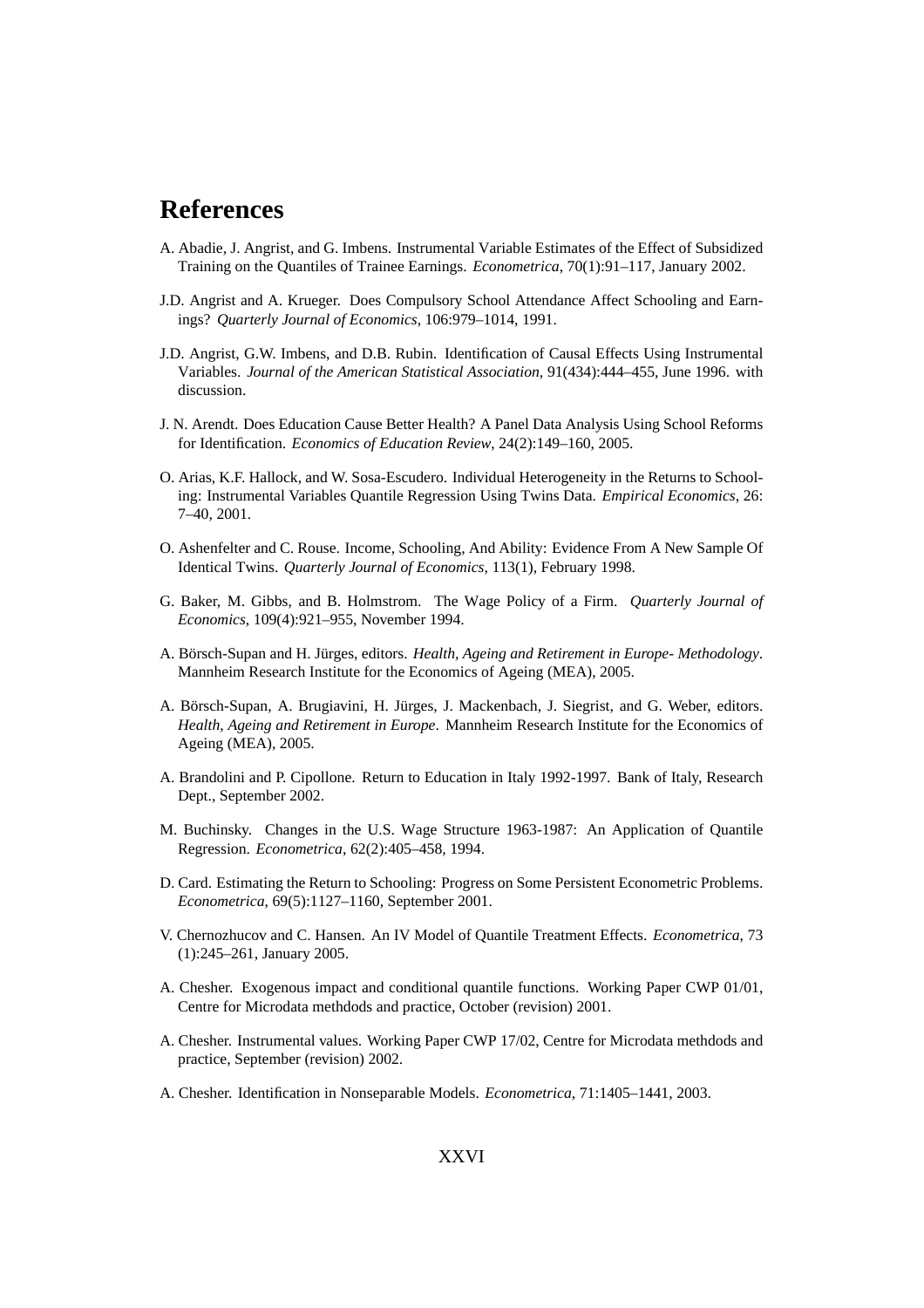- A. Chesher. Nonparametric Identification Under Discrete Variation. *Econometrica*, 73(5):1525– 1550, September 2005.
- F. Cunha and J. Heckman. Formulating, Identifying and Estimating the Technology for the Formation of Skills. Revised/Resubmit request from the Journal of Human Resources, April 2006.
- F. Cunha, J. Heckman, L. Lochner, and D.V. Masterov. Interpreting the evidence on life cycle skill formation. *NBER Working Paper*, 11331, 2005.
- G. De Fraja. The Design of Optimal Education Policies. *The Review of Economic Studies*, 69: 437–466, 2002.
- K. J. Denny and C. P. Harmon. Education Policy Reform and the Return to Schooling from Instrumental Variables. Discussion Paper 2518, Centre for Economic Policy Research, July 2000.
- K. J. Denny and V. O'Sullivan. Can Education Compensate for Low Ability? Evidence from British Data. Discussion Paper ISSCP WP 2004/05, Institute for the Study of Social Change, May 2004.
- M. Fertig and J. Kluwe. The Effect of Age at School Entry on Educational Attainment in Germany. Unpublished, February 2005.
- L. Flabbi. Returns to Schooling in Italy OLS, IV and Gender Differences. Working Paper 1,1999, Università Bocconi, 1999. Serie di Econometria ed Economia Applicata.
- M. Fort. Educational Reforms Across Europe: A Toolbox for Empirical Research. posted on http://homes.stat.unipd.it/fort/?page=Work+in+Progress&lang=IT, May 2006.
- J. Grenet. Is it Enough to Increase Compulsory Schooling to Raise Earnings? Evidence from the French Berthoin Reform? Unpublished, November 2004.
- C. Harmon and I. Walker. Estimates of the Economic Return to Schooling for the United Kingdom. *The American Economic Review*, 85(5):1278–1286, 1995.
- A. Hornstein, P. Krusell, and G. L. Violante. Frictional Wage Dispersion in Search Models: A Quantitative Approach. Discussion Papers series 5935, Centre for Economic Policy Research (CEPR), London, 2006.
- L.F. Katz and K. M. Murphy. Changes in Relative Wages, 1963-1987: Supply and Demand Factors. *Quarterly Journal of Economics*, 107(1):35–78, February 1992.
- R. Koenker and L. Ma. Quantile Regression Methods for Recursive Structural Equation Models. *Journal of Econometrics*, 2006. Article in press.
- D. S. Lee and D. Card. Regression Discontinuity Inference with Specification Error. Technical Working Paper 322, National Bureau of Economic Research, 2006. Available at http://www.nber.org/papers/T0322. Forthcoming in Journal of Econometrics.
- A. Lleras-Muney. The Relationship Between Education and Adult Mortality in the United States. *The Review of Economic Studies*, 72(1):189–221, January 2005.

#### XXVII